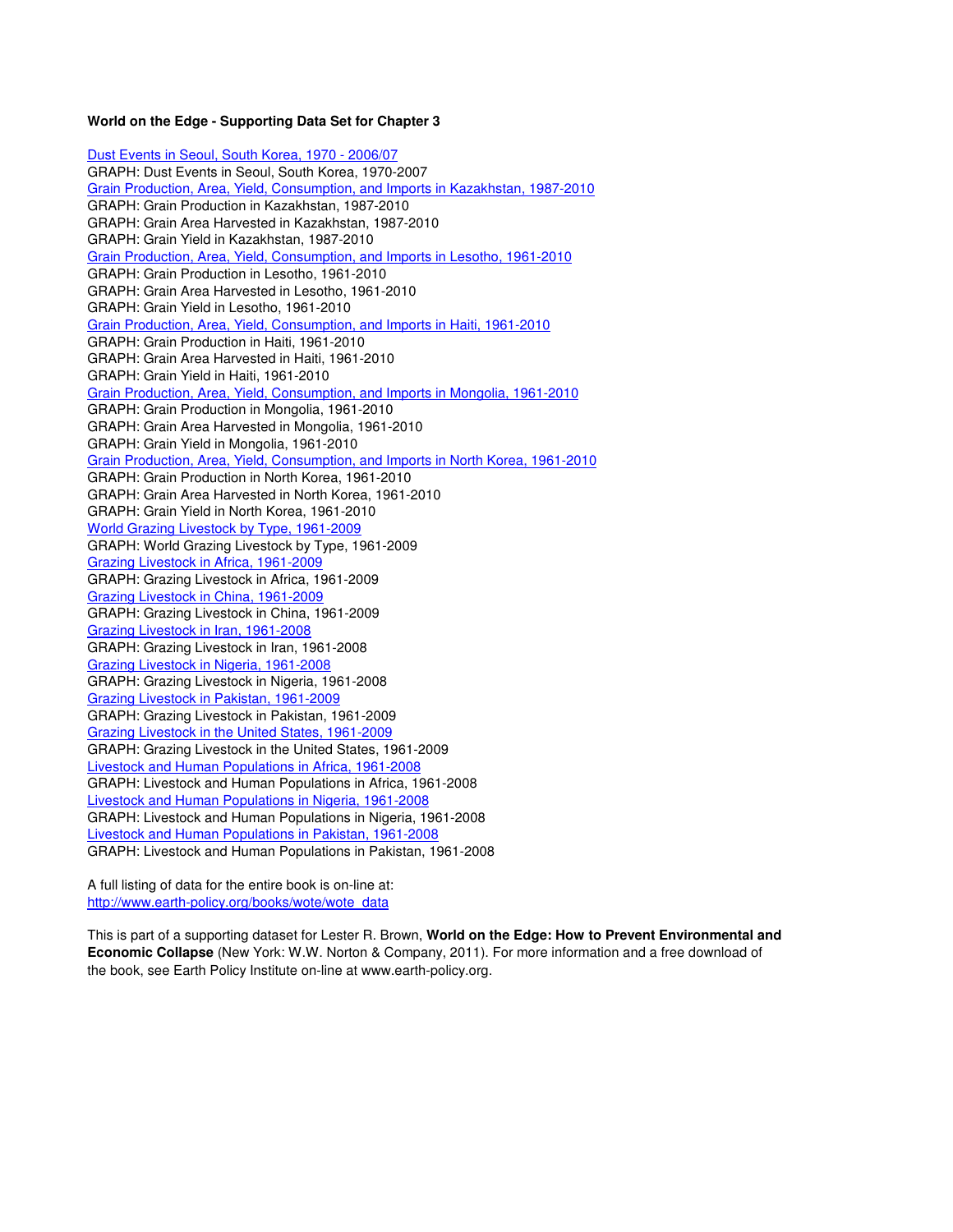#### **Dust Events in Seoul, South Korea, 1970 - 2006/07**

| Period        | Dust Events |
|---------------|-------------|
|               | Days        |
|               |             |
| 1970-1979     | 23          |
| 1980-1989     | 41          |
| 1990-1999     | 70          |
| 2000-2006/07* | 96          |

\* Note: Date range is assumed based on the publication date of source article.

Source: Korean Meteorological Administration cited in Dennis Normile, "Getting at the Roots of Killer Dust Storms," Science, vol. 317, no. 5836 (20 July 2007), pp. 314–16.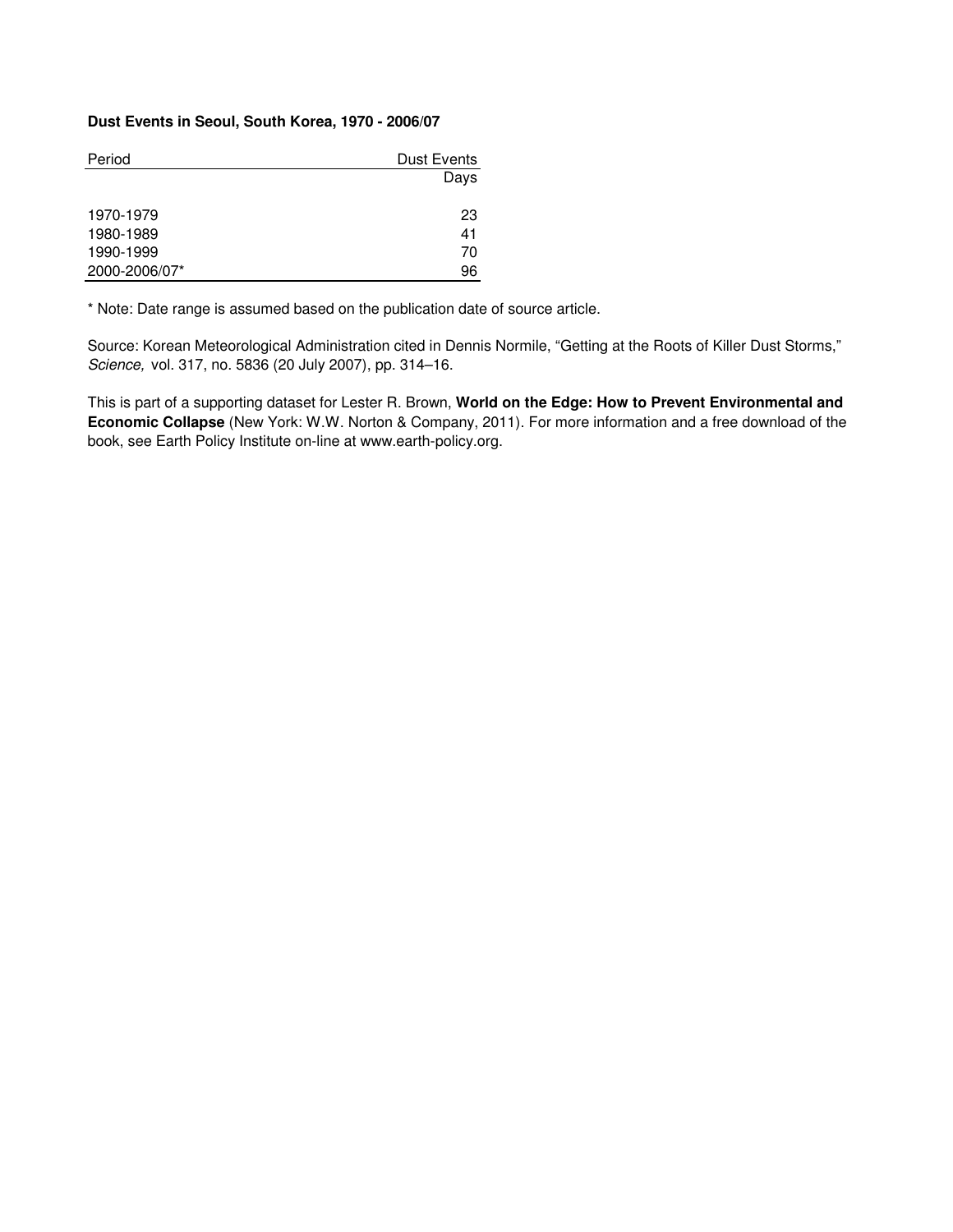

### Dust Events in Seoul, South Korea, 1970 - 2006/07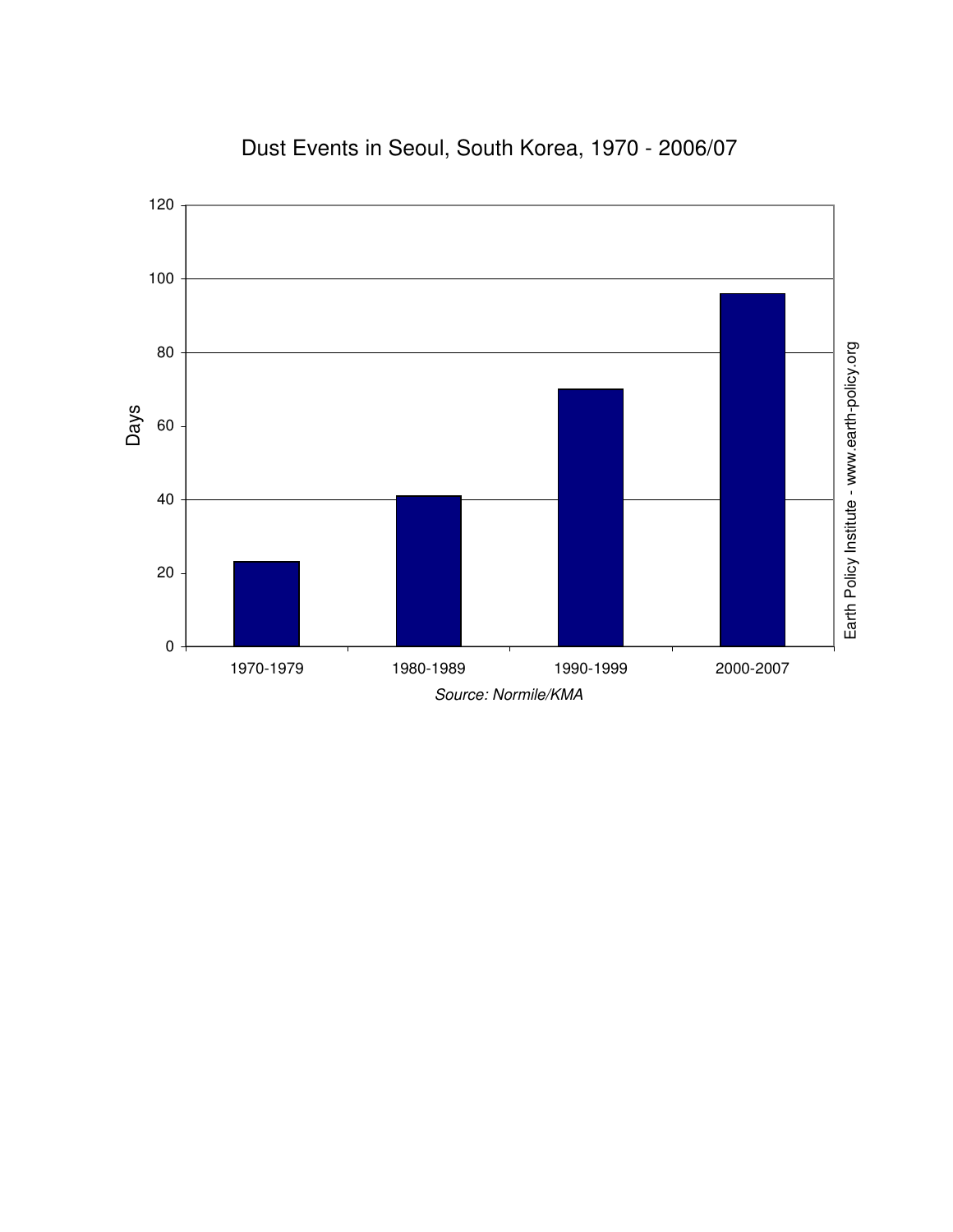#### **Grain Production, Area, Yield, Consumption, and Imports in Kazakhstan, 1987-2010**

|      |                     |                         |                  |                     |                     | Imports as a Share of |
|------|---------------------|-------------------------|------------------|---------------------|---------------------|-----------------------|
| Year | Production          | Area Harvested          | Yield            | Consumption         | Imports             | Consumption           |
|      | <b>Million Tons</b> | <b>Million Hectares</b> | Tons per Hectare | <b>Million Tons</b> | <b>Million Tons</b> | Percent               |
| 1987 | 25.3                | 24.1                    | 1.05             | 16.9                | 0.42                | 2.5                   |
| 1988 | 20.5                | 23.8                    | 0.86             | 16.0                | 0.80                | 5.0                   |
| 1989 | 18.4                | 23.3                    | 0.79             | 15.7                | 1.03                | 6.5                   |
| 1990 | 27.9                | 22.9                    | 1.22             | 18.2                | 0.37                | 2.0                   |
| 1991 | 11.6                | 22.2                    | 0.52             | 14.1                | 1.00                | 7.1                   |
| 1992 | 29.2                | 21.9                    | 1.33             | 17.8                | 0.40                | 2.3                   |
| 1993 | 21.3                | 21.7                    | 0.98             | 15.9                | 0.03                | 0.2                   |
| 1994 | 16.2                | 20.2                    | 0.80             | 13.0                | 0.01                | 0.0                   |
| 1995 | 9.3                 | 18.4                    | 0.50             | 6.9                 | 0.06                | 0.8                   |
| 1996 | 11.1                | 16.8                    | 0.66             | 7.0                 | 0.02                | 0.3                   |
| 1997 | 12.0                | 15.3                    | 0.79             | 7.2                 | 0.02                | 0.3                   |
| 1998 | 6.2                 | 11.3                    | 0.55             | 6.0                 | 0.02                | 0.3                   |
| 1999 | 14.0                | 10.8                    | 1.30             | 6.1                 | 0.01                | 0.2                   |
| 2000 | 11.3                | 12.5                    | 0.90             | 6.4                 | 0.04                | 0.5                   |
| 2001 | 15.7                | 12.8                    | 1.22             | 8.3                 | 0.07                | 0.8                   |
| 2002 | 15.6                | 13.7                    | 1.13             | 9.5                 | 0.07                | 0.7                   |
| 2003 | 14.3                | 13.6                    | 1.05             | 9.4                 | 0.06                | 0.6                   |
| 2004 | 12.1                | 14.1                    | 0.86             | 9.7                 | 0.09                | 0.9                   |
| 2005 | 13.4                | 14.7                    | 0.91             | 9.5                 | 0.09                | 0.9                   |
| 2006 | 16.1                | 14.7                    | 1.10             | 9.6                 | 0.12                | 1.2                   |
| 2007 | 19.7                | 15.2                    | 1.30             | 9.9                 | 0.09                | 0.9                   |
| 2008 | 15.0                | 16.1                    | 0.94             | 9.8                 | 0.25                | 2.6                   |
| 2009 | 20.3                | 17.2                    | 1.18             | 10.2                | 0.13                | 1.3                   |
| 2010 | 13.0                | 16.6                    | 0.79             | 9.1                 | 0.13                | 1.4                   |

Source: U.S. Department of Agriculture, Production, Supply and Distribution, electronic database, at www.fas.usda.gov/psdonline, updated 9 November 2010.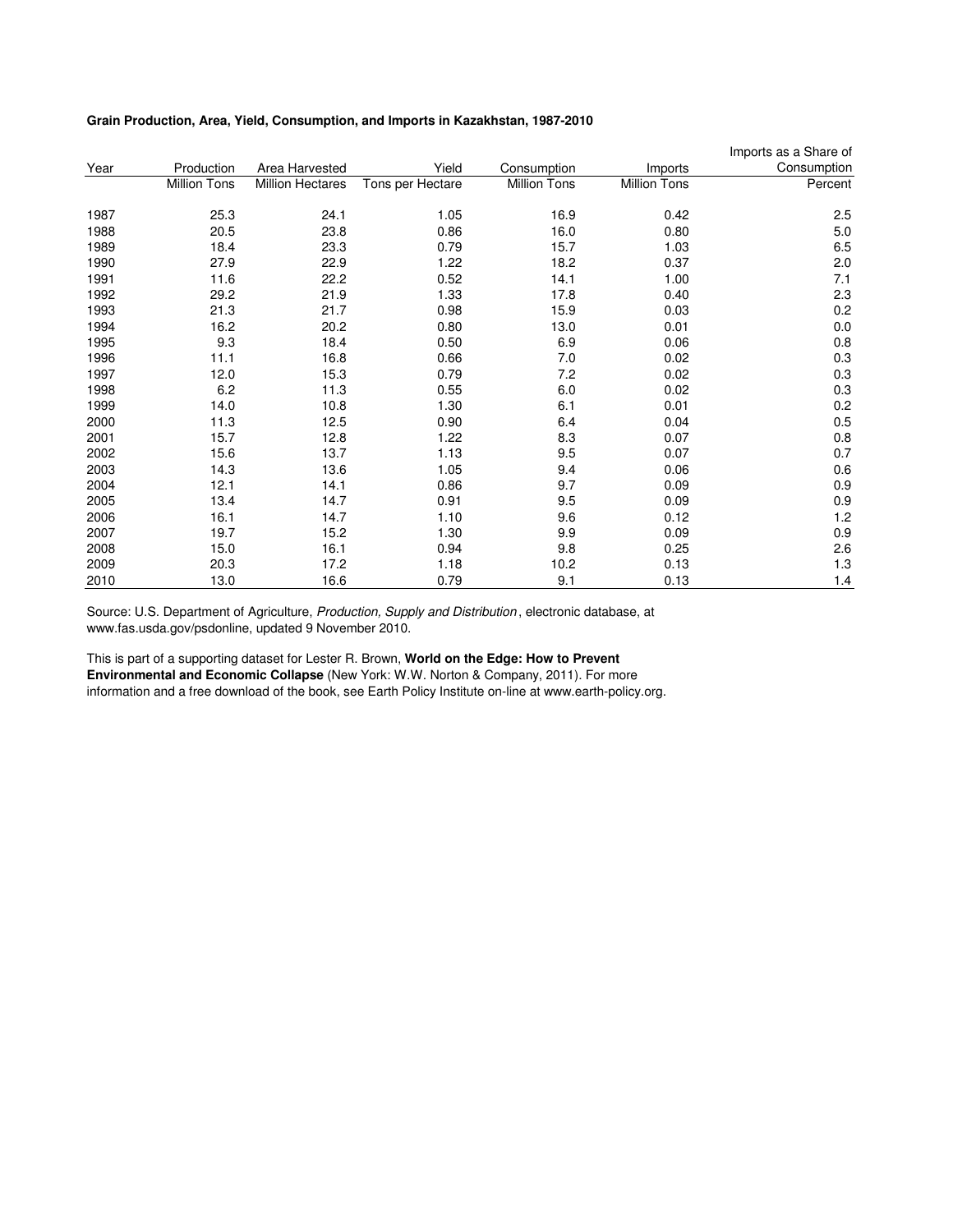

# Grain Production in Kazakhstan, 1987-2010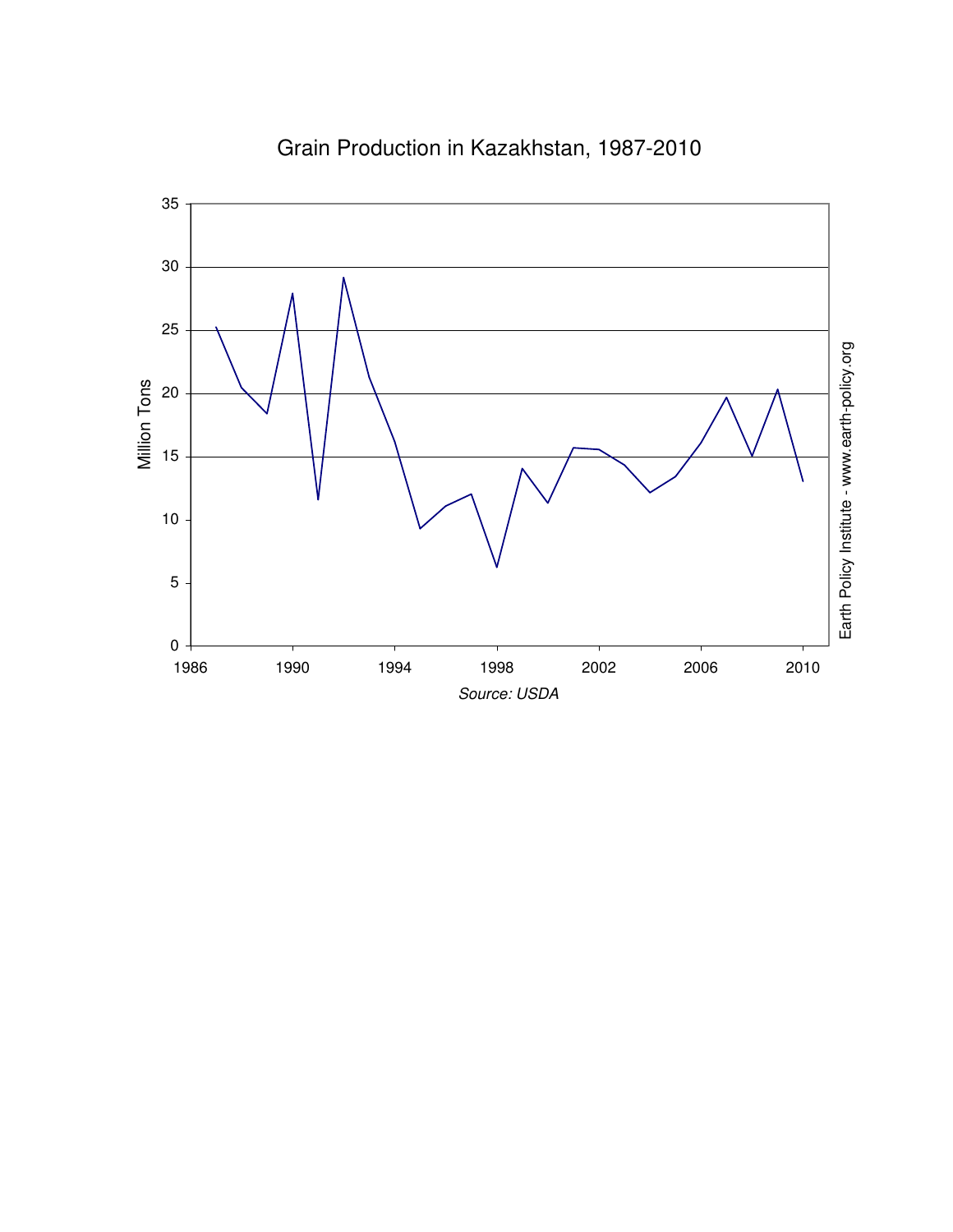

Grain Area Harvested in Kazakhstan, 1987-2010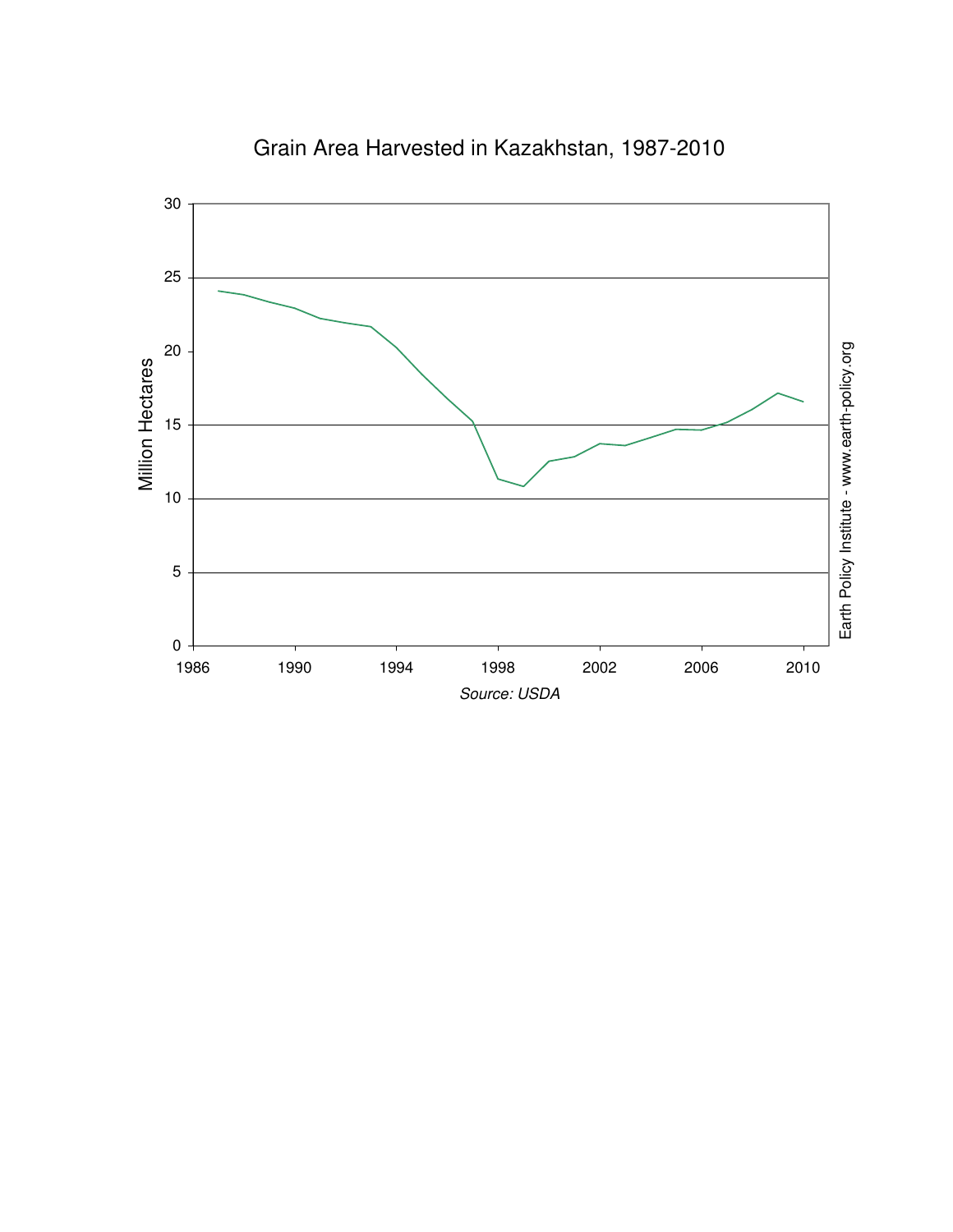

Grain Yield in Kazakhstan, 1987-2010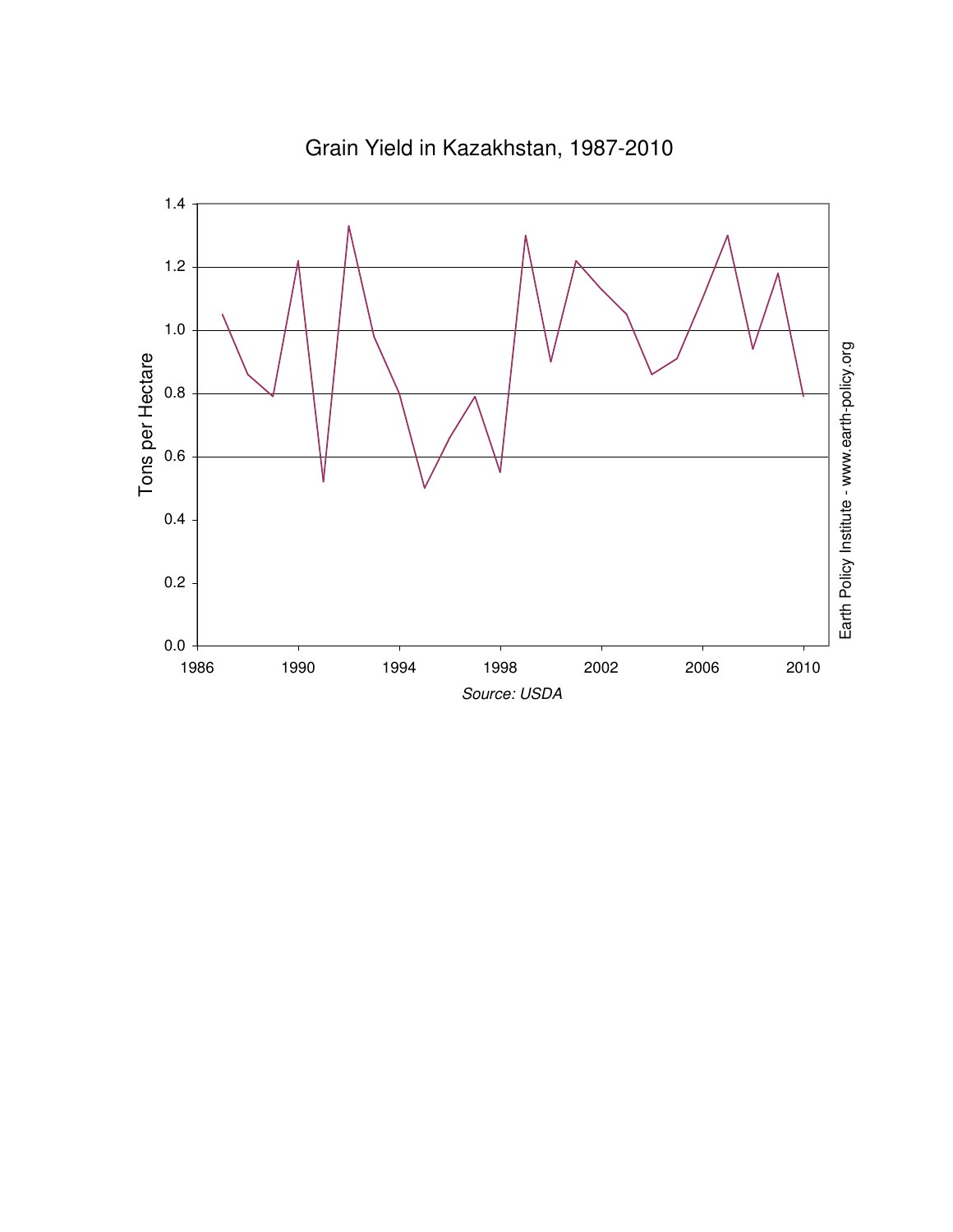#### **Grain Production, Area, Yield, Consumption, and Imports in Lesotho, 1961-2010**

|      |                      |                          |                  |                      |                      | Imports as a Share of |
|------|----------------------|--------------------------|------------------|----------------------|----------------------|-----------------------|
| Year | Production           | Area Harvested           | Yield            | Consumption          | Imports              | Consumption           |
|      | <b>Thousand Tons</b> | <b>Thousand Hectares</b> | Tons per Hectare | <b>Thousand Tons</b> | <b>Thousand Tons</b> | Percent               |
|      |                      |                          |                  |                      |                      |                       |
| 1961 | 243                  | 292                      | 0.83             | 249                  | 6                    | 2.4                   |
| 1962 | 245                  | 300                      | 0.82             | 250                  | 5                    | 2.0                   |
| 1963 | 245                  | 300                      | 0.82             | 254                  | 9                    | 3.5                   |
| 1964 | 210                  | 270                      | 0.78             | 231                  | 21                   | 9.1                   |
| 1965 | 220                  | 273                      | 0.81             | 241                  | 21                   | 8.7                   |
| 1966 | 218                  | 280                      | 0.78             | 239                  | 21                   | 8.8                   |
| 1967 | 219                  | 254                      | 0.86             | 247                  | 28                   | 11.3                  |
| 1968 | 217                  | 311                      | 0.70             | 246                  | 29                   | 11.8                  |
| 1969 | 204                  | 297                      | 0.69             | 243                  | 39                   | 16.0                  |
| 1970 | 184                  | 307                      | 0.60             | 234                  | 50                   | 21.4                  |
| 1971 | 188                  | 319                      | 0.59             | 238                  | 50                   | 21.0                  |
| 1972 | 94                   | 273                      | 0.34             | 160                  | 66                   | 41.3                  |
| 1973 | 264                  | 290                      | 0.91             | 335                  | 71                   | 21.2                  |
| 1974 | 210                  | 283                      | 0.74             | 276                  | 66                   | 23.9                  |
| 1975 | 211                  | 291                      | 0.73             | 281                  | 70                   | 24.9                  |
| 1976 | 249                  | 164                      | 1.52             | 320                  | 71                   | 22.2                  |
| 1977 | 170                  | 231                      | 0.74             | 239                  | 69                   | 28.9                  |
| 1978 | 287                  | 203                      | 1.41             | 383                  | 96                   | 25.1                  |
| 1979 | 228                  | 198                      | 1.15             | 335                  | 107                  | 31.9                  |
| 1980 | 193                  | 200                      | 0.97             | 351                  | 158                  | 45.0                  |
| 1981 | 171                  | 200                      | 0.86             | 381                  | 210                  | 55.1                  |
| 1982 | 123                  | 174                      | 0.71             | 383                  | 260                  | 67.9                  |
| 1983 | 124                  | 194                      | 0.64             | 176                  | 52                   | 29.5                  |
| 1984 | 131                  | 199                      | 0.66             | 173                  | 42                   | 24.3                  |
| 1985 | 158                  | 186                      | 0.85             | 183                  | 25                   | 13.7                  |
| 1986 | 147                  | 214                      | 0.69             | 160                  | 13                   | 8.1                   |
| 1987 | 233                  | 263                      | 0.89             | 266                  | 33                   | 12.4                  |
| 1988 | 189                  | 196                      | 0.96             | 214                  | 25                   | 11.7                  |
| 1989 | 214                  | 211                      | 1.01             | 215                  | 1                    | 0.5                   |
| 1990 | 148                  | 146                      | 1.01             | 188                  | 40                   | 21.3                  |
| 1991 | 75                   | 110                      | 0.68             | 108                  | 33                   | 30.6                  |
| 1992 | 151                  | 154                      | 0.98             | 211                  | 60                   | 28.4                  |
| 1993 | 243                  | 213                      | 1.14             | 305                  | 62                   | 20.3                  |
| 1994 | 106                  | 133                      | 0.80             | 162                  | 56                   | 34.6                  |
| 1995 | 261                  | 197                      | 1.32             | 290                  | 33                   | 11.4                  |
| 1996 | 210                  | 215                      | 0.98             | 279                  | 68                   | 24.4                  |
| 1997 | 205                  | 214                      | 0.96             | 215                  | $\boldsymbol{7}$     | 3.3                   |
| 1998 | 172                  | 180                      | 0.96             | 182                  | 10                   | 5.5                   |
| 1999 | 173                  | 173                      | 1.00             | 182                  | 9                    | 4.9                   |
| 2000 | 153                  | 156                      | 0.98             | 200                  | 47                   | 23.5                  |
| 2001 | 156                  | 172                      | 0.91             | 291                  | 135                  | 46.4                  |
| 2002 | 55                   | 134                      | 0.41             |                      | 140                  |                       |
| 2003 | 95                   | 199                      | 0.48             | 195<br>220           | 125                  | 71.8<br>56.8          |
| 2004 | 103                  | 158                      | 0.65             | 228                  | 125                  | 54.8                  |
| 2005 | 120                  | 208                      | 0.58             | 215                  | 95                   | 44.2                  |
| 2006 | 129                  | 208                      | 0.62             | 229                  | 100                  | 43.7                  |
| 2007 | 91                   | 157                      | 0.58             | 241                  |                      | 62.2                  |
| 2008 | 100                  |                          | 0.54             | 275                  | 150                  | 63.6                  |
| 2009 | 88                   | 185<br>170               | 0.52             | 263                  | 175<br>175           | 66.5                  |
| 2010 | 136                  | 170                      | 0.80             | 311                  | 175                  | 56.3                  |
|      |                      |                          |                  |                      |                      |                       |

Source: U.S. Department of Agriculture, Production, Supply and Distribution , electronic database, at www.fas.usda.gov/psdonline, updated 9 November 2010.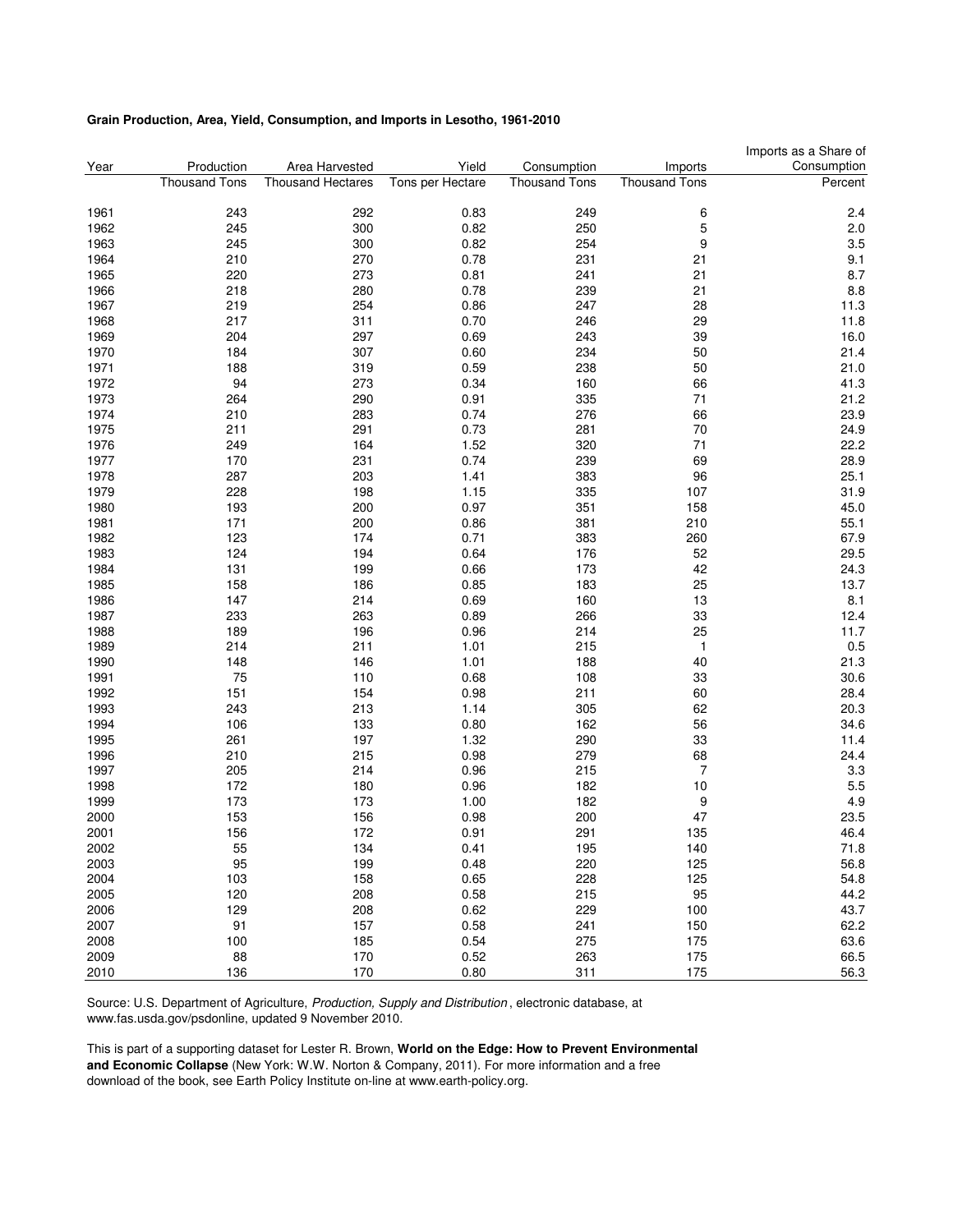

# Grain Production in Lesotho, 1961-2010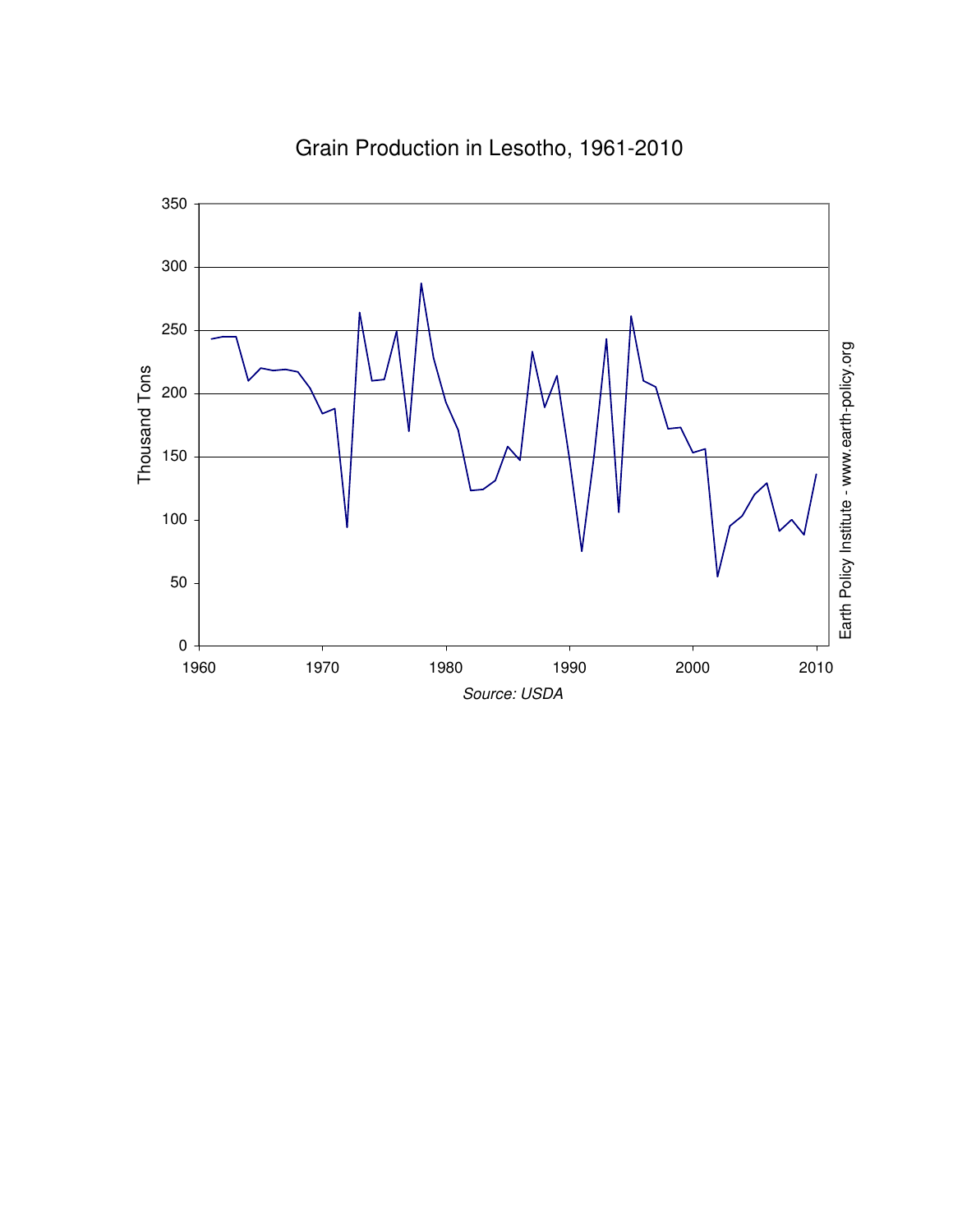

Grain Area Harvested in Lesotho, 1961-2010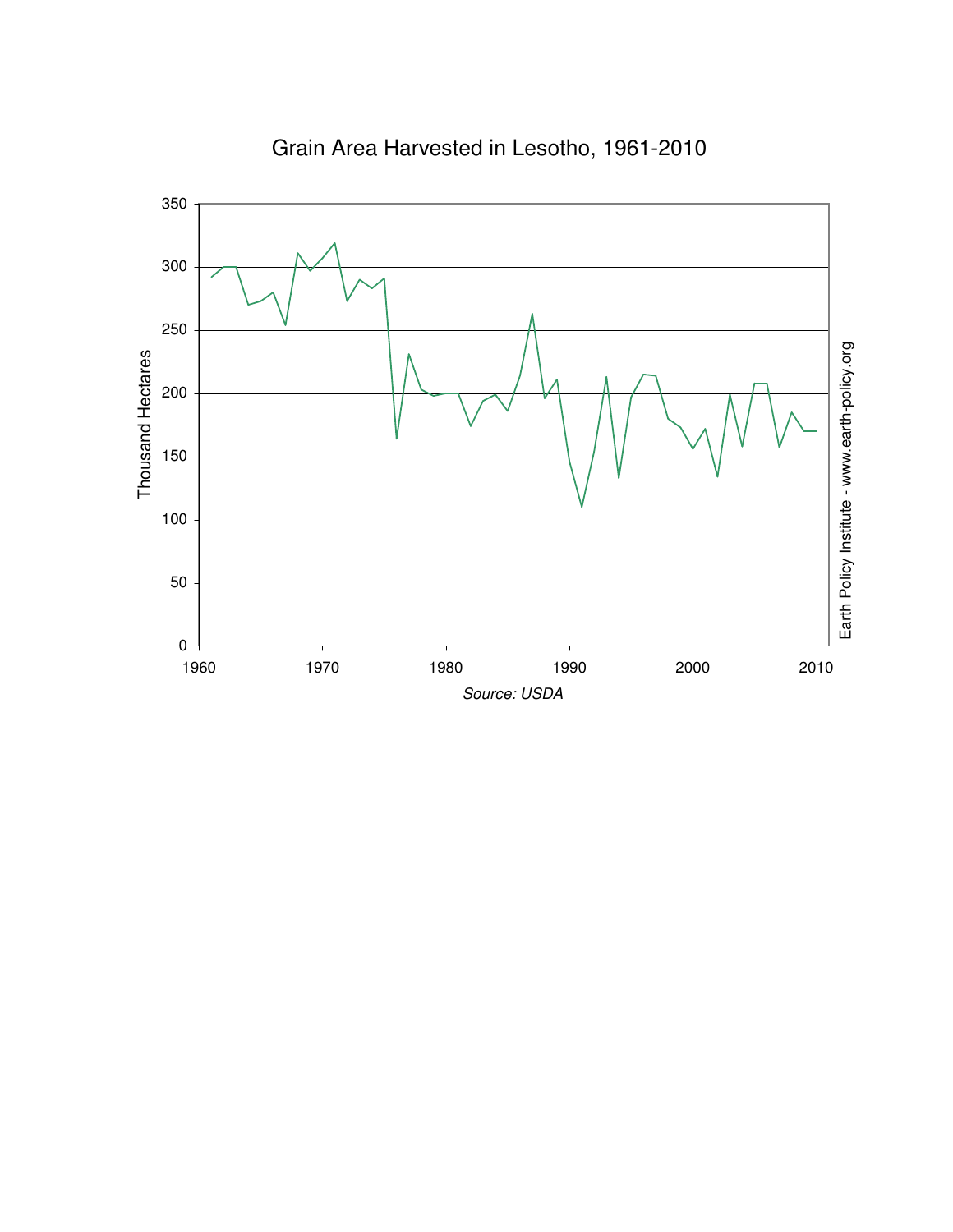

Grain Yield in Lesotho, 1961-2010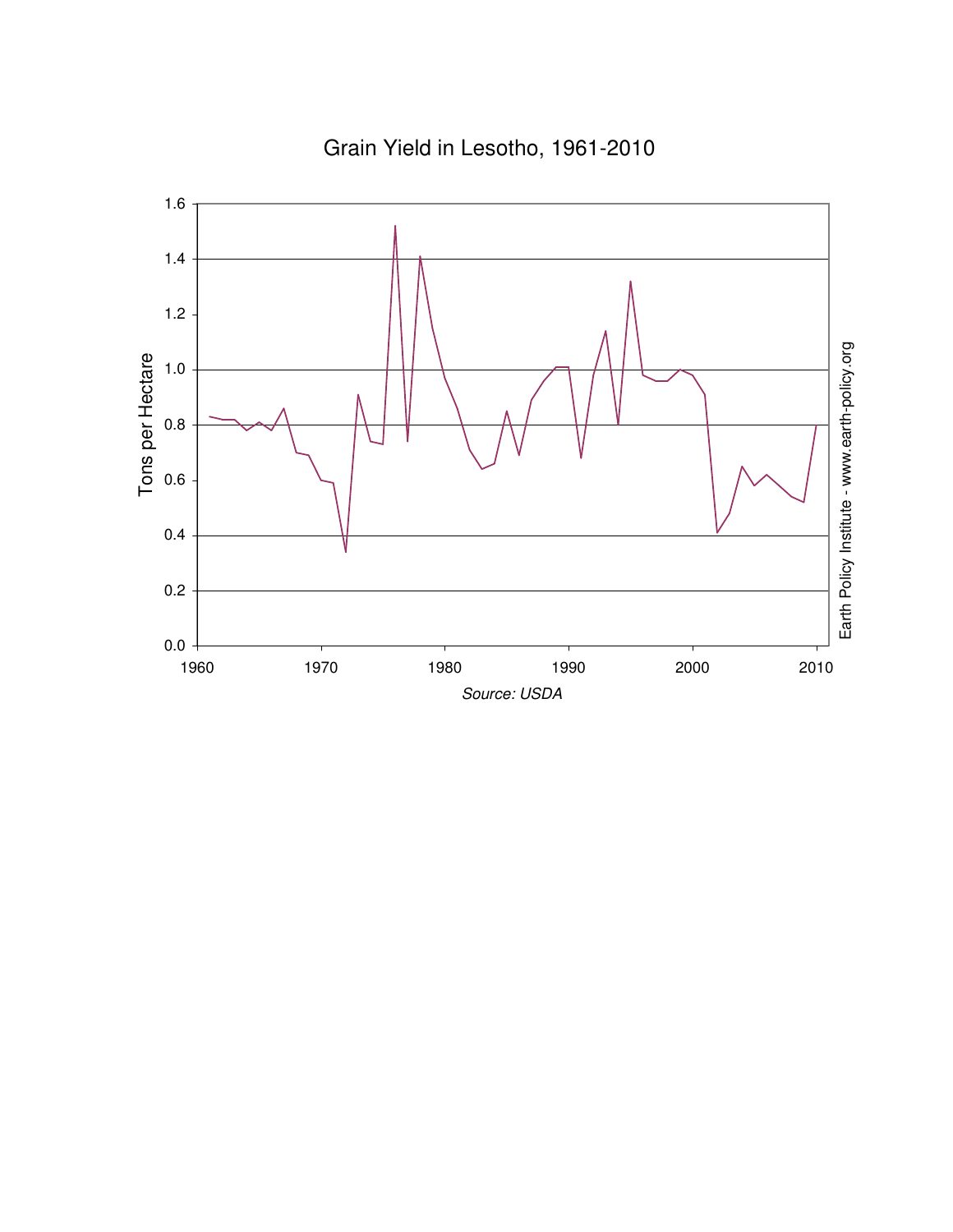#### **Grain Production, Area, Yield, Consumption, and Imports in Haiti, 1961-2010**

|      |                      |                          |                  |                      |                      | Imports as a Share of |
|------|----------------------|--------------------------|------------------|----------------------|----------------------|-----------------------|
| Year | Production           | Area Harvested           | Yield            | Consumption          | Imports              | Consumption           |
|      | <b>Thousand Tons</b> | <b>Thousand Hectares</b> | Tons per Hectare | <b>Thousand Tons</b> | <b>Thousand Tons</b> | Percent               |
| 1961 | 264                  | 348                      | 0.76             | 329                  | 65                   | 19.8                  |
| 1962 | 448                  | 614                      | 0.73             | 495                  | 47                   | 9.5                   |
| 1963 | 452                  | 615                      | 0.73             | 502                  | 50                   | 10.0                  |
| 1964 | 456                  | 620                      | 0.74             | 509                  | 53                   | 10.4                  |
| 1965 | 461                  | 625                      | 0.74             | 518                  | 57                   | 11.0                  |
| 1966 | 473                  | 645                      | 0.73             | 514                  | 41                   | 8.0                   |
| 1967 | 486                  | 660                      | 0.74             | 521                  | 35                   | 6.7                   |
| 1968 | 420                  | 602                      | 0.70             | 482                  | 62                   | 12.9                  |
| 1969 | 686                  | 840                      | 0.82             | 721                  | 35                   | 4.9                   |
| 1970 | 712                  | 835                      | 0.85             | 753                  | 43                   | 5.7                   |
| 1971 | 515                  | 625                      | 0.82             | 558                  | 48                   | 8.6                   |
| 1972 | 518                  | 636                      | 0.81             | 600                  | 82                   | 13.7                  |
| 1973 | 394                  | 616                      | 0.64             | 468                  | 74                   | 15.8                  |
| 1974 | 396                  | 616                      | 0.64             | 490                  | 94                   | 19.2                  |
| 1975 | 375                  | 580                      | 0.65             | 546                  | 171                  | 31.3                  |
| 1976 | 316                  | 550                      | 0.57             | 459                  | 150                  | 32.7                  |
| 1977 | 555                  | 465                      | 1.19             | 645                  | 147                  | 22.8                  |
| 1978 | 512                  | 465                      | 1.10             | 660                  | 122                  | 18.5                  |
| 1979 | 430                  | 455                      | 0.95             | 619                  | 151                  | 24.4                  |
| 1980 | 537                  | 460                      | 1.17             | 716                  | 194                  | 27.1                  |
| 1981 | 368                  | 405                      | 0.91             | 533                  | 165                  | 31.0                  |
| 1982 | 375                  | 405                      | 0.93             | 547                  | 177                  | 32.4                  |
| 1983 | 388                  | 410                      | 0.95             | 582                  | 194                  | 33.3                  |
| 1984 | 395                  | 415                      | 0.95             | 620                  | 220                  | 35.5                  |
| 1985 | 265                  | 275                      | 0.96             | 528                  | 257                  | 48.7                  |
| 1986 | 340                  | 370                      | 0.92             | 637                  | 297                  | 46.6                  |
| 1987 | 365                  | 385                      | 0.95             | 598                  | 233                  | 39.0                  |
| 1988 | 330                  | 345                      | 0.96             | 648                  | 318                  | 49.1                  |
| 1989 | 350                  | 360                      | 0.97             | 618                  | 279                  | 45.1                  |
| 1990 | 358                  | 377                      | 0.95             | 695                  | 337                  | 48.5                  |
| 1991 | 332                  | 375                      | 0.89             | 722                  | 400                  | 55.4                  |
| 1992 | 335                  | 358                      | 0.94             | 724                  | 397                  | 54.8                  |
| 1993 | 346                  | 355                      | 0.97             | 700                  | 341                  | 48.7                  |
| 1994 | 333                  | 353                      | 0.94             | 790                  | 480                  | 60.8                  |
| 1995 | 340                  | 350                      | 0.97             | 731                  | 388                  | 53.1                  |
| 1996 | 352                  | 418                      | 0.84             | 780                  | 428                  | 54.9                  |
| 1997 | 436                  | 485                      | 0.90             | 860                  | 450                  | 52.3                  |
| 1998 | 450                  | 516                      | 0.87             | 940                  | 490                  | 52.1                  |
| 1999 | 450                  | 515                      | 0.87             | 964                  | 515                  | 53.4                  |
| 2000 | 468                  | 517                      | 0.91             | 942                  | 472                  | 50.1                  |
| 2001 | 455                  | 505                      | 0.90             | 974                  | 544                  | 55.9                  |
| 2002 | 452                  | 517                      | 0.87             | 1,008                | 603                  | 59.8                  |
| 2003 | 453                  | 518                      | 0.87             | 1,017                | 531                  | 52.2                  |
| 2004 | 454                  | 517                      | 0.88             | 1,031                | 589                  | 57.1                  |
| 2005 | 398                  | 513                      | 0.78             | 979                  | 648                  | 66.2                  |
| 2006 | 398                  | 514                      | 0.77             | 993                  | 545                  | 54.9                  |
| 2007 | 395                  | 514                      | 0.77             | 908                  | 472                  | 52.0                  |
| 2008 | 400                  | 520                      | 0.77             | 999                  | 561                  | 56.2                  |
| 2009 | 394                  | 520                      | 0.76             | 910                  | 510                  | 56.0                  |
| 2010 | 412                  | 520                      | 0.79             | 930                  | 525                  | 56.5                  |

Source: U.S. Department of Agriculture, Production, Supply and Distribution, electronic database, at www.fas.usda.gov/psdonline, updated 9 November 2010.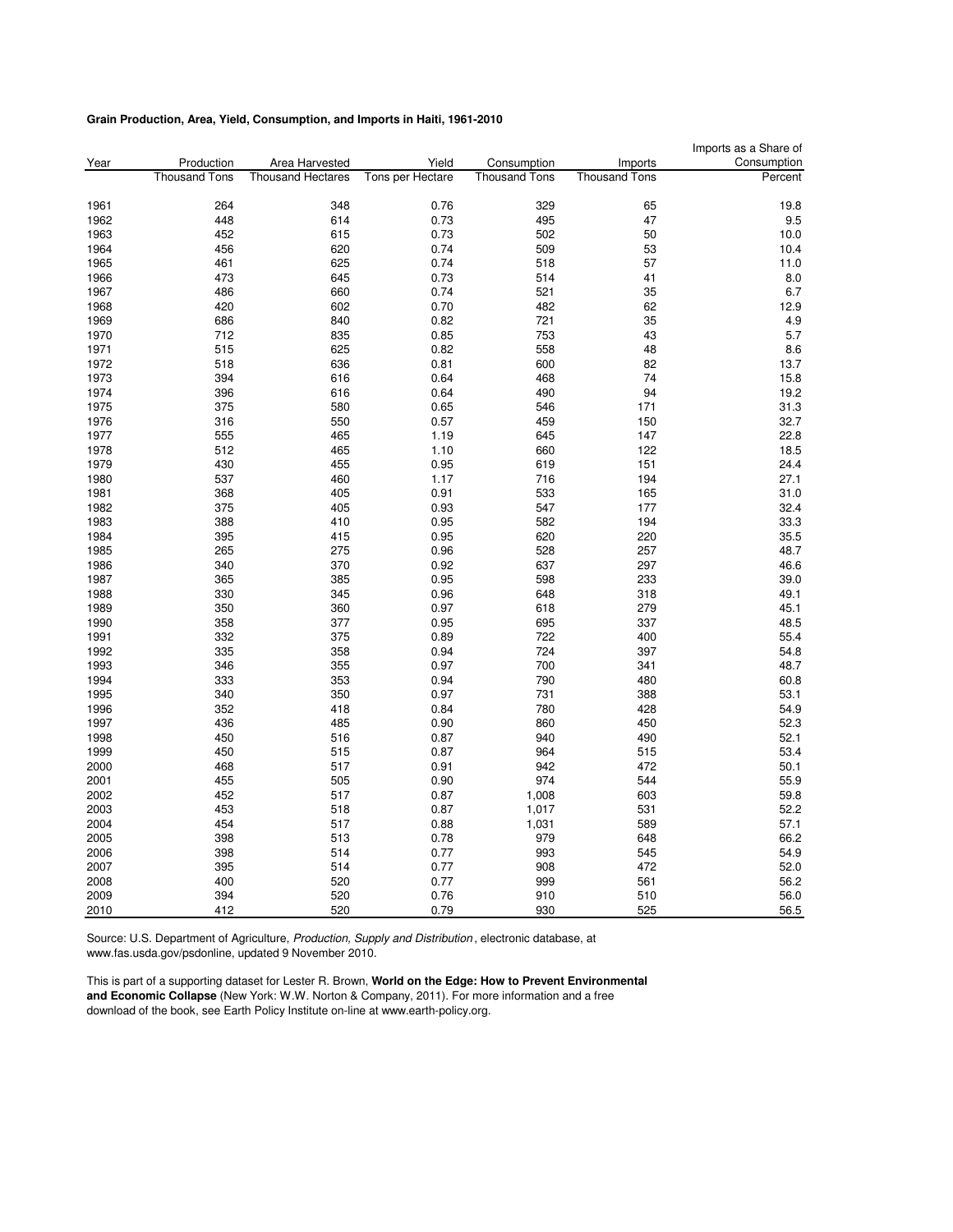

# Grain Production in Haiti, 1961-2010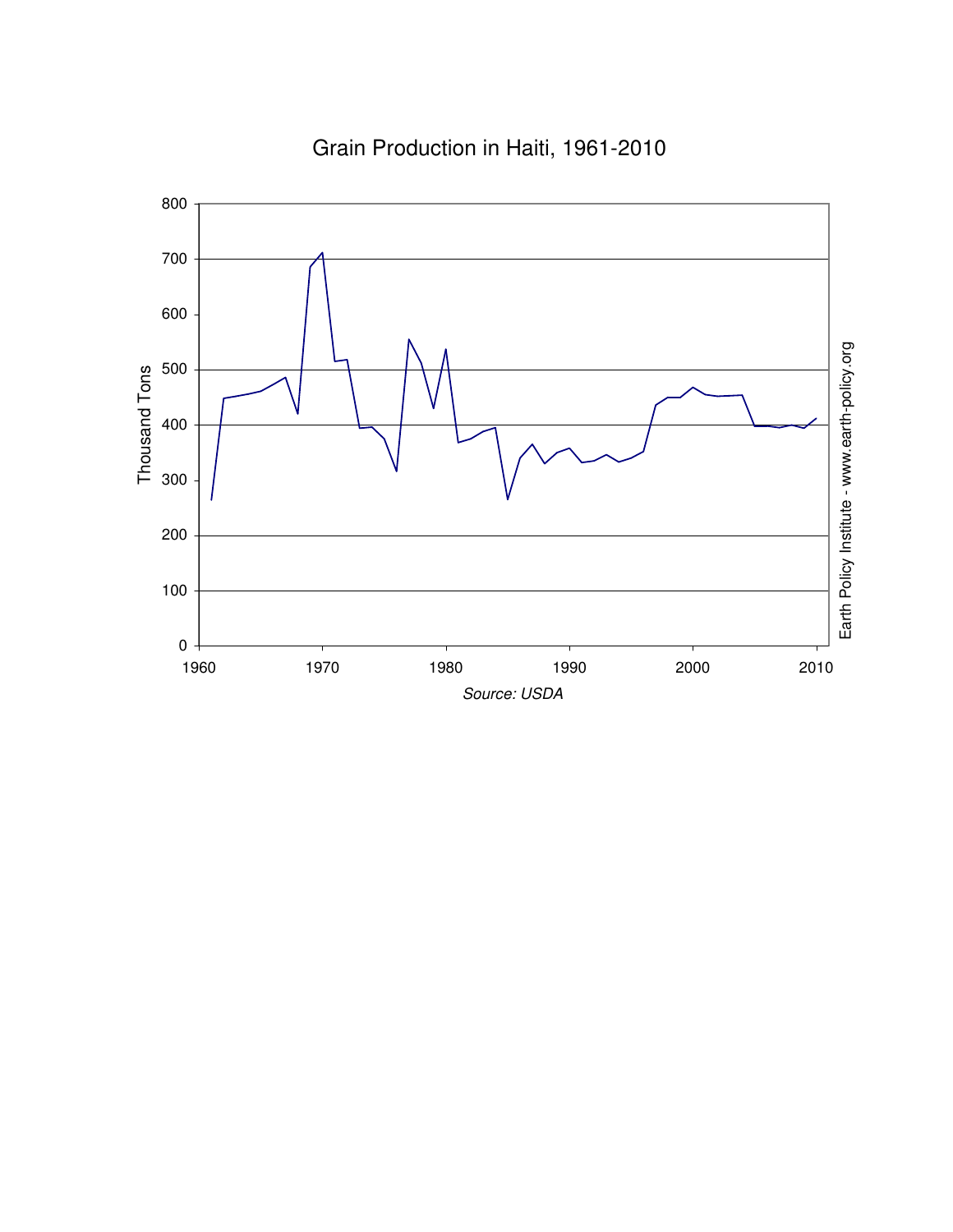

### Grain Area Harvested in Haiti, 1961-2010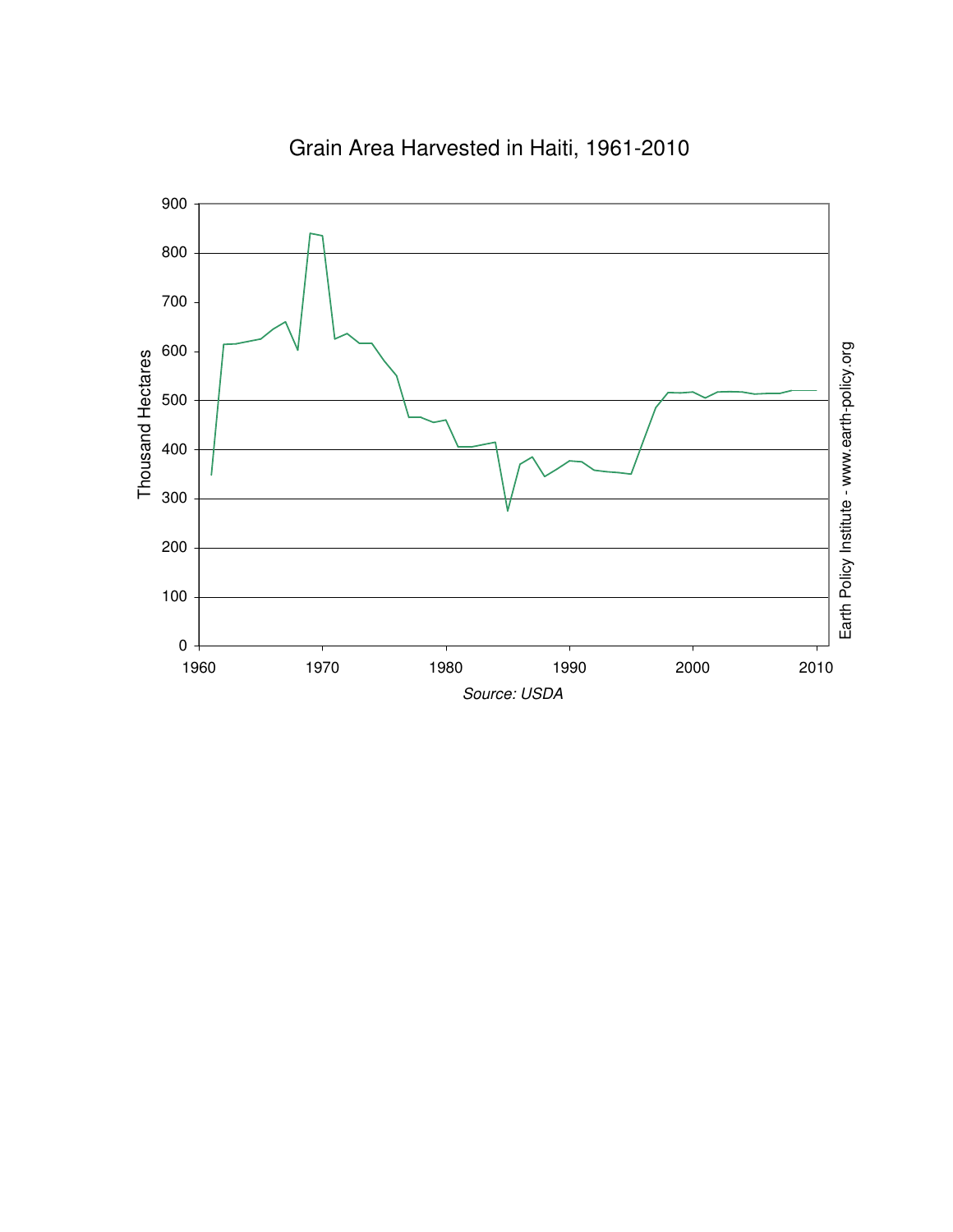Grain Yield in Haiti, 1961-2010

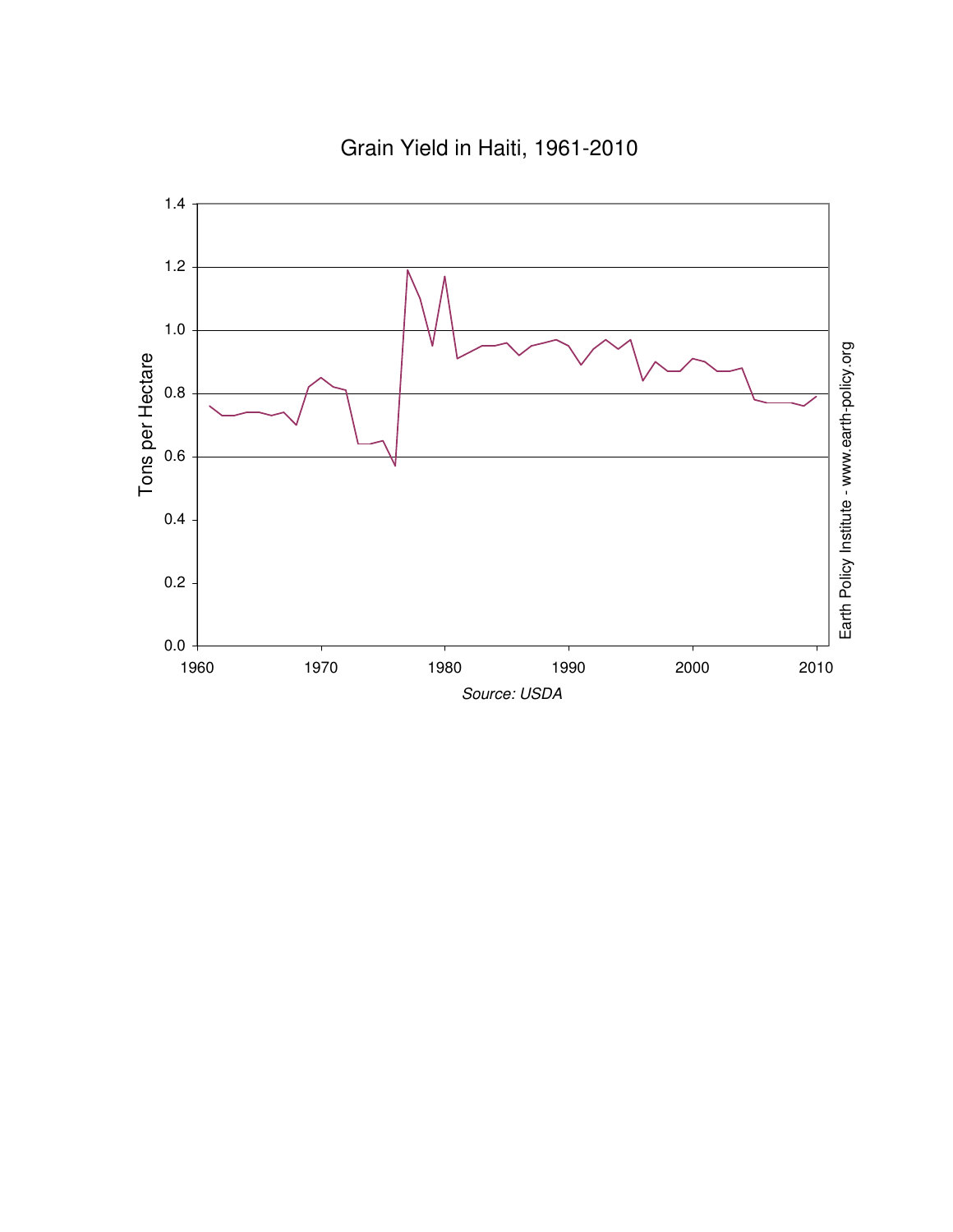#### **Grain Production, Area, Yield, Consumption, and Imports in Mongolia, 1961-2010**

|      |                      |                          |                  |                      |                      | Imports as a Share of |
|------|----------------------|--------------------------|------------------|----------------------|----------------------|-----------------------|
| Year | Production           | Area Harvested           | Yield            | Consumption          | Imports              | Consumption           |
|      | <b>Thousand Tons</b> | <b>Thousand Hectares</b> | Tons per Hectare | <b>Thousand Tons</b> | <b>Thousand Tons</b> | Percent               |
|      |                      | 267                      |                  |                      |                      |                       |
| 1961 | 98                   |                          | 0.37             | 138                  | 40                   | 29.0                  |
| 1962 | 288                  | 320                      | 0.90             | 340                  | 52                   | 15.3                  |
| 1963 | 291                  | 348                      | 0.84             | 299                  | 8                    | 2.7                   |
| 1964 | 335                  | 356                      | 0.94             | 357                  | 22                   | 6.2                   |
| 1965 | 291                  | 362                      | 0.80             | 357                  | 66                   | 18.5                  |
| 1966 | 227                  | 343                      | 0.66             | 248                  | 21                   | 8.5                   |
| 1967 | 289                  | 344                      | 0.84             | 305                  | 16                   | 5.2                   |
| 1968 | 188                  | 346                      | 0.54             | 204                  | 16                   | 7.8                   |
| 1969 | 114                  | 347                      | 0.33             | 140                  | 26                   | 18.6                  |
| 1970 | 250                  | 348                      | 0.72             | 355                  | 105                  | 29.6                  |
| 1971 | 316                  | 333                      | 0.95             | 371                  | 55                   | 14.8                  |
| 1972 | 170                  | 314                      | 0.54             | 220                  | 50                   | 22.7                  |
| 1973 | 340                  | 307                      | 1.11             | 355                  | 15                   | 4.2                   |
| 1974 | 250                  | 305                      | 0.82             | 265                  | 15                   | 5.7                   |
| 1975 | 366                  | 316                      | 1.16             | 381                  | 15                   | 3.9                   |
| 1976 | 280                  | 324                      | 0.86             | 339                  | 59                   | 17.4                  |
| 1977 | 318                  | 351                      | 0.91             | 411                  | 93                   | 22.6                  |
| 1978 | 400                  | 360                      | 1.11             | 443                  | 43                   | 9.7                   |
| 1979 | 350                  | 360                      | 0.97             | 390                  | 40                   | 10.3                  |
| 1980 | 207                  | 408                      | 0.51             | 247                  | 40                   | 16.2                  |
|      |                      |                          |                  |                      |                      |                       |
| 1981 | 275                  | 410                      | 0.67             | 325                  | 50                   | 15.4                  |
| 1982 | 290                  | 410                      | 0.71             | 340                  | 50                   | 14.7                  |
| 1983 | 300                  | 410                      | 0.73             | 350                  | 50                   | 14.3                  |
| 1984 | 460                  | 461                      | 1.00             | 460                  | 0                    | 0.0                   |
| 1985 | 689                  | 482                      | 1.43             | 689                  | 0                    | 0.0                   |
| 1986 | 664                  | 467                      | 1.42             | 664                  | 0                    | 0.0                   |
| 1987 | 543                  | 470                      | 1.16             | 543                  | 0                    | 0.0                   |
| 1988 | 635                  | 475                      | 1.34             | 635                  | 0                    | 0.0                   |
| 1989 | 650                  | 475                      | 1.37             | 650                  | 0                    | 0.0                   |
| 1990 | 600                  | 475                      | 1.26             | 630                  | 30                   | 4.8                   |
| 1991 | 600                  | 475                      | 1.26             | 609                  | 9                    | 1.5                   |
| 1992 | 490                  | 590                      | 0.83             | 529                  | 39                   | 7.4                   |
| 1993 | 480                  | 545                      | 0.88             | 625                  | 145                  | 23.2                  |
| 1994 | 330                  | 450                      | 0.73             | 350                  | 34                   | 9.7                   |
| 1995 | 260                  | 355                      | 0.73             | 310                  | 50                   | 16.1                  |
| 1996 | 220                  | 300                      | 0.73             | 350                  | 130                  | 37.1                  |
| 1997 | 220                  | 300                      | 0.73             | 359                  | 139                  | 38.7                  |
| 1998 | 190                  | 300                      | 0.63             | 349                  | 159                  | 45.6                  |
| 1999 | 168                  | 273                      | 0.62             | 274                  | 106                  | 38.7                  |
| 2000 | 139                  | 179                      | 0.78             | 319                  | 180                  | 56.4                  |
| 2001 | 139                  | 193                      | 0.72             | 393                  | 254                  | 64.6                  |
|      |                      |                          |                  |                      |                      |                       |
| 2002 | 123                  | 209                      | 0.59             | 331                  | 208                  | 62.8                  |
| 2003 | 160                  | 203                      | 0.79             | 394                  | 234                  | 59.4                  |
| 2004 | 136                  | 168                      | 0.81             | 333                  | 197                  | 59.2                  |
| 2005 | 74                   | 154                      | 0.48             | 401                  | 327                  | 81.5                  |
| 2006 | 130                  | 118                      | 1.10             | 426                  | 296                  | 69.5                  |
| 2007 | 110                  | 117                      | 0.94             | 338                  | 228                  | 67.5                  |
| 2008 | 180                  | 150                      | 1.20             | 524                  | 344                  | 65.6                  |
| 2009 | 220                  | 150                      | 1.47             | 480                  | 260                  | 54.2                  |
| 2010 | 230                  | 150                      | 1.53             | 480                  | 250                  | 52.1                  |

Source: U.S. Department of Agriculture, Production, Supply and Distribution , electronic database, at www.fas.usda.gov/psdonline, updated 9 November 2010.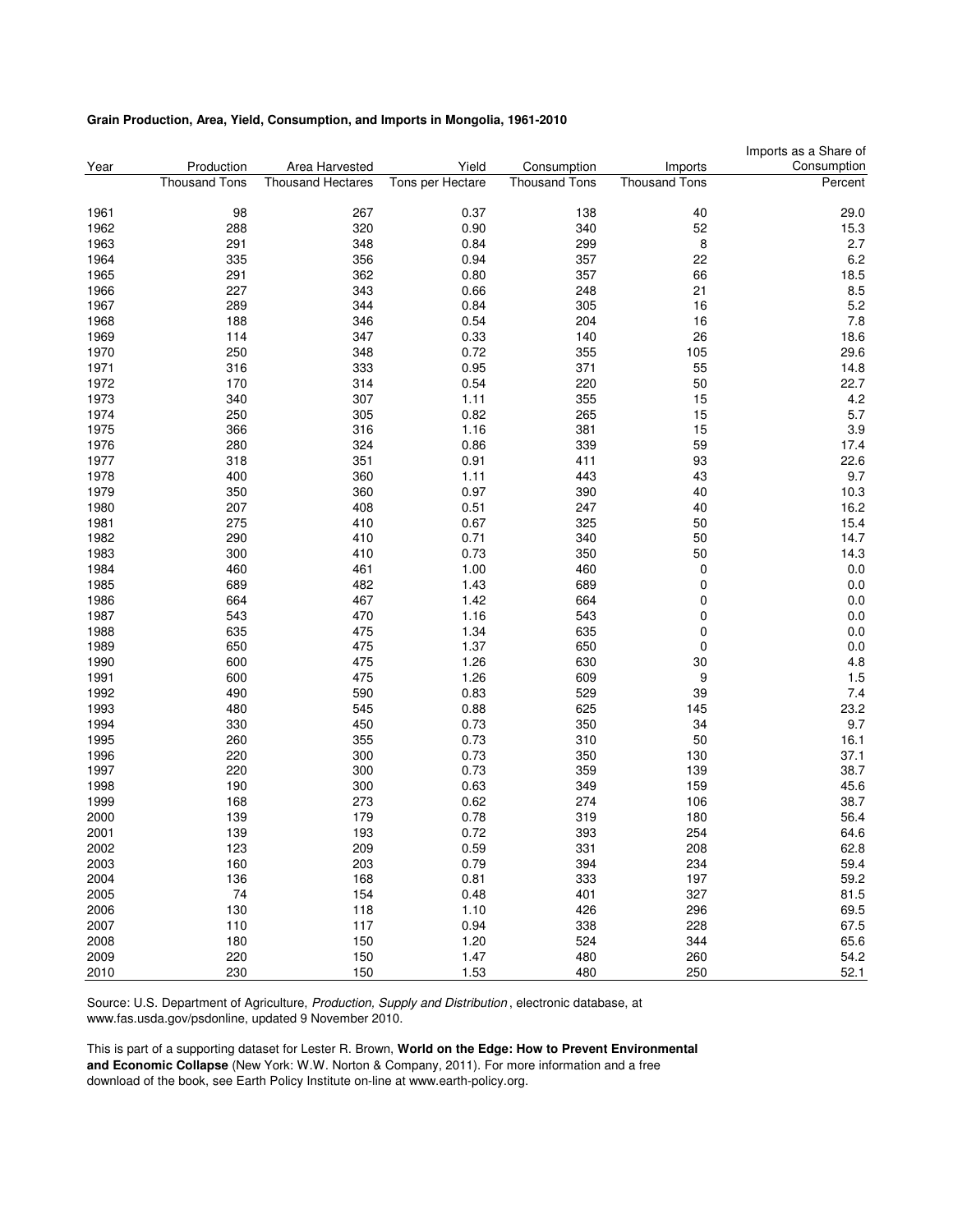

Grain Production in Mongolia, 1961-2010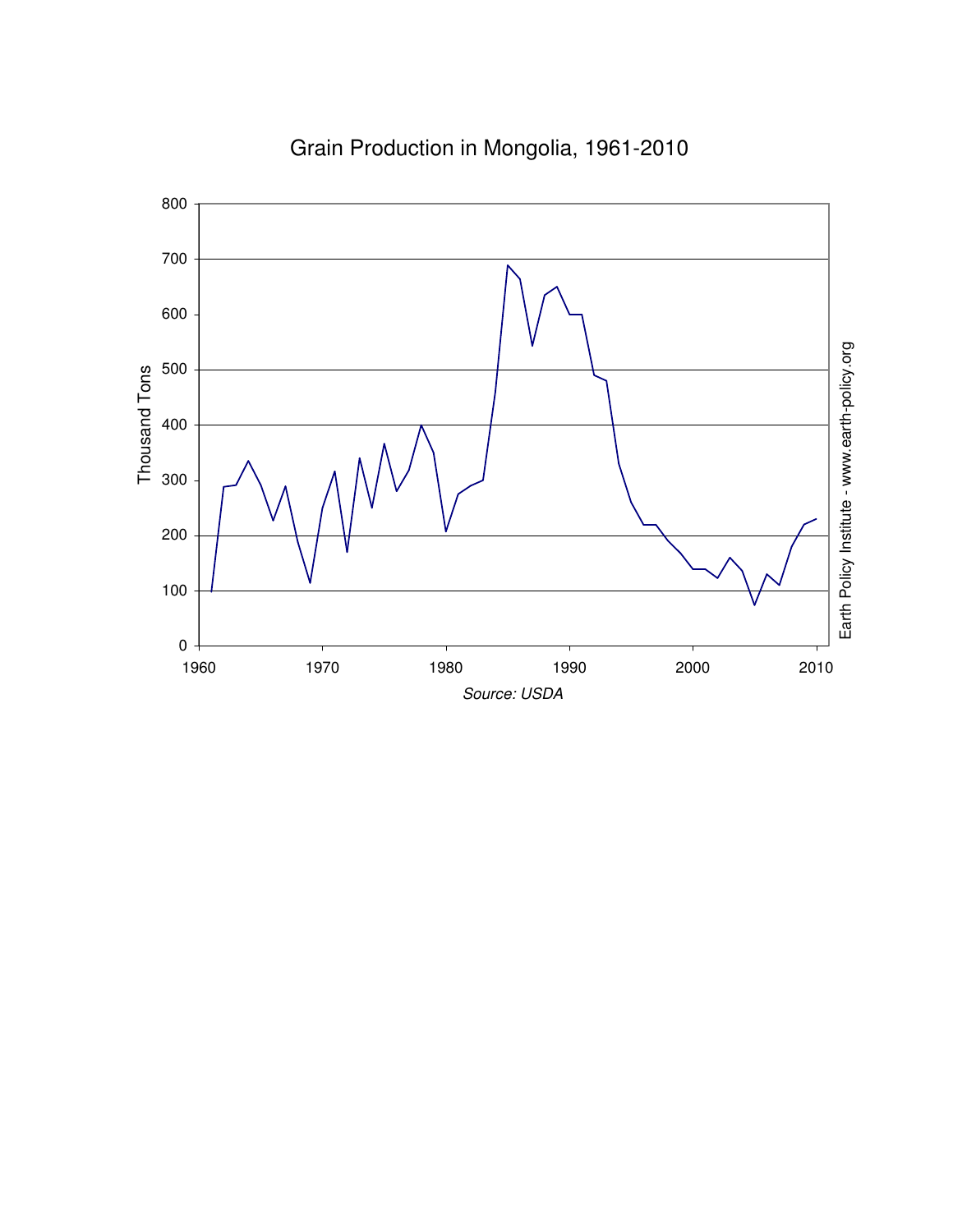

Grain Area Harvested in Mongolia, 1961-2010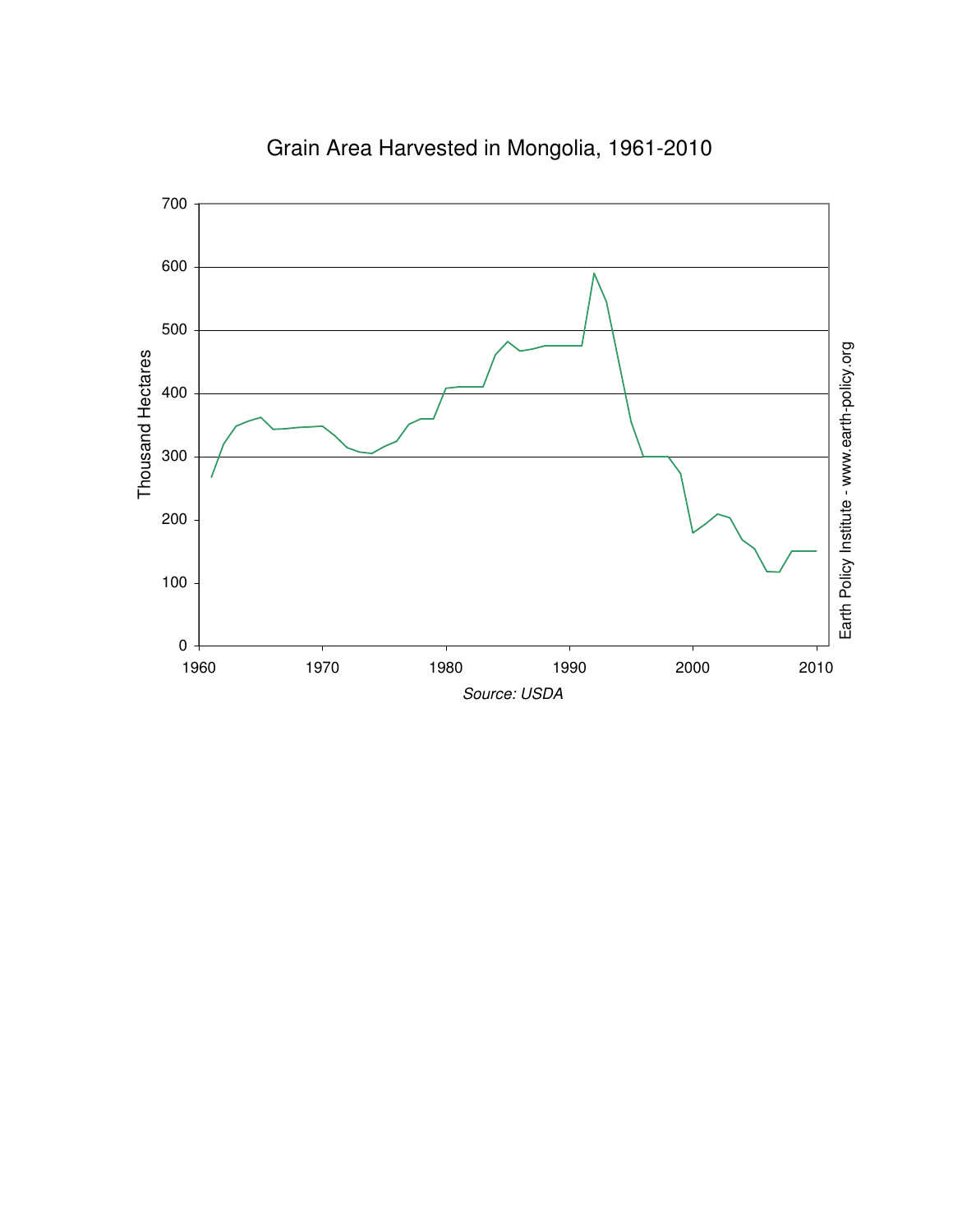

# Grain Yield in Mongolia, 1961-2010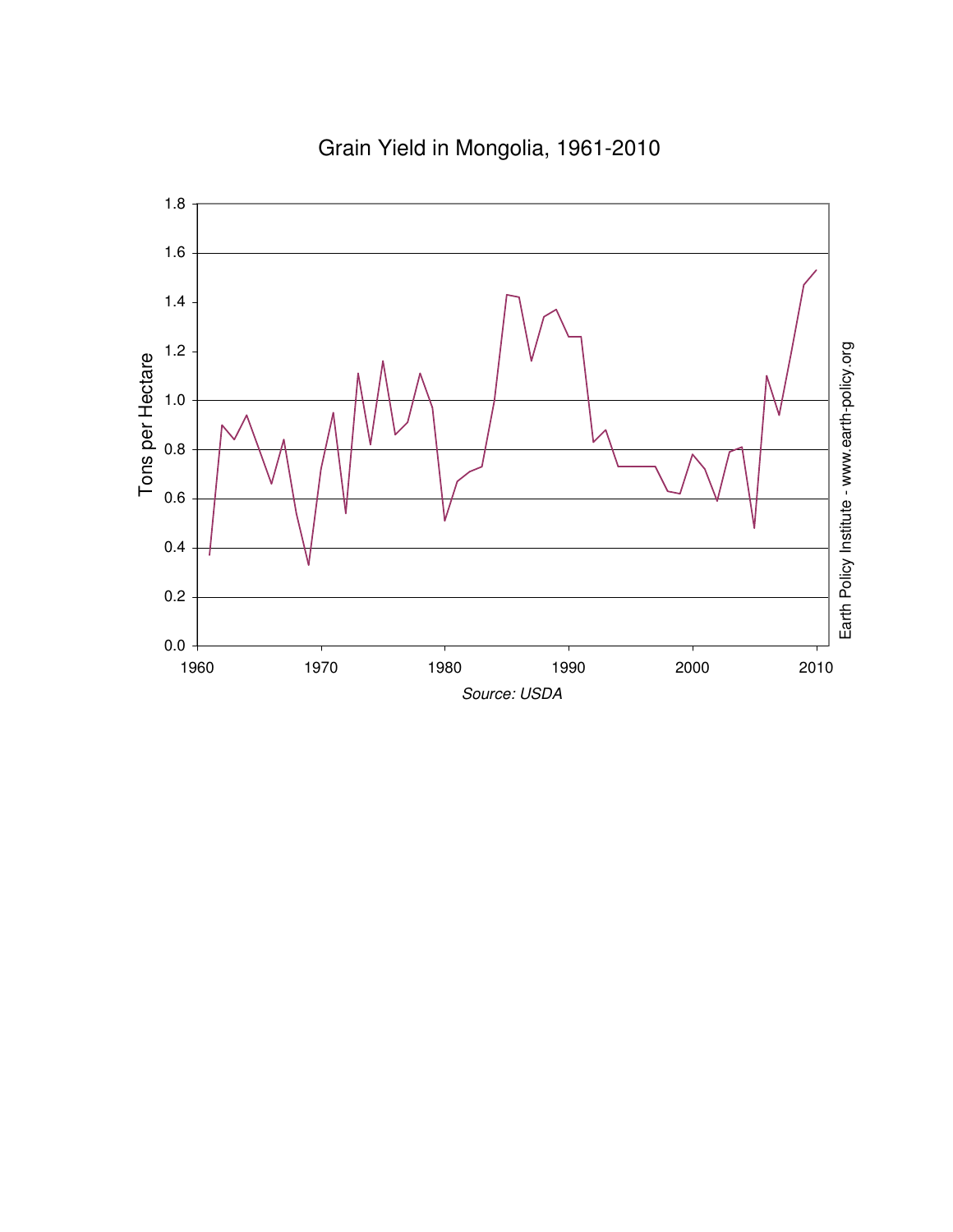#### **Grain Production, Area, Yield, Consumption, and Imports in North Korea, 1961-2010**

|      |                     |                         |                  |                     |                     | Imports as a Share of |
|------|---------------------|-------------------------|------------------|---------------------|---------------------|-----------------------|
| Year | Production          | Area Harvested          | Yield            | Consumption         | Imports             | Consumption           |
|      | <b>Million Tons</b> | <b>Million Hectares</b> | Tons per Hectare | <b>Million Tons</b> | <b>Million Tons</b> | Percent               |
| 1961 | 2.5                 | 1.2                     | 2.03             | 2.7                 | 0.24                | 8.9                   |
| 1962 | 2.6                 | 1.2                     | 2.09             | 2.7                 | 0.13                | 4.9                   |
| 1963 | 2.8                 | 1.2                     | 2.27             | 2.9                 | 0.11                | 3.7                   |
| 1964 | 3.0                 | $1.3$                   | 2.36             | $3.0\,$             | 0.11                | 3.6                   |
| 1965 | 2.6                 | 1.3                     | 2.05             | 2.9                 | 0.38                | 13.2                  |
| 1966 | 2.9                 | $1.3$                   | 2.26             | 3.3                 | 0.53                | 16.0                  |
| 1967 | 2.7                 | $1.3$                   | 2.09             | 2.7                 | 0.04                | 1.6                   |
| 1968 | 2.6                 | 1.3                     | 2.00             | 2.8                 | 0.33                | 11.7                  |
| 1969 | 3.2                 | $1.3$                   | 2.41             | 3.4                 | 0.31                | 9.2                   |
| 1970 | 3.2                 | 1.3                     | 2.37             | 3.3                 | 0.27                | 8.3                   |
| 1971 | 3.3                 | 1.4                     | 2.42             | 3.7                 | 0.48                | 13.1                  |
| 1972 | 3.1                 | 1.4                     | 2.29             | 3.8                 | 0.79                | 20.8                  |
| 1973 | 3.5                 | 1.4                     | 2.55             | 4.4                 | 1.16                | 26.4                  |
| 1974 | 3.7                 | 1.4                     | 2.66             | 3.6                 | 0.43                | 11.9                  |
|      |                     |                         |                  |                     |                     |                       |
| 1975 | 3.9                 | 1.4                     | 2.74             | 3.8                 | 0.35                | 9.1                   |
| 1976 | 4.0                 | 1.4                     | 2.81             | 3.7                 | 0.33                | 8.8                   |
| 1977 | 4.2                 | 1.4                     | 3.00             | 3.7                 | 0.07                | 2.0                   |
| 1978 | 4.1                 | 1.4                     | 2.93             | 3.9                 | 0.15                | 3.9                   |
| 1979 | 4.7                 | 1.8                     | 2.59             | 4.7                 | 0.23                | 4.8                   |
| 1980 | 4.2                 | 1.8                     | 2.29             | 4.3                 | 0.37                | 8.6                   |
| 1981 | 4.8                 | 1.8                     | 2.63             | 5.0                 | 0.40                | 7.9                   |
| 1982 | 5.0                 | 1.8                     | 2.73             | 5.1                 | 0.21                | 4.1                   |
| 1983 | 5.1                 | 1.8                     | 2.79             | 5.6                 | 0.50                | 8.9                   |
| 1984 | 5.5                 | 1.8                     | 2.96             | 5.9                 | 0.55                | 9.3                   |
| 1985 | 5.3                 | 1.9                     | 2.86             | 5.9                 | 0.58                | 9.8                   |
| 1986 | 5.9                 | 1.8                     | 3.25             | 6.0                 | 0.32                | 5.3                   |
| 1987 | 5.4                 | 1.7                     | 3.14             | 5.7                 | 0.54                | 9.5                   |
| 1988 | 5.1                 | 1.6                     | 3.17             | 5.4                 | 0.38                | 7.0                   |
| 1989 | 5.1                 | 1.5                     | 3.36             | 5.6                 | 0.52                | 9.3                   |
| 1990 | 4.3                 | 1.4                     | 3.14             | 5.4                 | 1.09                | 20.2                  |
| 1991 | 3.9                 | 1.4                     | 2.81             | 4.9                 | 1.05                | 21.4                  |
| 1992 | 3.7                 | 1.4                     | 2.72             | 4.6                 | 0.83                | 18.2                  |
| 1993 | 3.4                 | 1.4                     | 2.50             | 4.0                 | 0.56                | 14.1                  |
| 1994 | 3.8                 | 1.4                     | 2.75             | 4.8                 | 0.95                | 20.0                  |
| 1995 | 3.4                 | $1.3$                   | 2.69             | 3.8                 | 0.47                | 12.2                  |
| 1996 | 3.2                 | $1.3$                   | 2.54             | 4.5                 | 1.31                | 29.1                  |
| 1997 | 3.1                 | $1.3$                   | 2.42             | 4.4                 | 1.28                | 29.3                  |
| 1998 | 3.4                 | $1.3$                   | 2.59             | 4.5                 | 1.06                | 23.8                  |
| 1999 | 3.8                 | $1.3$                   | 2.98             | 4.7                 | 0.88                | 18.9                  |
| 2000 | 3.0                 | 1.2                     | 2.56             | 4.5                 | 1.53                | 33.6                  |
| 2001 | 3.5                 | 1.2                     | 2.87             | 4.8                 | 1.30                | 27.3                  |
| 2002 | 3.6                 | 1.2                     | 2.97             | 4.7                 | 1.09                | 23.5                  |
| 2003 | 3.6                 | 1.2                     | 3.03             | 4.7                 | 1.04                | 22.2                  |
| 2004 | 3.7                 | $1.2$                   | 3.09             | 4.6                 | 0.92                | 19.7                  |
| 2005 | 3.9                 | $1.2$                   | 3.22             | 4.4                 | 0.54                | 12.2                  |
| 2006 | 3.9                 | 1.2                     | 3.15             | 4.9                 | 1.04                | 21.1                  |
| 2007 | 3.4                 | 1.2                     | 2.74             | 4.0                 | 0.58                | 14.7                  |
| 2008 | 3.6                 | 1.2                     | 2.92             | 4.3                 | 0.66                | 15.4                  |
| 2009 | 3.5                 | 1.2                     | 2.78             | 4.0                 | 0.55                | 13.8                  |
| 2010 | 3.6                 | 1.2                     | 2.96             | 4.2                 | 0.60                | 14.2                  |
|      |                     |                         |                  |                     |                     |                       |

Source: U.S. Department of Agriculture, Production, Supply and Distribution , electronic database, at www.fas.usda.gov/psdonline, updated 9 November 2010.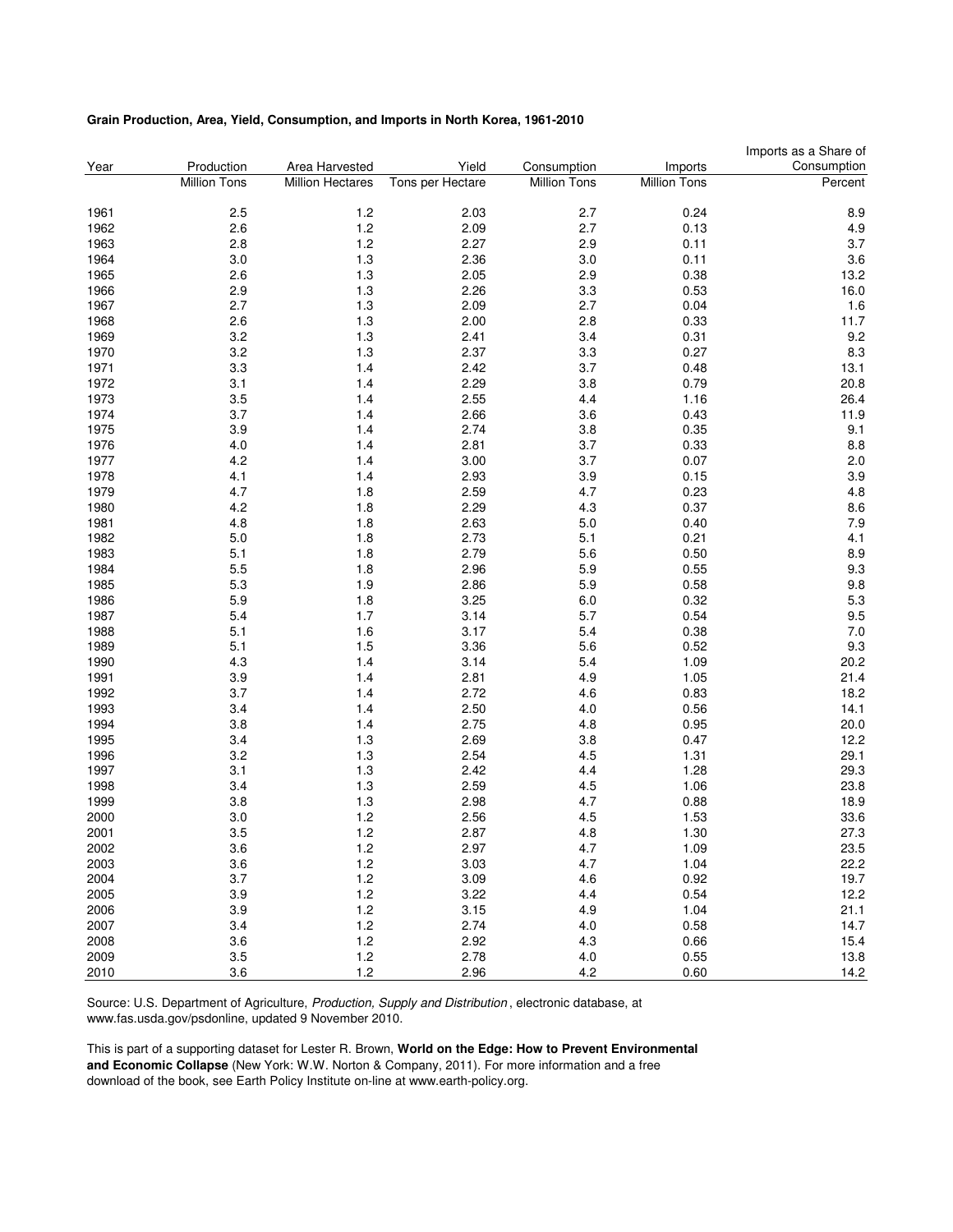

Grain Production in North Korea, 1961-2010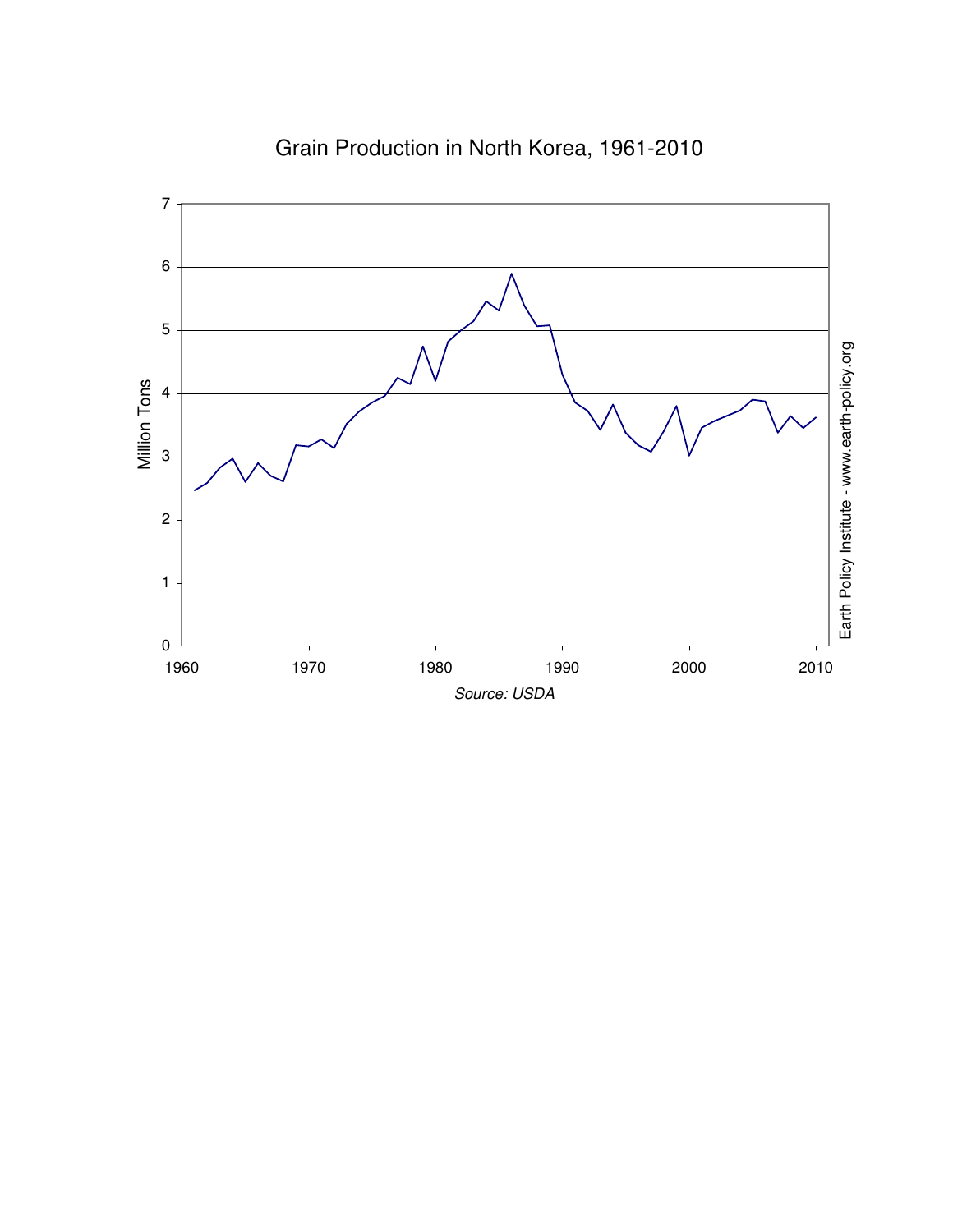

Grain Area Harvested in North Korea, 1961-2010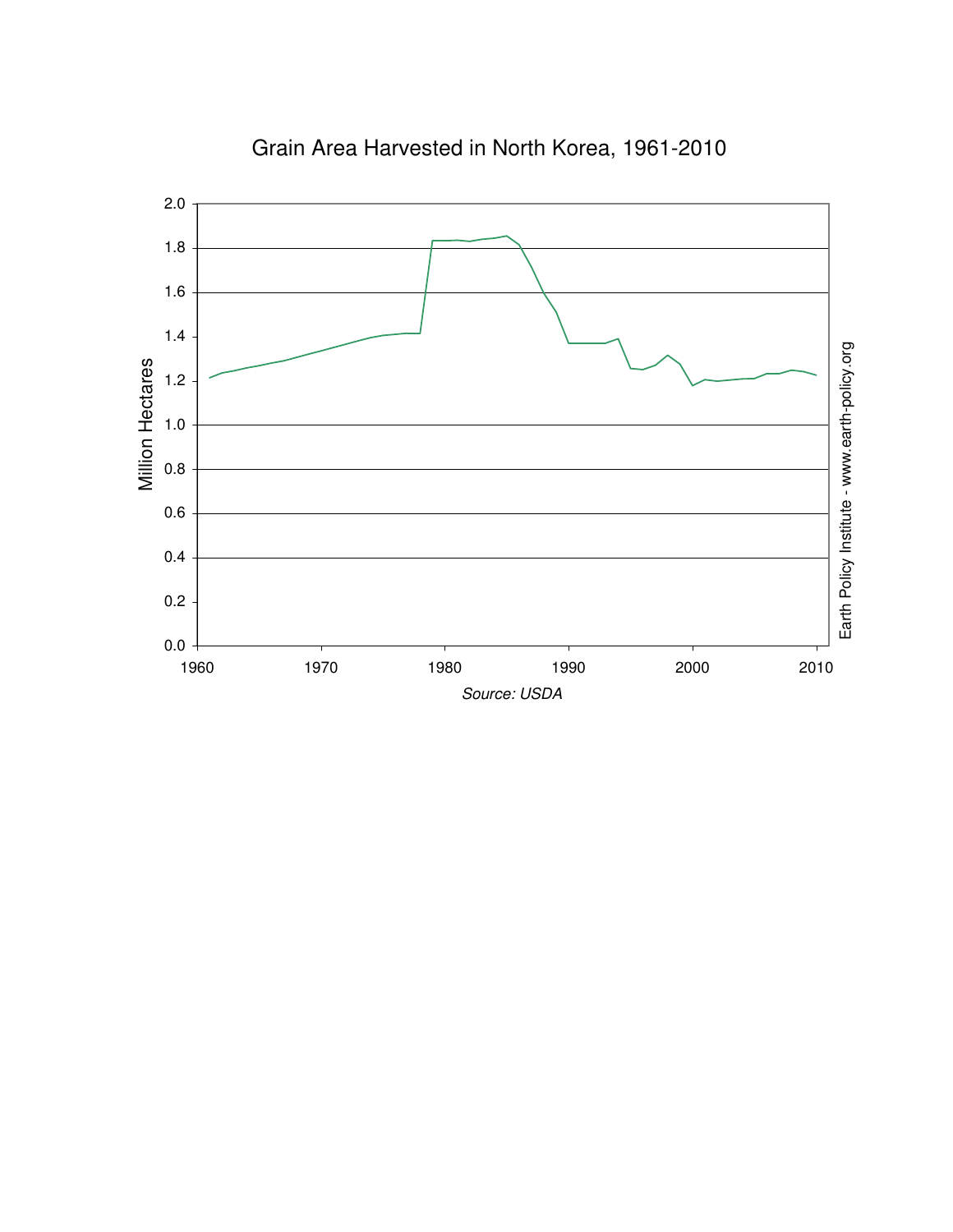

Grain Yield in North Korea, 1961-2010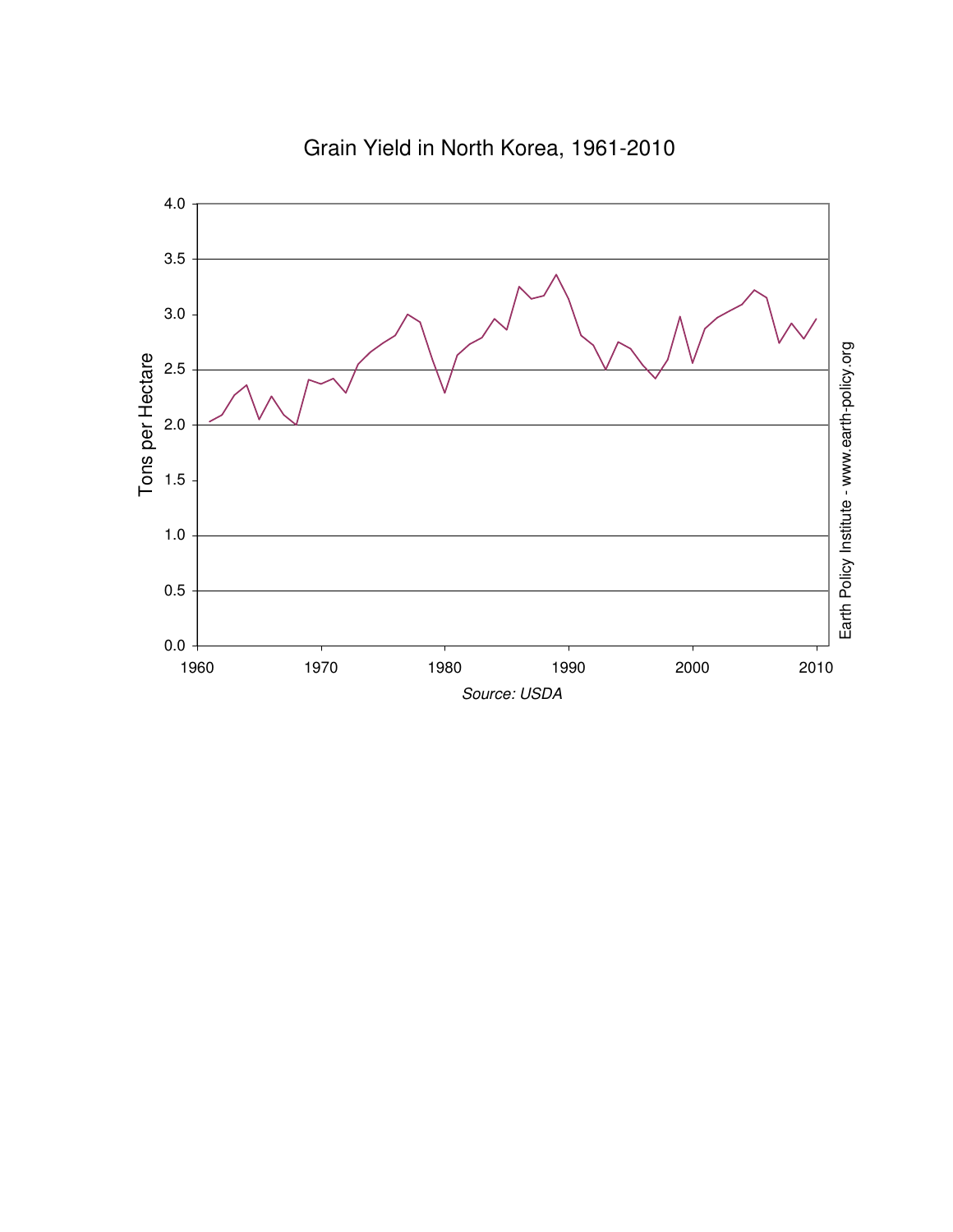#### **World Grazing Livestock by Type, 1961-2009**

| Year | <b>Buffalo</b> | Cattle | Goats        | Sheep | Total |
|------|----------------|--------|--------------|-------|-------|
|      |                |        | Million Head |       |       |
|      |                |        |              |       |       |
| 1961 | 88             | 942    | 349          | 994   | 2,373 |
| 1962 | 89             | 957    | 364          | 997   | 2,407 |
| 1963 | 90             | 970    | 370          | 1,000 | 2,430 |
| 1964 | 93             | 988    | 368          | 1,013 | 2,463 |
| 1965 | 94             | 1,009  | 367          | 1,031 | 2,502 |
| 1966 | 99             | 1,028  | 369          | 1,041 | 2,536 |
| 1967 | 101            | 1,050  | 371          | 1,059 | 2,581 |
| 1968 | 104            | 1,065  | 377          | 1,074 | 2,620 |
| 1969 | 106            | 1,070  | 378          | 1,081 | 2,635 |
| 1970 | 107            | 1,082  | 378          | 1,063 | 2,630 |
| 1971 | 109            | 1,097  | 382          | 1,066 | 2,653 |
| 1972 | 110            | 1,119  | 385          | 1,038 | 2,652 |
| 1973 | 111            | 1,139  | 385          | 1,018 | 2,653 |
| 1974 | 113            | 1,167  | 394          | 1,029 | 2,703 |
| 1975 | 113            | 1,188  | 405          | 1,048 | 2,754 |
| 1976 | 114            | 1,200  | 416          | 1,048 | 2,778 |
| 1977 | 115            | 1,205  | 422          | 1,038 | 2,780 |
| 1978 | 117            | 1,206  | 439          | 1,051 | 2,812 |
| 1979 | 119            | 1,211  | 455          | 1,069 | 2,854 |
| 1980 | 121            | 1,217  | 464          | 1,099 | 2,902 |
| 1981 | 124            | 1,229  | 474          | 1,113 | 2,940 |
| 1982 | 128            | 1,242  | 482          | 1,132 | 2,983 |
| 1983 | 130            | 1,249  | 491          | 1,127 | 2,998 |
| 1984 | 133            | 1,255  | 484          | 1,119 | 2,992 |
| 1985 | 136            | 1,260  | 486          | 1,119 | 3,001 |
| 1986 | 142            | 1,267  | 500          | 1,127 | 3,035 |
| 1987 | 142            | 1,267  | 522          | 1,142 | 3,073 |
| 1988 | 144            | 1,273  | 546          | 1,164 | 3,126 |
| 1989 | 146            | 1,290  | 574          | 1,198 | 3,208 |
| 1990 | 148            | 1,298  | 591          | 1,208 | 3,246 |
| 1991 | 150            | 1,298  | 597          | 1,184 | 3,230 |
| 1992 | 153            | 1,305  | 605          | 1,161 | 3,224 |
| 1993 | 155            | 1,306  | 613          | 1,121 | 3,194 |
| 1994 | 157            | 1,317  | 642          | 1,111 | 3,226 |
| 1995 | 159            | 1,326  | 673          | 1,076 | 3,233 |
| 1996 | 160            | 1,319  | 704          | 1,063 | 3,245 |
| 1997 | 159            | 1,309  | 694          | 1,041 | 3,204 |
| 1998 | 161            | 1,310  | 714          | 1,046 | 3,230 |
| 1999 | 162            | 1,313  | 730          | 1,055 | 3,260 |
| 2000 | 164            | 1,315  | 747          | 1,059 | 3,285 |
| 2001 | 166            | 1,316  | 757          | 1,037 | 3,277 |
| 2002 | 169            | 1,324  | 768          | 1,026 | 3,287 |
| 2003 | 172            | 1,335  | 785          | 1,035 | 3,326 |
| 2004 | 174            | 1,342  | 806          | 1,063 | 3,385 |
| 2005 | 176            | 1,348  | 827          | 1,091 | 3,443 |
| 2006 | 180            | 1,359  | 828          | 1,104 | 3,471 |
| 2007 | 183            | 1,358  | 837          | 1,106 | 3,483 |
| 2008 | 185            | 1,372  | 864          | 1,086 | 3,508 |
| 2009 | 188            | 1,382  | 868          | 1,071 | 3,510 |

Source: U.N. Food and Agriculture Organization, FAOSTAT, electronic database, available at faostat.fao.org, updated 2 September 2010.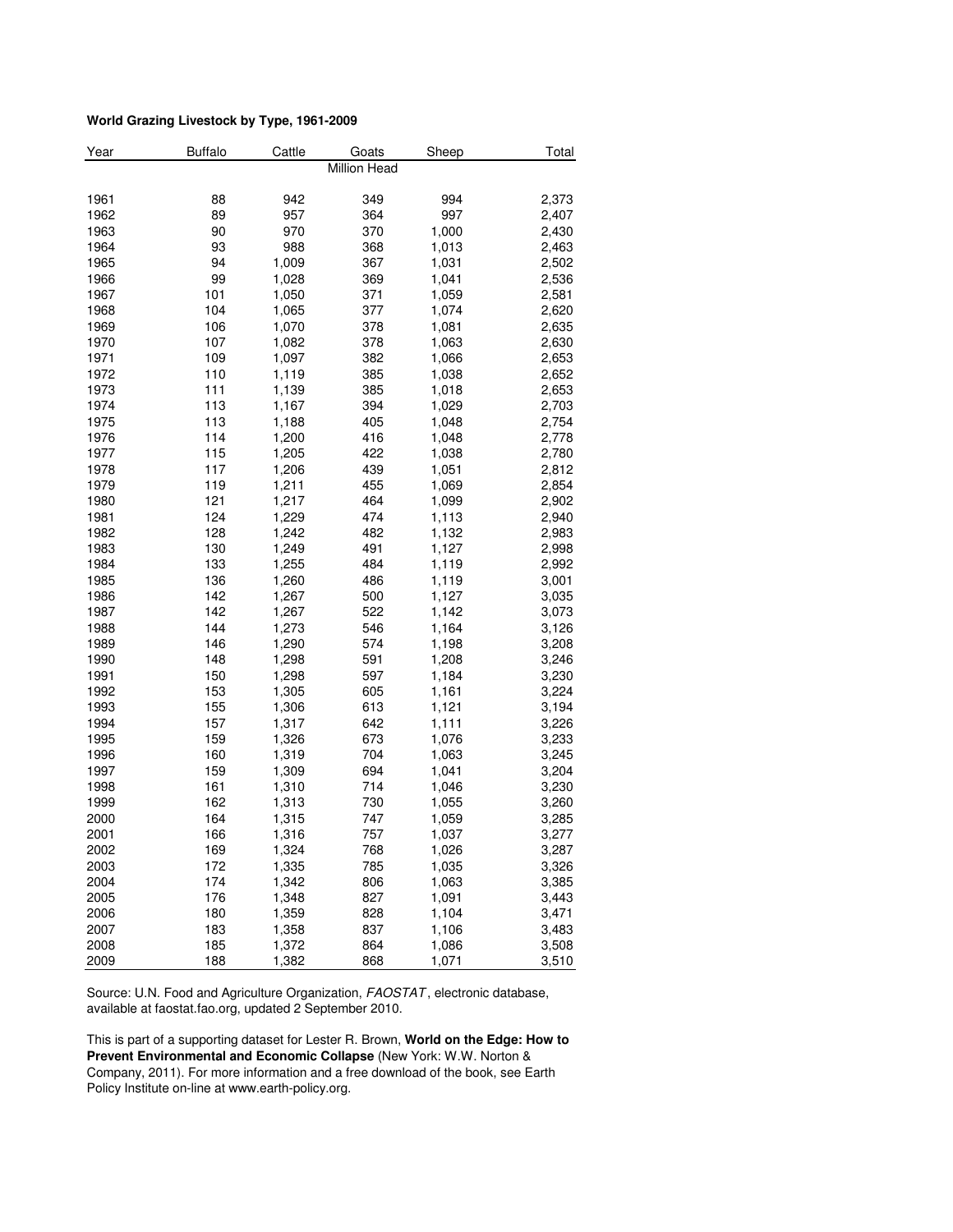

World Grazing Livestock by Type, 1961-2009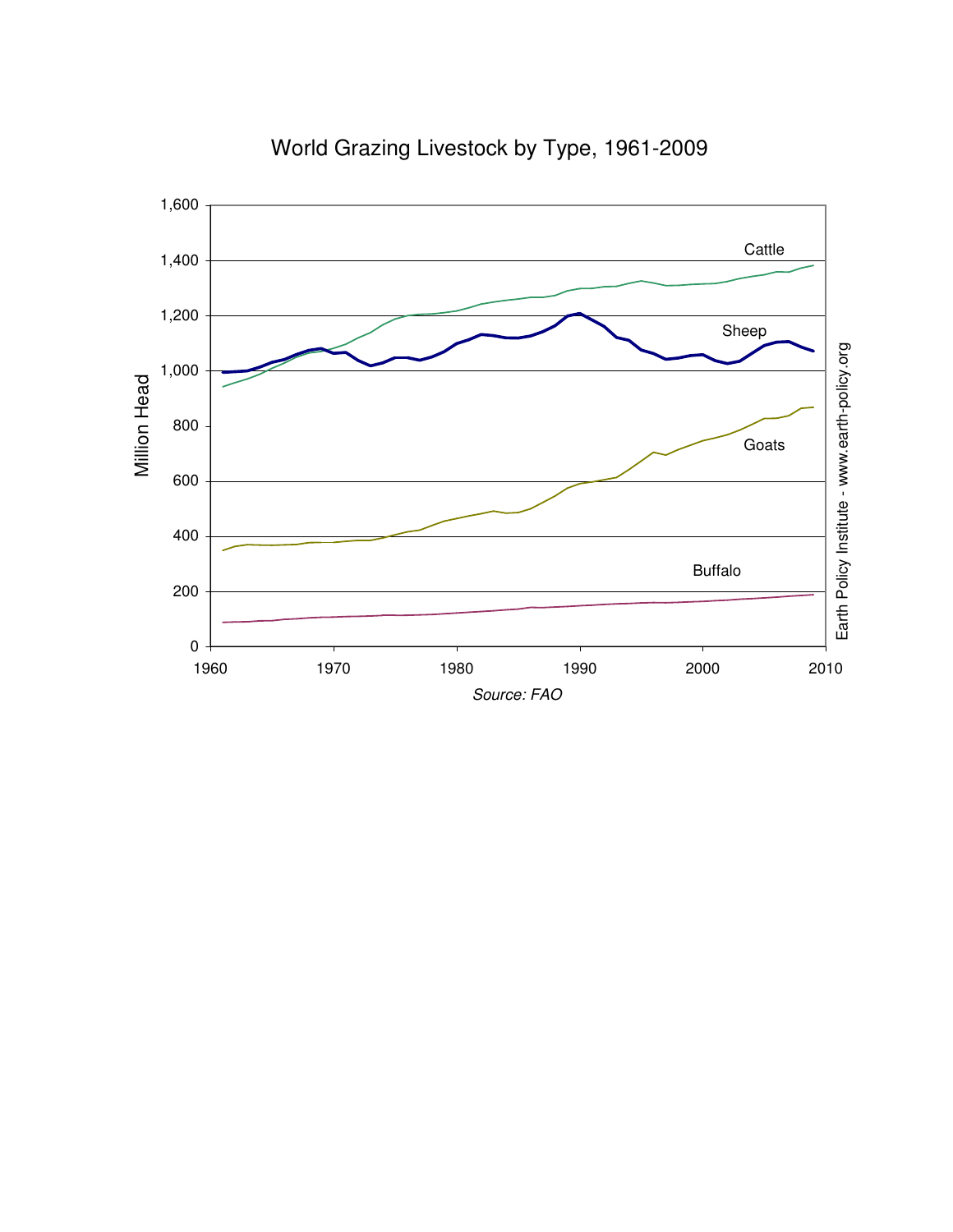#### **Grazing Livestock in Africa, 1961-2009**

| Year  | <b>Buffalo</b> | Cattle | Goats        | Sheep | Total |
|-------|----------------|--------|--------------|-------|-------|
|       |                |        | Million Head |       |       |
|       |                |        |              |       |       |
| 1961  | 1.5            | 122.5  | 94.3         | 135.1 | 353.4 |
| 1962  | 1.5            | 124.5  | 94.5         | 133.2 | 353.7 |
| 1963  | 1.6            | 126.5  | 96.9         | 134.2 | 359.1 |
| 1964  | 1.6            | 130.2  | 98.4         | 137.3 | 367.5 |
| 1965  | 1.6            | 134.0  | 101.0        | 143.3 | 380.0 |
| 1966  | 1.6            | 134.8  | 103.9        | 150.8 | 391.2 |
| 1967  | 1.7            | 139.0  | 108.3        | 153.7 | 402.6 |
| 1968  | 1.9            | 142.6  | 111.3        | 158.0 | 413.8 |
| 1969  | 2.0            | 145.6  | 113.3        | 161.2 | 422.1 |
| 1970  | 2.0            | 148.6  | 115.4        | 159.3 | 425.3 |
| 1971  | 2.1            | 150.7  | 116.1        | 160.6 | 429.6 |
| 1972  | 2.1            | 151.8  | 117.1        | 156.8 | 427.8 |
| 1973  | 2.1            | 152.9  | 113.9        | 158.7 | 427.6 |
| 1974  | 2.2            | 153.7  | 115.5        | 158.2 | 429.6 |
| 1975  | 2.2            | 156.5  | 120.0        | 163.1 | 441.8 |
| 1976  | 2.2            | 158.3  | 122.8        | 163.3 | 446.7 |
| 1977  | 2.3            | 161.9  | 127.9        | 170.7 | 462.8 |
| 1978  | 2.3            | 166.6  | 135.4        | 174.4 | 478.8 |
| 1979  | 2.3            | 171.6  | 137.6        | 176.6 | 488.2 |
| 1980  | 2.3            | 172.5  | 141.1        | 184.8 | 500.7 |
| 1981  | 2.4            | 174.4  | 142.2        | 186.4 | 505.4 |
| 1982  | 2.4            | 178.3  | 145.2        | 187.4 | 513.4 |
| 1983  | 2.3            | 179.8  | 149.0        | 188.8 | 520.0 |
| 1984  | 2.4            | 175.3  | 144.8        | 185.4 | 508.0 |
| 1985  | 2.4            | 176.5  | 149.2        | 189.2 | 517.3 |
| 1986  | 2.4            | 178.5  | 155.1        | 190.1 | 526.2 |
| 1987  | 2.5            | 177.0  | 161.0        | 194.8 | 535.2 |
| 1988  | 2.5            | 180.1  | 168.5        | 197.3 | 548.3 |
| 1989  | 2.5            | 185.1  | 175.0        | 205.3 | 567.9 |
| 1990  | 2.9            | 189.2  | 177.0        | 207.5 | 576.6 |
| 1991  | 3.0            | 188.9  | 179.4        | 206.1 | 577.4 |
| 1992  | 3.2            | 194.5  | 182.0        | 207.9 | 587.6 |
| 1993  | 3.3            | 195.6  | 181.3        | 202.2 | 582.4 |
| 1994  | 2.9            | 197.8  | 193.1        | 211.7 | 605.5 |
| 1995  | 3.0            | 202.9  | 200.6        | 212.8 | 619.3 |
| 1996  | 2.9            | 205.6  | 207.3        | 219.1 | 634.8 |
| 1997  | 3.1            | 212.2  | 215.9        | 226.2 | 657.4 |
| 1998  | 3.1            | 219.4  | 222.0        | 233.9 | 678.4 |
| 1999  | 3.3            | 228.6  | 227.8        | 242.2 | 702.0 |
| 2000  | 3.4            | 228.4  | 234.2        | 245.5 | 711.5 |
| 2001  | 3.5            | 232.6  | 243.7        | 251.9 | 731.7 |
| 2002  | 3.6            | 237.2  | 250.8        | 255.6 | 747.2 |
| 2003  | 3.8            | 240.9  | 257.4        | 260.4 | 762.5 |
| 2004  | 3.8            | 243.1  | 267.6        | 269.0 | 783.6 |
| 2005  | 3.9            | 251.4  | 275.5        | 275.9 | 806.7 |
| 2006  | 3.9            | 255.5  | 279.1        | 281.8 | 820.2 |
| 2007  | 4.1            | 262.2  | 288.9        | 287.1 | 842.3 |
| 2008  | 4.1            | 270.8  | 294.5        | 289.7 | 859.0 |
| 2009* | 4.0            | 270.7  | 294.9        | 292.1 | 861.7 |

\* Note: Figures for 2009 are FAO estimates.

Source: U.N. Food and Agriculture Organization, FAOSTAT, electronic database, available at faostat.fao.org, updated 2 September 2010.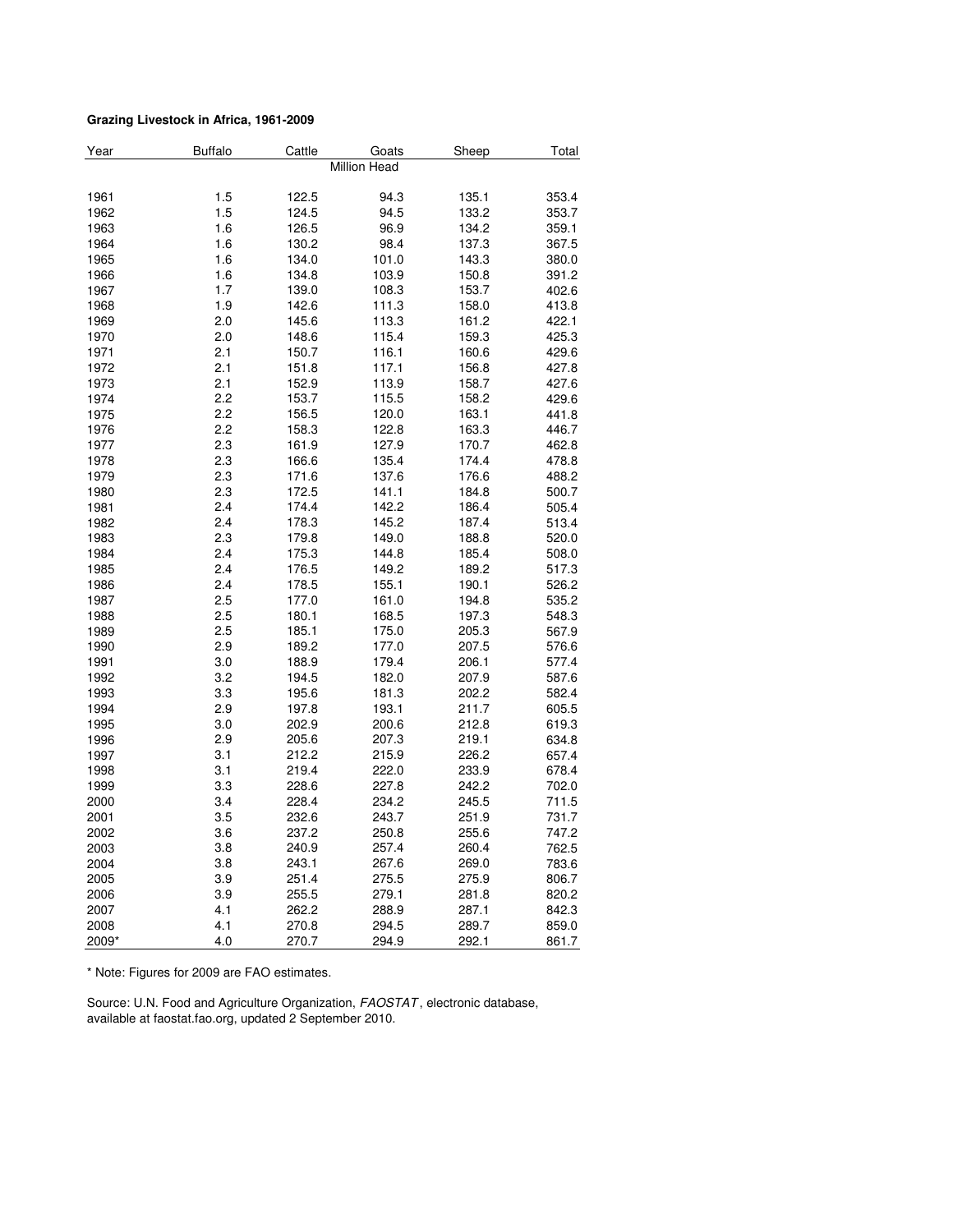

### Grazing Livestock in Africa, 1961-2009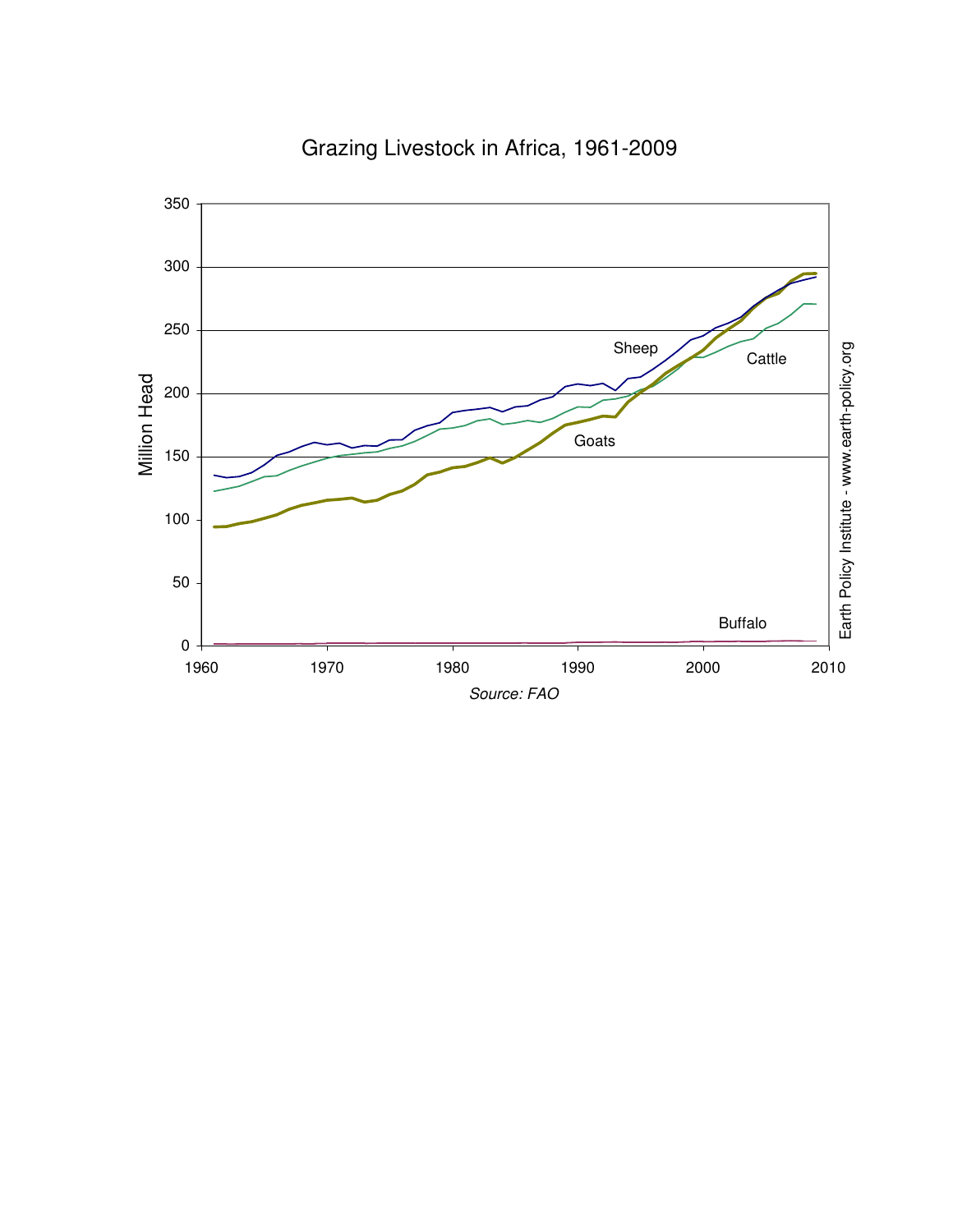#### **Grazing Livestock in China, 1961-2009**

| Year | <b>Buffalo</b> | Cattle | Goats               | Sheep | Total |
|------|----------------|--------|---------------------|-------|-------|
|      |                |        | <b>Million Head</b> |       |       |
| 1961 | 8.4            | 49.5   | 51.3                | 61.6  | 170.8 |
| 1962 | 8.6            | 46.9   | 63.3                | 60.8  | 179.4 |
| 1963 | 8.7            | 47.5   | 70.7                | 64.1  | 190.9 |
| 1964 | 11.0           | 49.1   | 67.9                | 69.7  | 197.7 |
| 1965 | 11.0           | 52.5   | 62.4                | 74.5  | 200.4 |
| 1966 | 13.7           | 53.7   | 60.9                | 78.3  | 206.5 |
| 1967 | 14.3           | 56.1   | 60.5                | 77.8  | 208.6 |
| 1968 | 15.2           | 57.0   | 62.2                | 82.3  | 216.7 |
| 1969 | 15.7           | 57.8   | 62.2                | 82.2  | 217.9 |
| 1970 | 15.7           | 57.6   | 60.7                | 79.7  | 213.7 |
| 1971 | 16.3           | 57.6   | 61.6                | 85.6  | 221.1 |
| 1972 | 16.7           | 57.6   | 63.0                | 87.3  | 224.5 |
| 1973 | 17.0           | 57.1   | 61.5                | 88.0  | 223.6 |
| 1974 | 18.1           | 56.8   | 64.3                | 93.2  | 232.4 |
| 1975 | 18.1           | 56.7   | 66.4                | 94.7  | 235.9 |
| 1976 | 18.1           | 55.7   | 68.2                | 95.3  | 237.4 |
|      |                |        |                     |       |       |
| 1977 | 17.6           | 54.0   | 65.7                | 92.7  | 229.9 |
| 1978 | 17.3           | 52.8   | 68.0                | 93.5  | 231.7 |
| 1979 | 17.8           | 52.6   | 73.7                | 96.4  | 240.6 |
| 1980 | 18.4           | 52.5   | 80.8                | 102.6 | 254.3 |
| 1981 | 18.6           | 52.6   | 80.9                | 106.6 | 258.7 |
| 1982 | 18.8           | 53.9   | 78.4                | 109.5 | 260.6 |
| 1983 | 19.2           | 57.0   | 75.4                | 106.6 | 258.2 |
| 1984 | 19.2           | 59.0   | 68.2                | 98.9  | 245.4 |
| 1985 | 19.5           | 62.7   | 63.4                | 95.2  | 240.9 |
| 1986 | 20.0           | 67.0   | 61.9                | 94.2  | 243.1 |
| 1987 | 20.9           | 71.0   | 67.5                | 99.0  | 258.3 |
| 1988 | 20.9           | 74.0   | 77.9                | 102.7 | 275.4 |
| 1989 | 21.1           | 77.0   | 91.2                | 110.6 | 299.9 |
| 1990 | 21.4           | 79.5   | 98.3                | 113.5 | 312.7 |
| 1991 | 21.7           | 81.3   | 97.4                | 112.8 | 313.2 |
| 1992 | 22.0           | 82.7   | 95.5                | 110.9 | 311.1 |
| 1993 | 22.2           | 85.8   | 97.8                | 109.7 | 315.5 |
| 1994 | 22.6           | 90.9   | 106.0               | 111.7 | 331.1 |
| 1995 | 22.9           | 100.6  | 123.4               | 117.4 | 364.3 |
| 1996 | 23.6           | 99.5   | 149.9               | 127.6 | 400.6 |
| 1997 | 21.7           | 90.8   | 123.5               | 114.1 | 350.2 |
| 1998 | 22.6           | 99.4   | 135.1               | 121.0 | 378.1 |
| 1999 | 22.7           | 101.9  | 141.9               | 127.4 | 393.9 |
| 2000 | 22.6           | 104.6  | 148.4               | 131.1 | 406.6 |
| 2001 | 22.8           | 100.9  | 149.6               | 130.0 | 403.4 |
| 2002 | 22.7           | 95.6   | 145.8               | 130.6 | 394.7 |
| 2003 | 22.7           | 93.1   | 148.6               | 134.0 | 398.4 |
| 2004 | 22.3           | 92.2   | 149.8               | 143.4 | 407.7 |
| 2005 | 22.4           | 90.1   | 152.1               | 152.0 | 416.7 |
| 2006 | 22.5           | 87.5   | 146.8               | 151.3 | 408.2 |
| 2007 | 22.7           | 82.1   | 137.9               | 146.0 | 388.7 |
| 2008 | 23.3           | 82.6   | 149.4               | 136.4 | 391.7 |
| 2009 | 23.7           | 92.1   | 152.5               | 128.6 | 396.9 |

Source: U.N. Food and Agriculture Organization, FAOSTAT, electronic database, available at faostat.fao.org, updated 2 September 2010.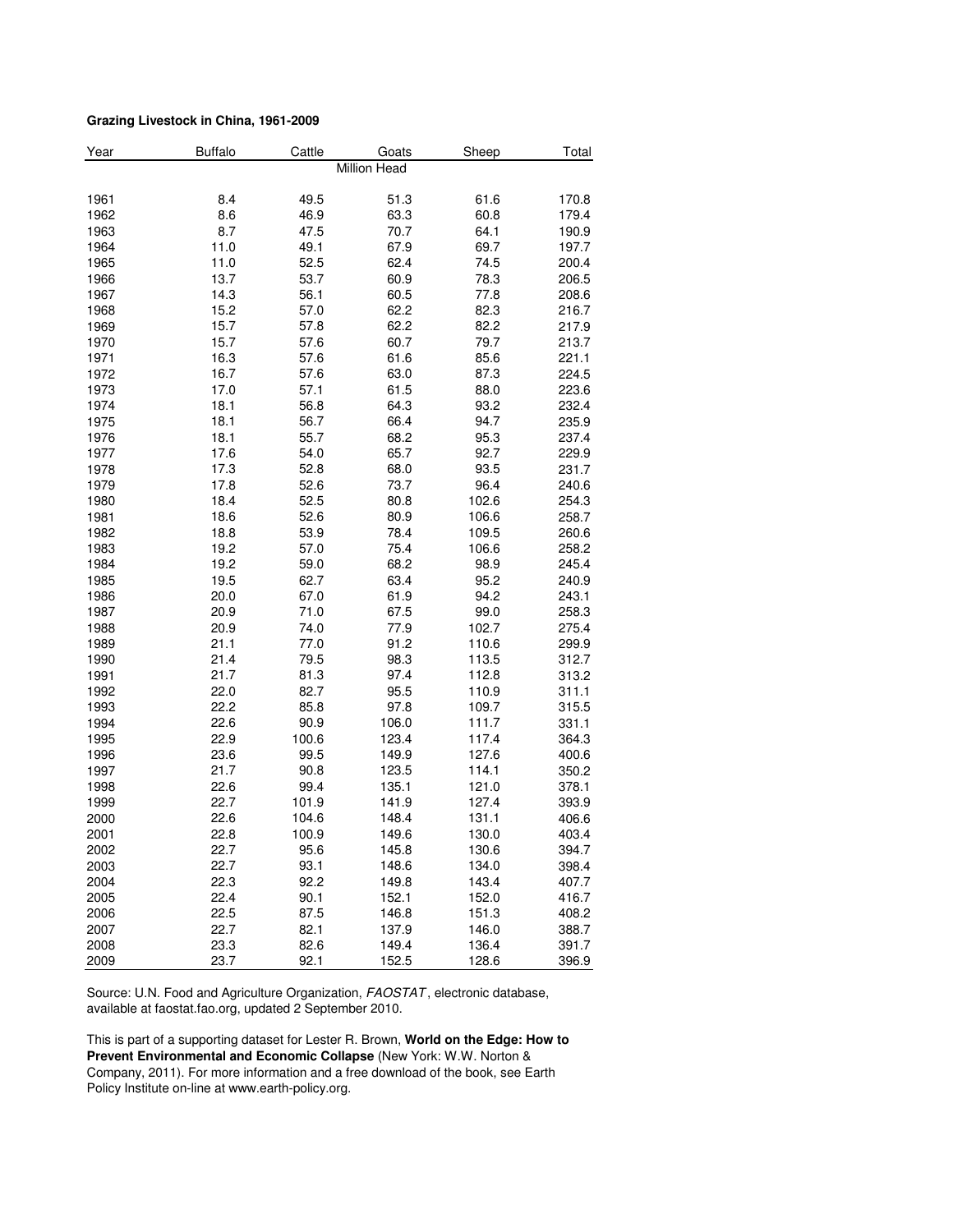

### Grazing Livestock in China, 1961-2009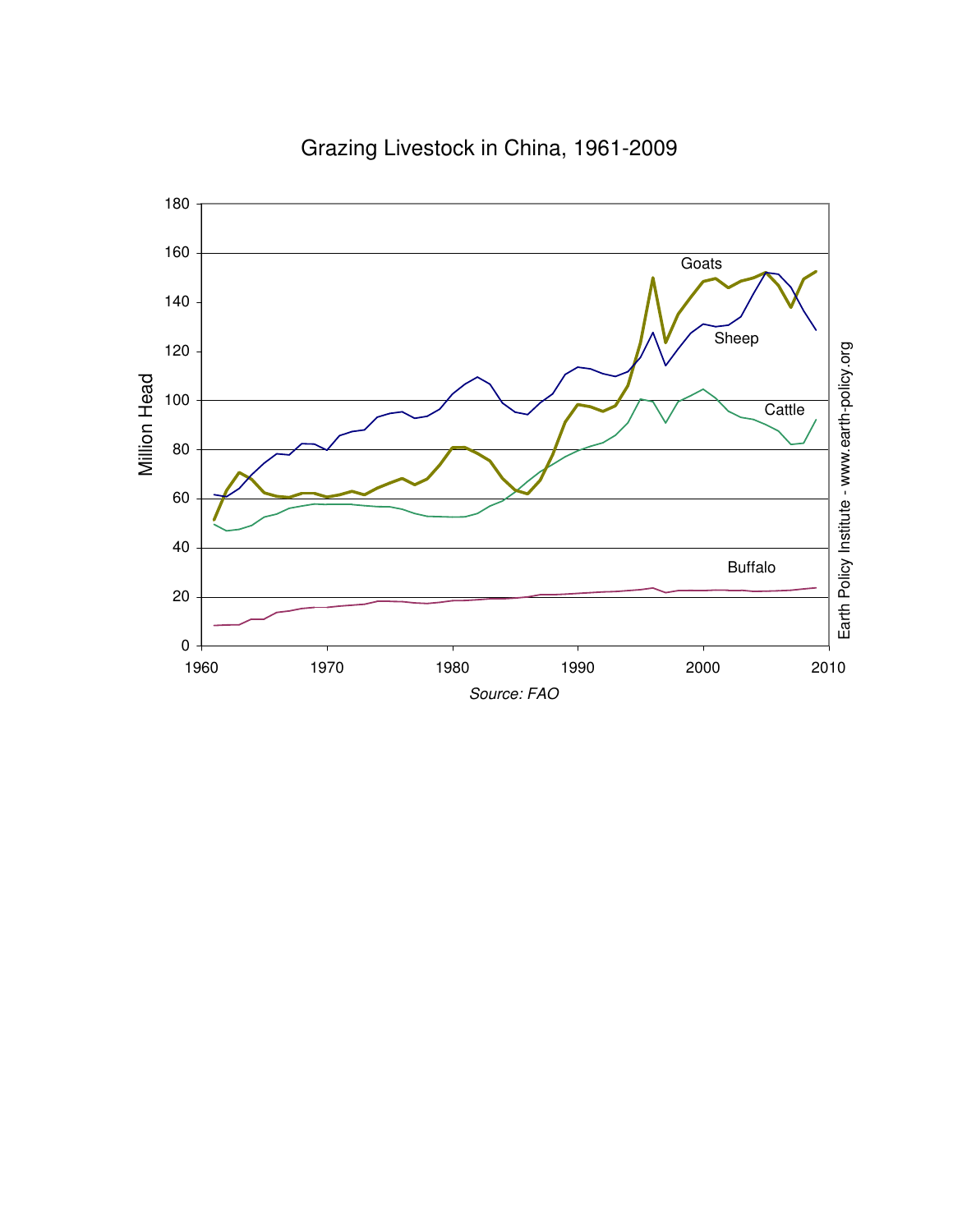#### **Grazing Livestock in Iran, 1961-2008**

| Year | <b>Buffalo</b> | Cattle | Goats        | Sheep | Total |
|------|----------------|--------|--------------|-------|-------|
|      |                |        | Million Head |       |       |
| 1961 | 0.2            | 6.0    | 12.5         | 31.8  | 50.6  |
| 1962 | 0.3            | 6.1    | 15.9         | 30.7  | 52.9  |
| 1963 | 0.2            | 5.2    | 13.5         | 29.5  | 48.4  |
| 1964 | 0.3            | 5.0    | 13.0         | 30.0  | 48.3  |
| 1965 | 0.3            | 5.0    | 13.0         | 30.0  | 48.3  |
| 1966 | 0.3            | 4.9    | 13.0         | 29.0  | 47.1  |
| 1967 | 0.3            | 4.9    | 13.3         | 30.5  | 49.0  |
| 1968 | 0.3            | 5.0    | 13.4         | 31.1  | 49.7  |
| 1969 | 0.2            | 5.1    | 13.5         | 30.0  | 48.8  |
| 1970 | 0.2            | 5.3    | 13.7         | 29.5  | 48.7  |
| 1971 | 0.2            | 5.5    | 14.0         | 29.0  | 48.7  |
| 1972 | 0.2            | 5.6    | 13.5         | 28.5  | 47.8  |
| 1973 | 0.2            | 5.8    | 14.2         | 27.8  | 48.1  |
| 1974 | 0.2            | 5.9    | 14.3         | 28.8  | 49.2  |
| 1975 | 0.2            | 5.6    | 15.1         | 28.1  | 49.0  |
| 1976 | 0.2            | 5.6    | 16.0         | 30.0  | 51.8  |
| 1977 | 0.2            | 5.5    | 16.7         | 31.9  | 54.3  |
| 1978 | 0.2            | 5.4    | 16.5         | 36.0  | 58.1  |
| 1979 | 0.2            | 5.4    | 16.8         | 35.2  | 57.6  |
| 1980 | 0.2            | 5.2    | 17.4         | 34.5  | 57.3  |
| 1981 | 0.3            | 5.7    | 18.0         | 34.5  | 58.4  |
| 1982 | 0.3            | 5.1    | 18.7         | 34.6  | 58.7  |
| 1983 | 0.3            | 5.4    | 20.0         | 36.0  | 61.7  |
| 1984 | 0.3            | 5.8    | 21.0         | 38.0  | 65.1  |
| 1985 | 0.4            | 6.2    | 22.0         | 40.0  | 68.6  |
| 1986 | 0.4            | 6.7    | 23.3         | 42.7  | 73.0  |
| 1987 | 0.4            | 6.5    | 22.5         | 41.0  | 70.4  |
| 1988 | 0.4            | 6.4    | 22.2         | 40.7  | 69.7  |
| 1989 | 0.4            | 7.9    | 24.4         | 45.0  | 77.8  |
| 1990 | 0.4            | 7.5    | 24.7         | 44.6  | 77.3  |
| 1991 | 0.4            | 6.7    | 24.7         | 44.7  | 76.6  |
| 1992 | 0.4            | 6.9    | 25.0         | 46.0  | 78.3  |
| 1993 | 0.4            | 8.0    | 25.8         | 49.7  | 83.9  |
| 1994 | 0.4            | 8.2    | 25.8         | 50.3  | 84.7  |
| 1995 | 0.4            | 8.3    | 25.8         | 50.9  | 85.4  |
| 1996 | 0.5            | 8.5    | 25.8         | 51.5  | 86.2  |
| 1997 | 0.5            | 8.6    | 26.0         | 52.1  | 87.2  |
| 1998 | 0.5            | 8.8    | 25.8         | 53.2  | 88.3  |
| 1999 | 0.5            | 8.0    | 25.8         | 53.9  | 88.2  |
| 2000 | 0.5            | 8.3    | 25.8         | 53.9  | 88.4  |
| 2001 | 0.5            | 8.5    | 25.8         | 53.9  | 88.7  |
| 2002 | 0.5            | 7.4    | 25.8         | 51.7  | 85.4  |
| 2003 | 0.5            | 7.3    | 25.7         | 52.0  | 85.5  |
| 2004 | 0.6            | 7.6    | 25.8         | 52.2  | 86.2  |
| 2005 | 0.6            | 7.8    | 25.8         | 52.2  | 86.4  |
| 2006 | 0.6            | 7.9    | 25.8         | 52.2  | 86.5  |
| 2007 | 0.6            | 7.6    | 25.5         | 53.8  | 87.6  |
| 2008 | 0.6            | 7.6    | 25.3         | 53.8  | 87.3  |

Source: U.N. Food and Agriculture Organization, FAOSTAT, electronic database, available at faostat.fao.org, updated 2 September 2010.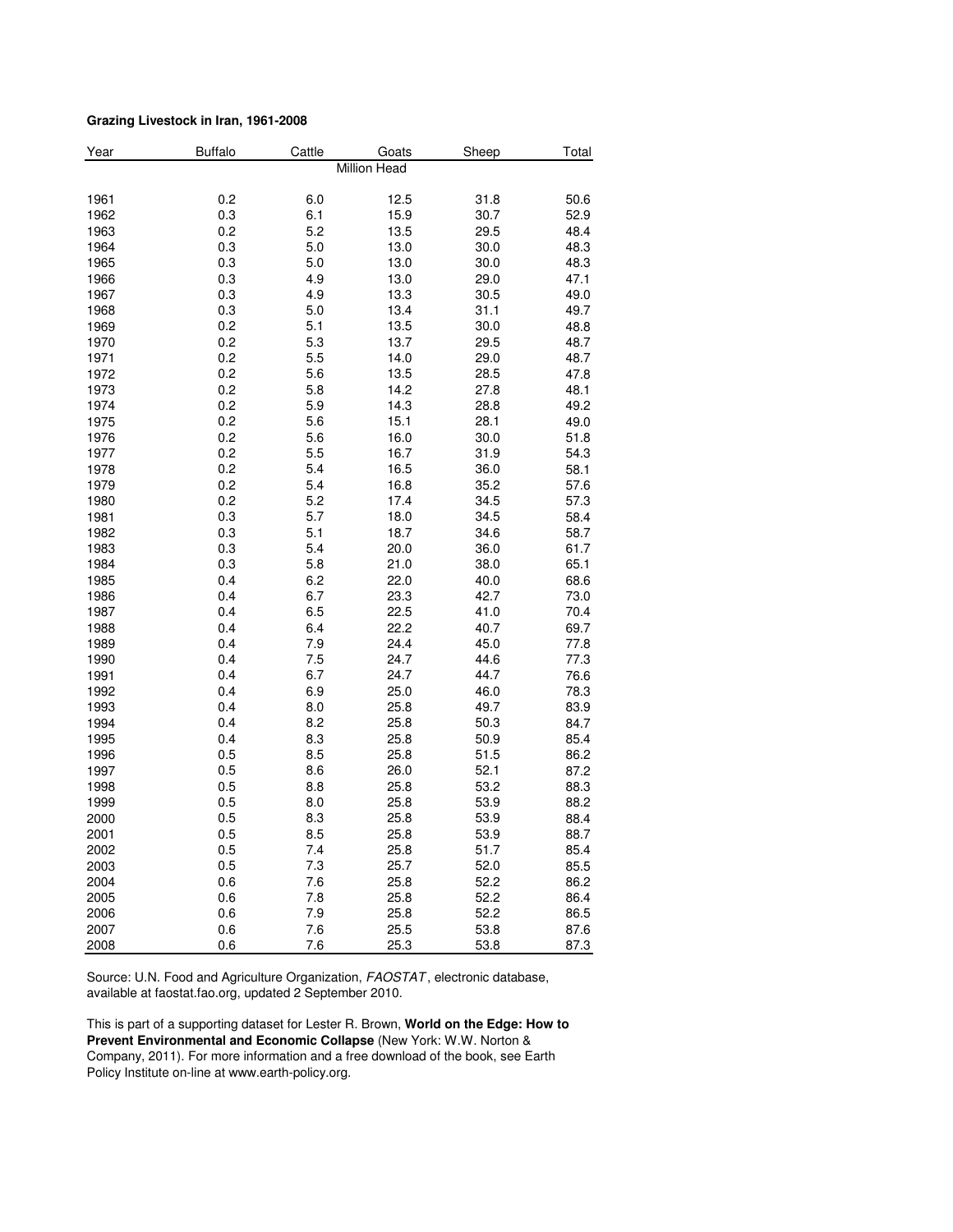

# Grazing Livestock in Iran, 1961-2008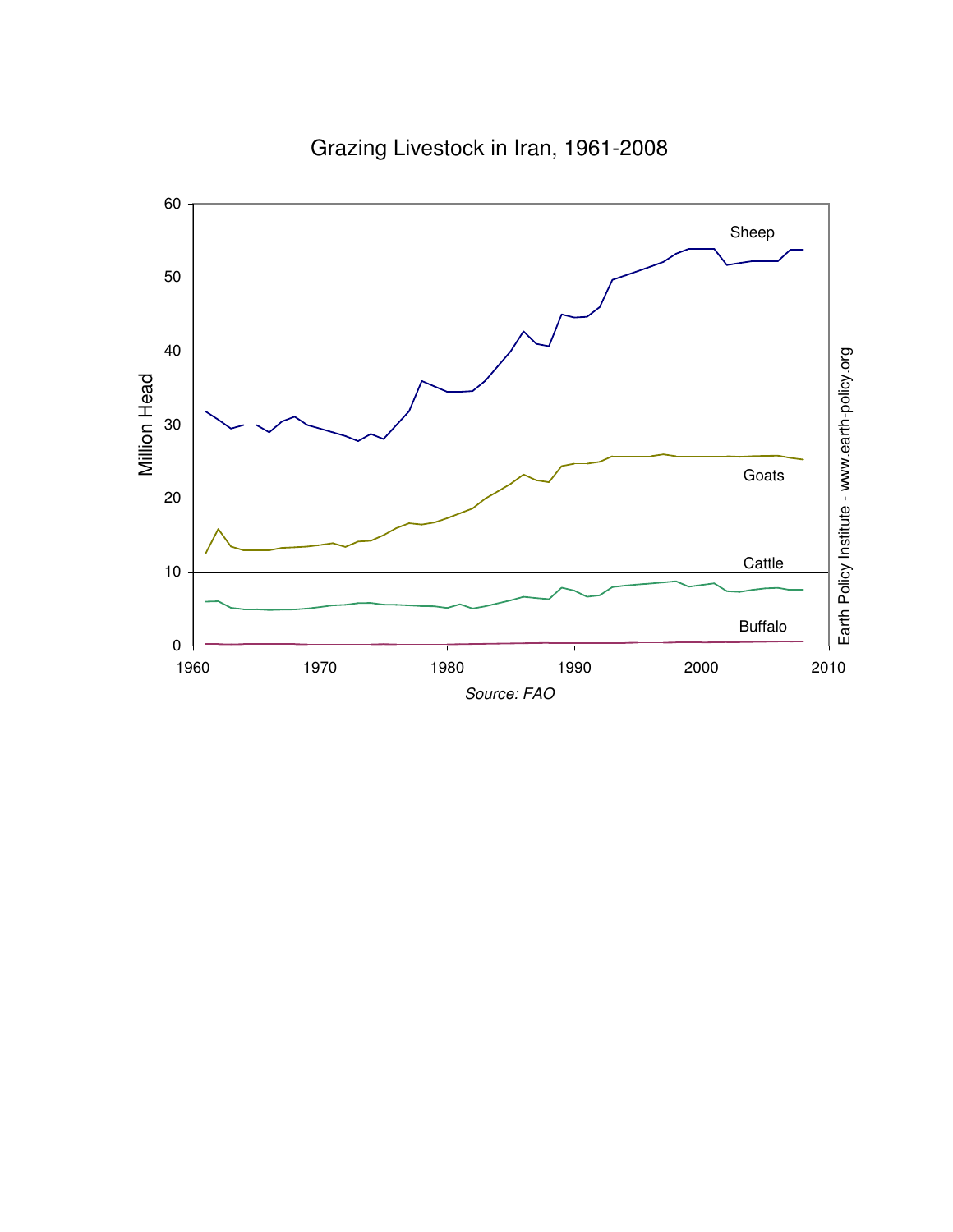#### **Grazing Livestock in Nigeria, 1961-2008**

| Year         | Cattle       | Goats               | Sheep        | Total        |
|--------------|--------------|---------------------|--------------|--------------|
|              |              | <b>Million Head</b> |              |              |
|              |              |                     |              |              |
| 1961         | 6.0          | 0.6                 | 1.0          | 7.7          |
| 1962         | 6.3          | 0.8                 | 1.2          | 8.2          |
| 1963         | 6.6          | 0.9                 | 1.3          | 8.9          |
| 1964         | 6.9          | 1.1                 | 1.5          | 9.6          |
| 1965         | 7.2          | 1.3                 | 1.8          | 10.3         |
| 1966         | 7.5          | 1.6                 | 2.0          | 11.1         |
| 1967         | 7.8          | 1.9                 | 2.2          | 12.0         |
| 1968         | 8.2          | 2.3                 | 2.5          | 13.0         |
| 1969         | 8.6          | 2.7                 | 2.9          | 14.2         |
| 1970         | 8.9          | 3.2                 | 3.2          | 15.3         |
| 1971         | 9.2          | 3.7                 | 3.6          | 16.5         |
| 1972         | 9.6          | 4.3                 | 4.0          | 17.9         |
| 1973         | 10.0         | 5.0                 | 4.5          | 19.4         |
| 1974         | 10.3         | 5.6                 | 4.9          | 20.8         |
| 1975         | 10.5         | 6.3                 | 5.4          | 22.3         |
| 1976         | 11.0         | 7.3                 | 6.0          | 24.3         |
| 1977         | 11.2         | 8.3                 | 6.5          | 26.0         |
| 1978         | 11.6         | 9.2                 | 7.0          | 27.8         |
| 1979         | 11.9         | 10.3                | 7.5          | 29.7         |
| 1980         | 12.1         | 11.3                | 8.1          | 31.5         |
| 1981         | 12.2         | 12.3                | 8.5          | 33.0         |
| 1982         | 12.4         | 13.7                | 8.9          | 35.0         |
| 1983         | 12.6         | 14.8                | 9.4          | 36.8         |
| 1984         | 12.7         | 16.0                | 9.8          | 38.5         |
| 1985<br>1986 | 12.9<br>13.2 | 16.9<br>19.1        | 10.4<br>10.7 | 40.2<br>43.0 |
| 1987         | 13.4         | 20.3                | 11.1         | 44.9         |
| 1988         | 13.8         | 21.5                | 11.6         | 46.9         |
| 1989         | 14.0         | 23.5                | 12.0         |              |
| 1990         |              |                     |              | 49.4         |
| 1991         | 13.9<br>14.0 | 23.3                | 12.5<br>13.0 | 49.7<br>50.5 |
| 1992         | 14.1         | 23.5<br>24.0        | 13.5         | 51.6         |
| 1993         | 14.8         | 25.0                | 14.0         | 53.8         |
| 1994         | 14.9         | 27.5                | 15.0         | 57.4         |
| 1995         | 15.0         | 30.0                | 16.0         | 61.0         |
| 1996         | 15.1         | 32.5                | 17.0         | 64.6         |
| 1997         | 15.1         | 35.0                | 19.5         | 69.6         |
| 1998         | 15.1         | 37.5                | 21.5         | 74.1         |
| 1999         | 15.1         | 40.0                | 24.0         | 79.1         |
| 2000         | 15.1         | 42.5                | 26.0         | 83.6         |
| 2001         | 15.1         | 45.3                | 28.7         | 89.1         |
| 2002         | 15.1         | 46.4                | 29.4         | 90.9         |
| 2003         | 15.2         | 47.6                | 30.1         | 92.8         |
| 2004         | 15.7         | 48.7                | 30.8         | 95.2         |
| 2005         | 15.9         | 50.0                | 31.5         | 97.4         |
| 2006         | 16.1         | 51.2                | 32.3         | 99.6         |
| 2007         | 16.2         | 52.5                | 33.1         | 101.7        |
| 2008         | 16.3         | 53.8                | 33.9         | 104.0        |

Source: U.N. Food and Agriculture Organization, FAOSTAT, electronic database, available at faostat.fao.org, updated 2 September 2010.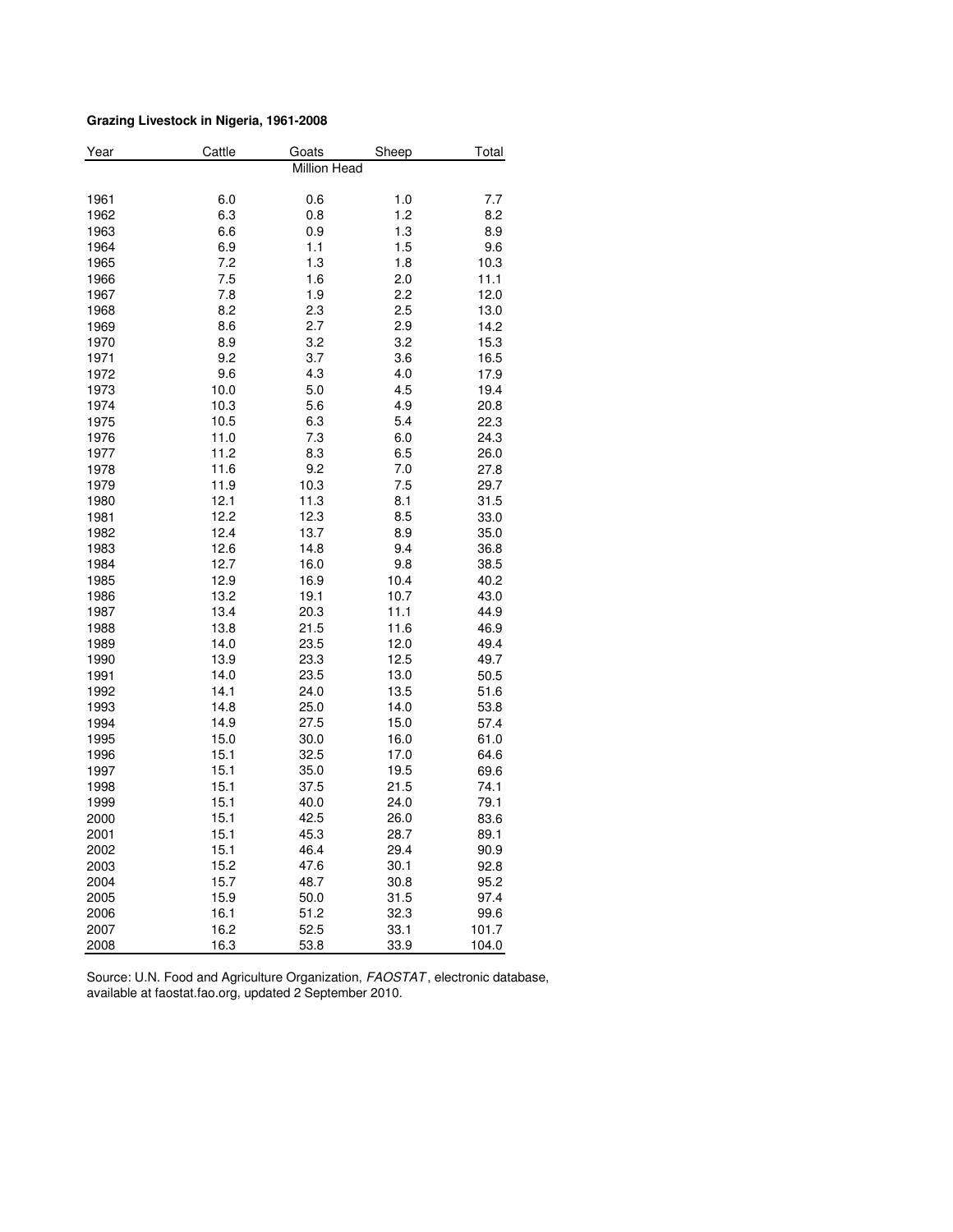

Grazing Livestock in Nigeria, 1961-2008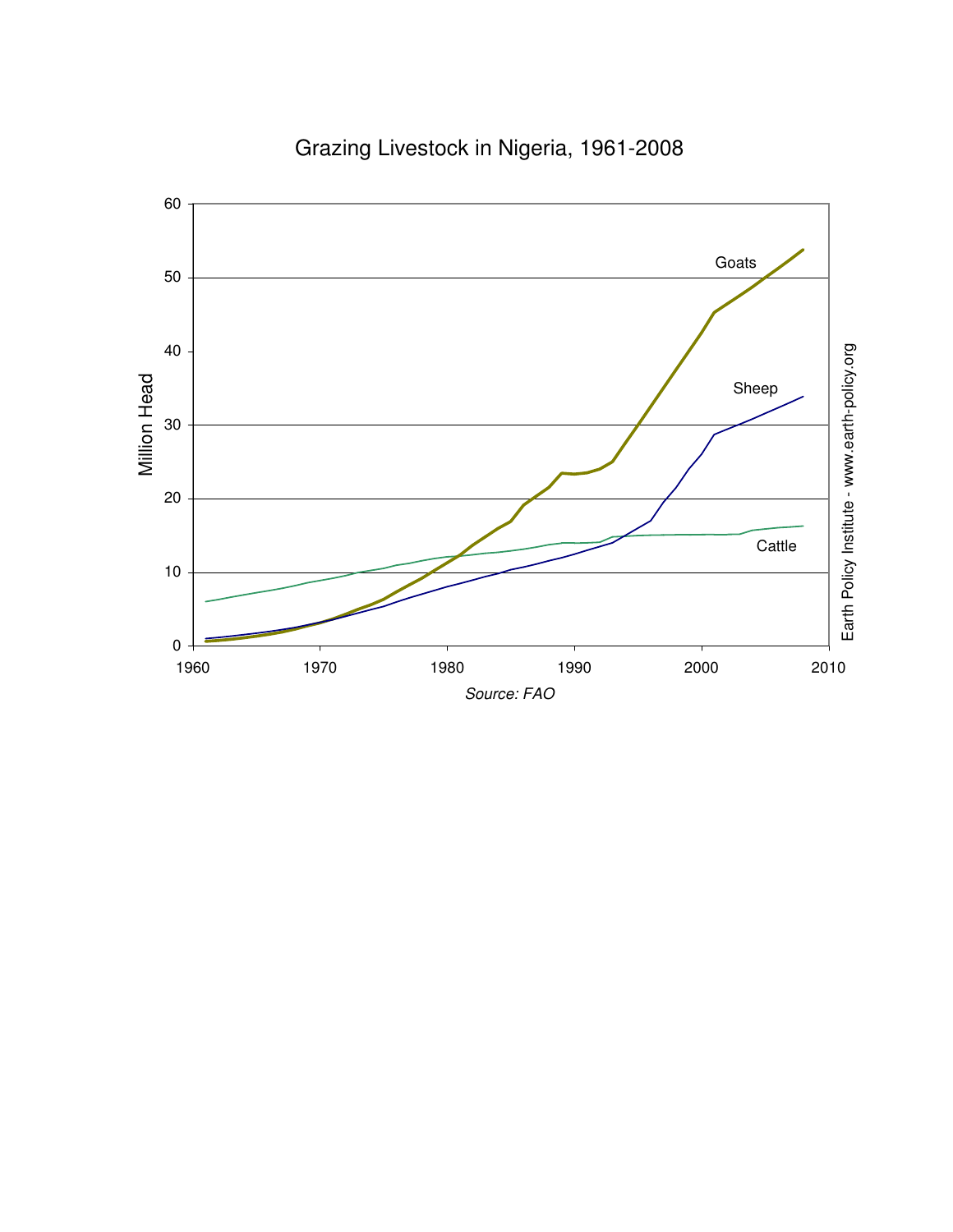#### **Grazing Livestock in Pakistan, 1961-2009**

| Year | <b>Buffalo</b> | Cattle | Goats        | Sheep | Total |
|------|----------------|--------|--------------|-------|-------|
|      |                |        | Million Head |       |       |
|      |                |        |              |       |       |
| 1961 | 6.7            | 14.2   | 8.8          | 10.2  | 39.9  |
| 1962 | 6.9            | 14.2   | 9.2          | 10.7  | 41.0  |
| 1963 | 7.1            | 14.3   | 9.6          | 11.2  | 42.2  |
| 1964 | 7.3            | 14.3   | 10.0         | 11.7  | 43.3  |
| 1965 | 7.6            | 14.4   | 10.4         | 12.3  | 44.6  |
| 1966 | 8.6            | 14.4   | 10.8         | 12.9  | 46.6  |
| 1967 | 8.8            | 14.4   | 11.3         | 12.9  | 47.4  |
| 1968 | 9.0            | 14.5   | 11.8         | 13.0  | 48.2  |
| 1969 | 9.2            | 14.5   | 12.2         | 13.0  | 48.9  |
| 1970 | 9.3            | 14.6   | 13.2         | 13.1  | 50.2  |
| 1971 | 9.5            | 14.6   | 14.3         | 13.2  | 51.7  |
| 1972 | 9.8            | 14.7   | 15.6         | 13.7  | 53.7  |
| 1973 | 10.0           | 14.7   | 16.9         | 14.8  | 56.4  |
| 1974 | 10.2           | 14.8   | 18.4         | 16.1  | 59.4  |
| 1975 | 10.4           | 14.8   | 20.0         | 17.5  | 62.6  |
| 1976 | 10.6           | 14.9   | 21.7         | 18.9  | 66.1  |
| 1977 | 10.8           | 14.9   | 23.6         | 20.5  | 69.8  |
| 1978 | 11.1           | 14.9   | 25.6         | 22.3  | 73.9  |
| 1979 | 11.3           | 15.0   | 27.8         | 24.2  | 78.3  |
| 1980 | 11.5           | 15.0   | 25.0         | 21.4  | 73.0  |
| 1981 | 11.9           | 15.8   | 25.8         | 22.1  | 75.6  |
| 1982 | 12.2           | 16.0   | 26.8         | 22.8  | 77.7  |
| 1983 | 12.5           | 16.2   | 27.7         | 23.5  | 79.9  |
| 1984 | 12.8           | 16.4   | 28.7         | 24.3  | 82.1  |
| 1985 | 13.1           | 16.5   | 29.7         | 25.0  | 84.4  |
| 1986 | 15.7           | 17.5   | 29.9         | 23.3  | 86.5  |
| 1987 | 16.1           | 17.6   | 31.2         | 23.9  | 88.8  |
| 1988 | 16.5           | 17.6   | 32.6         | 24.5  | 91.2  |
| 1989 | 16.9           | 17.6   | 34.0         | 25.1  | 93.6  |
| 1990 | 17.4           | 17.7   | 35.4         | 25.7  | 96.2  |
| 1991 | 17.8           | 17.7   | 37.0         | 26.3  | 98.8  |
| 1992 | 18.3           | 17.7   | 38.6         | 27.0  | 101.6 |
| 1993 | 18.7           | 17.8   | 40.2         | 27.7  | 104.4 |
| 1994 | 19.2           | 17.8   | 42.0         | 28.4  | 107.3 |
| 1995 | 19.7           | 17.8   | 43.8         | 29.1  | 110.4 |
| 1996 | 20.3           | 20.4   | 41.2         | 23.5  | 105.4 |
| 1997 | 20.8           | 20.8   | 42.7         | 23.7  | 108.0 |
| 1998 | 21.4           | 21.2   | 44.2         | 23.8  | 110.6 |
| 1999 | 22.0           | 21.6   | 45.8         | 23.9  | 113.3 |
| 2000 | 22.7           | 22.0   | 47.4         | 24.1  | 116.2 |
| 2001 | 23.3           | 22.4   | 49.1         | 24.2  | 119.1 |
| 2002 | 24.0           | 22.9   | 50.9         | 24.4  | 122.2 |
| 2003 | 24.8           | 23.3   | 52.8         | 24.6  | 125.4 |
| 2004 | 25.5           | 23.8   | 54.7         | 24.7  | 128.7 |
| 2005 | 26.3           | 24.2   | 56.7         | 24.9  | 132.1 |
| 2006 | 27.3           | 29.6   | 53.8         | 26.5  | 137.2 |
| 2007 | 28.2           | 30.7   | 55.2         | 26.8  | 140.9 |
| 2008 | 29.0           | 31.8   | 56.7         | 27.1  | 144.7 |
| 2009 | 29.9           | 33.0   | 58.3         | 27.4  | 148.6 |

Source: U.N. Food and Agriculture Organization, FAOSTAT, electronic database, available at faostat.fao.org, updated 2 September 2010.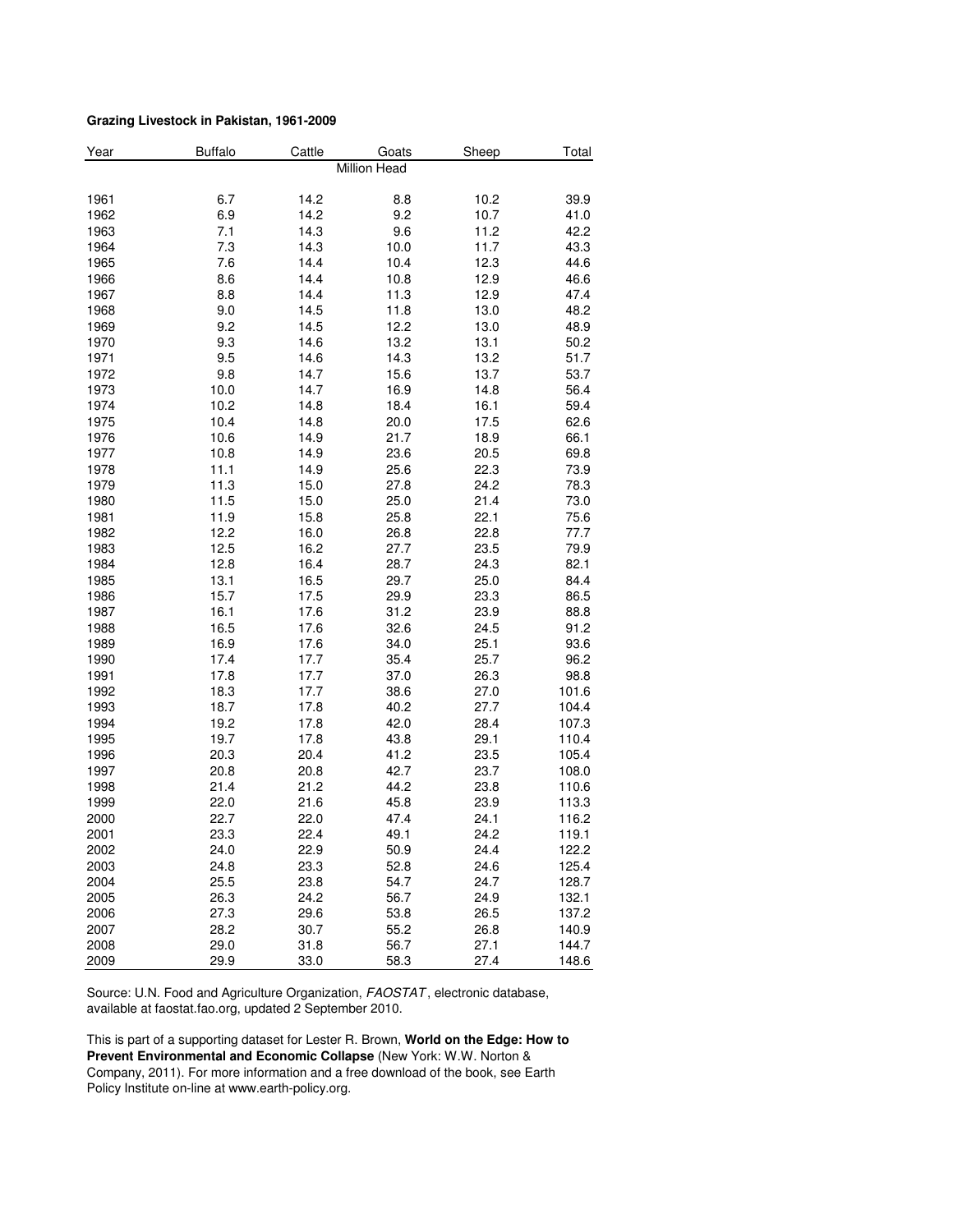

### Grazing Livestock in Pakistan, 1961-2009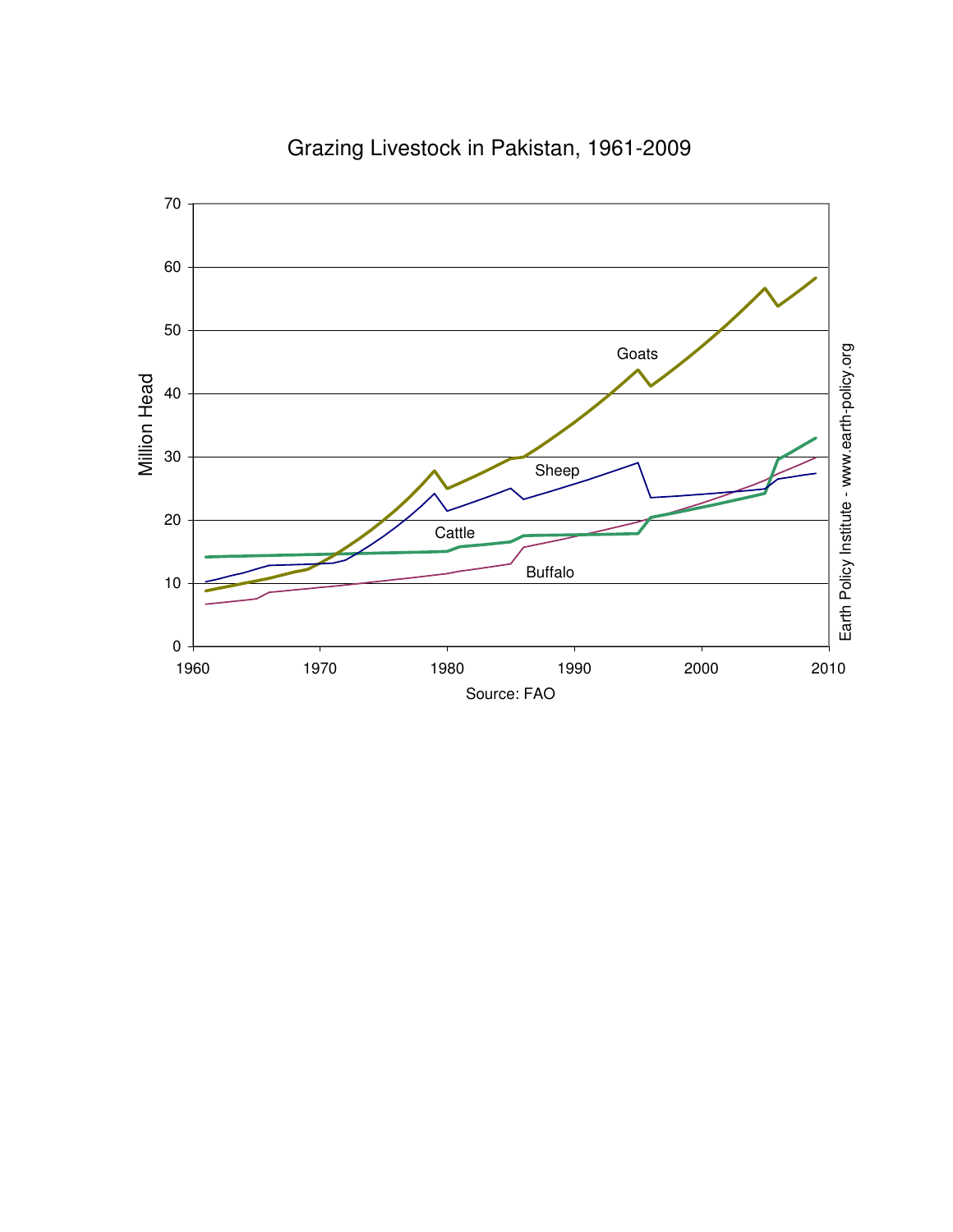#### **Grazing Livestock in the United States, 1961-2009**

| Year | Cattle | Goats        | Sheep | Total |
|------|--------|--------------|-------|-------|
|      |        | Million Head |       |       |
| 1961 | 97.7   | 3.5          | 32.7  | 133.9 |
| 1962 | 100.4  | 3.6          | 31.0  | 135.0 |
| 1963 | 104.5  | 3.7          | 29.2  | 137.3 |
| 1964 | 107.9  | 3.9          | 27.1  |       |
|      | 109.0  | 4.1          |       | 138.9 |
| 1965 |        |              | 25.1  | 138.2 |
| 1966 | 108.9  | 4.2          | 24.7  | 137.8 |
| 1967 | 108.8  | 4.0          | 24.0  | 136.7 |
| 1968 | 109.4  | 3.6          | 22.2  | 135.2 |
| 1969 | 110.0  | 3.2          | 21.4  | 134.6 |
| 1970 | 112.4  | 2.6          | 20.4  | 135.4 |
| 1971 | 114.6  | 2.1          | 19.7  | 136.4 |
| 1972 | 117.9  | 1.7          | 18.7  | 138.3 |
| 1973 | 121.5  | 1.8          | 17.6  | 141.0 |
| 1974 | 127.8  | 1.6          | 16.3  | 145.7 |
| 1975 | 132.0  | 1.4          | 14.5  | 147.9 |
| 1976 | 128.0  | 1.3          | 13.3  | 142.6 |
| 1977 | 122.8  | 1.4          | 12.7  | 136.9 |
| 1978 | 116.4  | 1.4          | 12.4  | 130.2 |
| 1979 | 110.9  | 1.4          | 12.4  | 124.6 |
| 1980 | 111.2  | 1.4          | 12.7  | 125.3 |
| 1981 | 114.4  | 1.4          | 12.9  | 128.7 |
| 1982 | 115.4  | 1.4          | 13.0  | 129.9 |
| 1983 | 115.0  | 1.4          | 12.1  | 128.6 |
| 1984 | 113.4  | 1.4          | 11.6  | 126.3 |
| 1985 | 109.6  | 1.6          | 10.7  | 121.8 |
| 1986 | 105.4  | 1.8          | 10.1  | 117.3 |
| 1987 | 102.1  | 1.8          | 10.4  | 114.3 |
| 1988 | 99.6   | 1.8          | 10.9  | 112.4 |
| 1989 | 96.7   | 1.9          | 10.9  | 109.4 |
| 1990 | 95.8   | 1.9          | 11.4  | 109.1 |
| 1991 | 96.4   | 1.8          | 11.2  | 109.4 |
| 1992 | 97.6   | 2.0          | 10.8  | 110.4 |
| 1993 | 99.2   | 2.0          | 10.2  | 111.3 |
| 1994 | 101.0  | 2.0          | 9.8   | 112.8 |
| 1995 | 102.8  | 1.9          | 9.0   | 113.6 |
| 1996 | 103.5  | 1.9          | 8.5   | 113.9 |
| 1997 | 101.7  | 1.7          | 8.0   | 111.3 |
| 1998 | 99.7   | 1.4          | 7.8   | 109.0 |
| 1999 | 99.1   | 2.3          | 7.2   | 108.6 |
| 2000 | 98.2   | 2.3          | 7.0   | 107.5 |
| 2001 | 97.3   | 2.4          | 7.0   | 106.6 |
| 2002 | 96.7   | 2.5          | 6.6   | 105.9 |
| 2003 | 96.1   | 2.5          | 6.3   | 105.0 |
| 2004 | 94.9   | 2.5          | 6.1   | 103.5 |
| 2005 | 95.4   | 2.7          | 6.1   | 104.3 |
|      | 96.7   |              |       |       |
| 2006 |        | 2.8          | 6.2   | 105.8 |
| 2007 | 96.6   | 3.0          | 6.1   | 105.7 |
| 2008 | 96.0   | 3.1          | 6.0   | 105.1 |
| 2009 | 94.5   | 3.1          | 5.7   | 103.3 |

Source: U.N. Food and Agriculture Organization, FAOSTAT, electronic database, available at faostat.fao.org, updated 2 September 2010.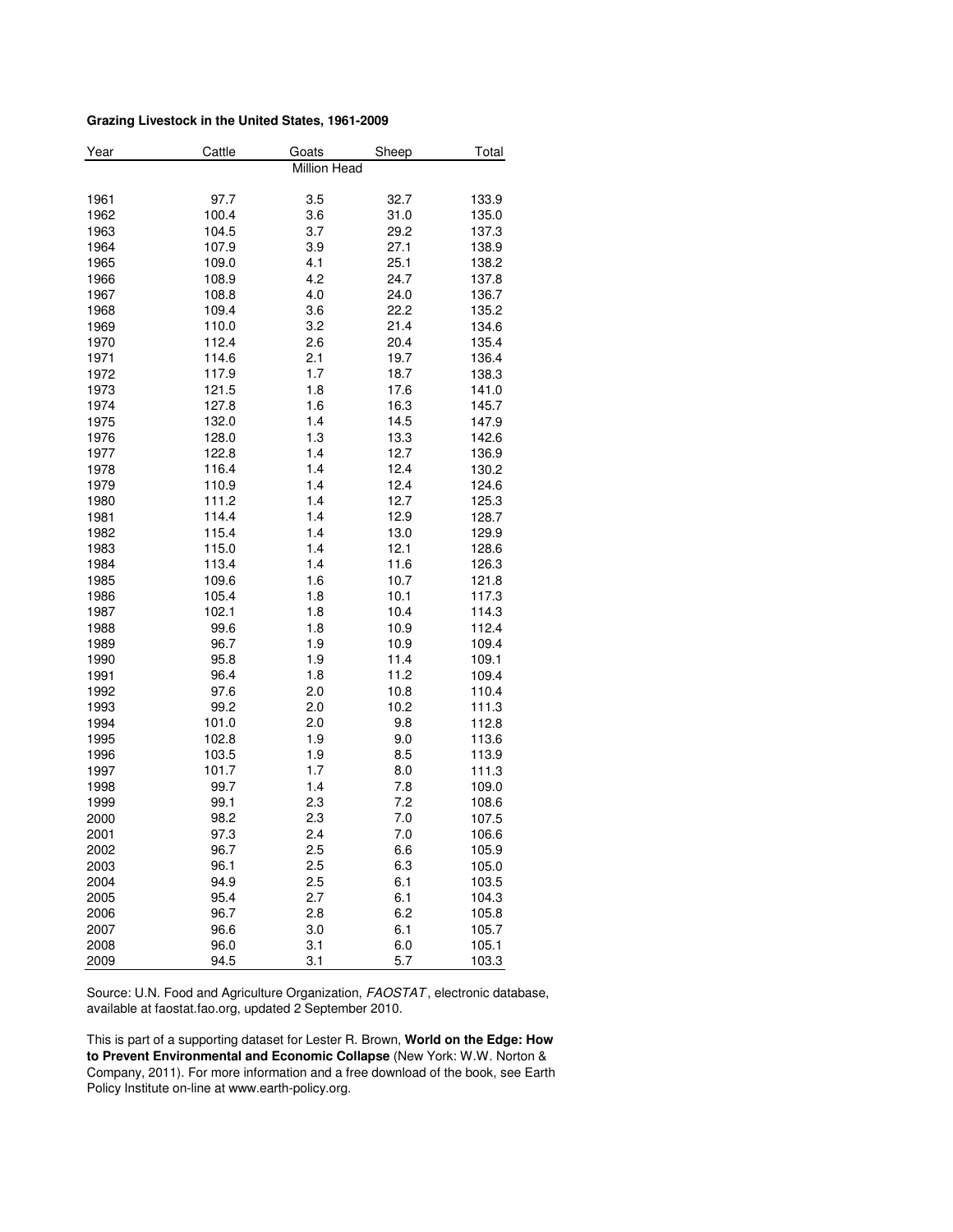

Grazing Livestock in the United States, 1961-2009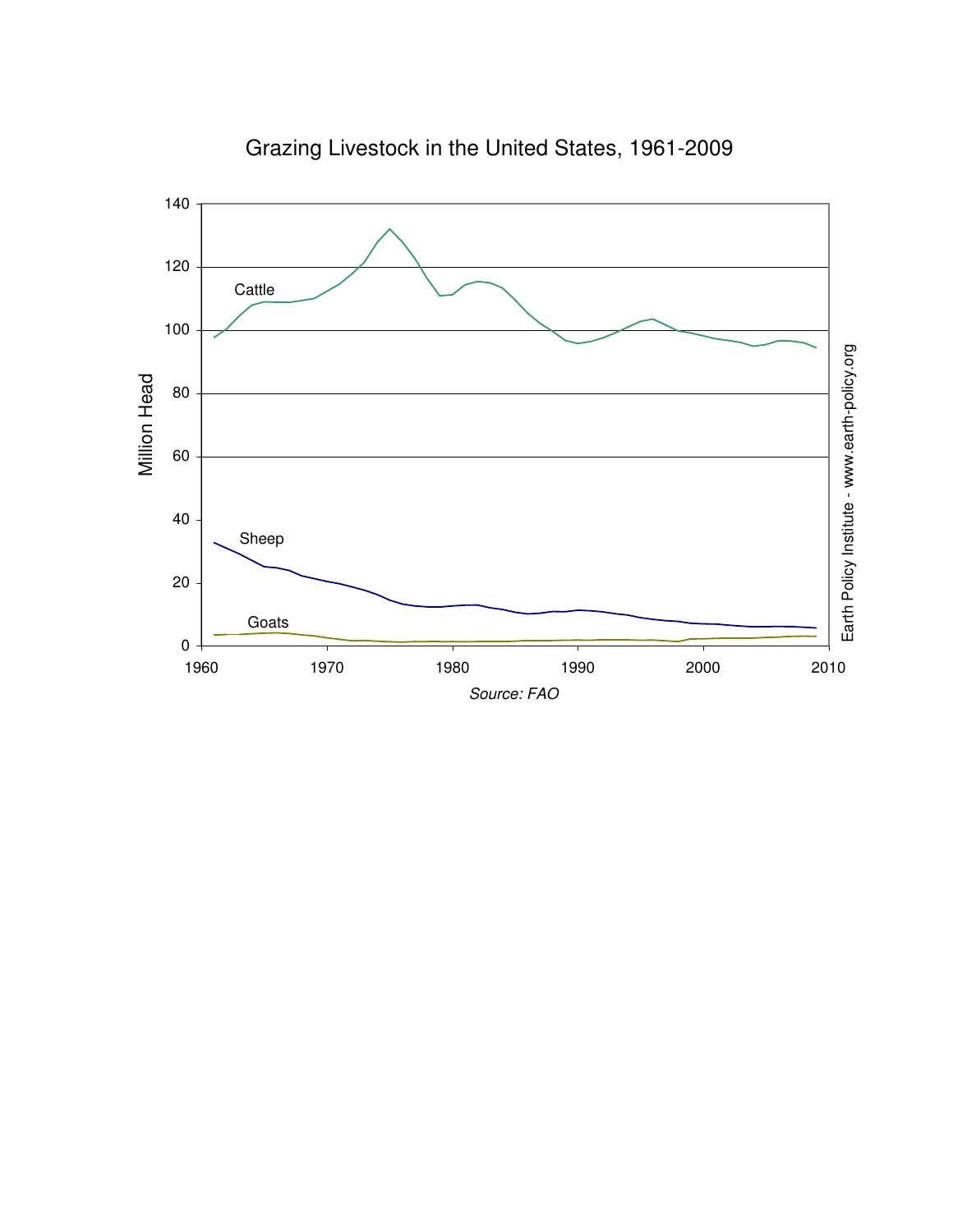#### **Livestock and Human Populations in Africa, 1961-2008**

| Year         | <b>Livestock Population</b> | Human Population |
|--------------|-----------------------------|------------------|
|              | Millions                    |                  |
|              |                             |                  |
| 1961         | 353.4                       | 292.0            |
| 1962         | 353.7                       | 299.2            |
| 1963         | 359.1                       | 306.6            |
| 1964         | 367.5                       | 314.3            |
| 1965         | 380.0                       | 322.3            |
| 1966         | 391.2                       | 330.6            |
| 1967         | 402.6                       | 339.2            |
| 1968         | 413.8                       | 348.2            |
| 1969         | 422.1                       | 357.3            |
| 1970         | 425.3                       | 366.8            |
| 1971         | 429.6                       | 376.5            |
| 1972         | 427.8                       | 386.5            |
| 1973         | 427.6                       | 396.8            |
| 1974         | 429.6                       | 407.5            |
| 1975         | 441.8                       | 418.8            |
| 1976         | 446.7                       | 430.5            |
| 1977         | 462.8                       | 442.8            |
| 1978         | 478.8                       | 455.5            |
| 1979         | 488.2                       | 468.7            |
| 1980         | 500.7                       | 482.2            |
| 1981         | 505.4                       | 496.2            |
| 1982         | 513.4                       | 510.6            |
| 1983         | 520.0                       | 525.4            |
| 1984         | 508.0                       | 540.6            |
| 1985         | 517.3                       | 556.1            |
| 1986         | 526.2                       | 572.1            |
| 1987         | 535.2                       | 588.3            |
| 1988         | 548.3                       | 604.9            |
| 1989         | 567.9                       | 621.7            |
| 1990         | 576.6                       | 638.7            |
| 1991         | 577.4                       | 655.9            |
| 1992         | 587.6                       | 673.2            |
| 1993         | 582.4                       | 690.7            |
| 1994         | 605.5                       | 708.4            |
| 1995         | 619.3                       | 726.3            |
| 1996         | 634.8                       | 744.4            |
| 1997         | 657.4                       | 762.7            |
| 1998         | 678.4                       | 781.3            |
| 1999         | 702.0                       | 800.2            |
| 2000         | 711.5                       | 819.5            |
|              |                             |                  |
| 2001<br>2002 | 731.7<br>747.2              | 839.0<br>858.9   |
|              |                             |                  |
| 2003         | 762.5                       | 879.2            |
| 2004         | 783.6<br>806.7              | 899.9            |
| 2005         |                             | 921.1            |
| 2006         | 820.2                       | 942.7            |
| 2007         | 842.3                       | 964.7            |
| 2008         | 859.0                       | 987.1            |
| 2009         | 861.7                       | 1,009.9          |

Source: Compiled by Earth Policy Institute with livestock population from U.N. Food and Agriculture Organization, FAOSTAT , electronic database, available at faostat.fao.org, updated 2 September 2010; human population from U.N. Population Division, World Population Prospects: The 2008 Revision Population Database , at esa.un.org/unpp, updated 11 March 2009.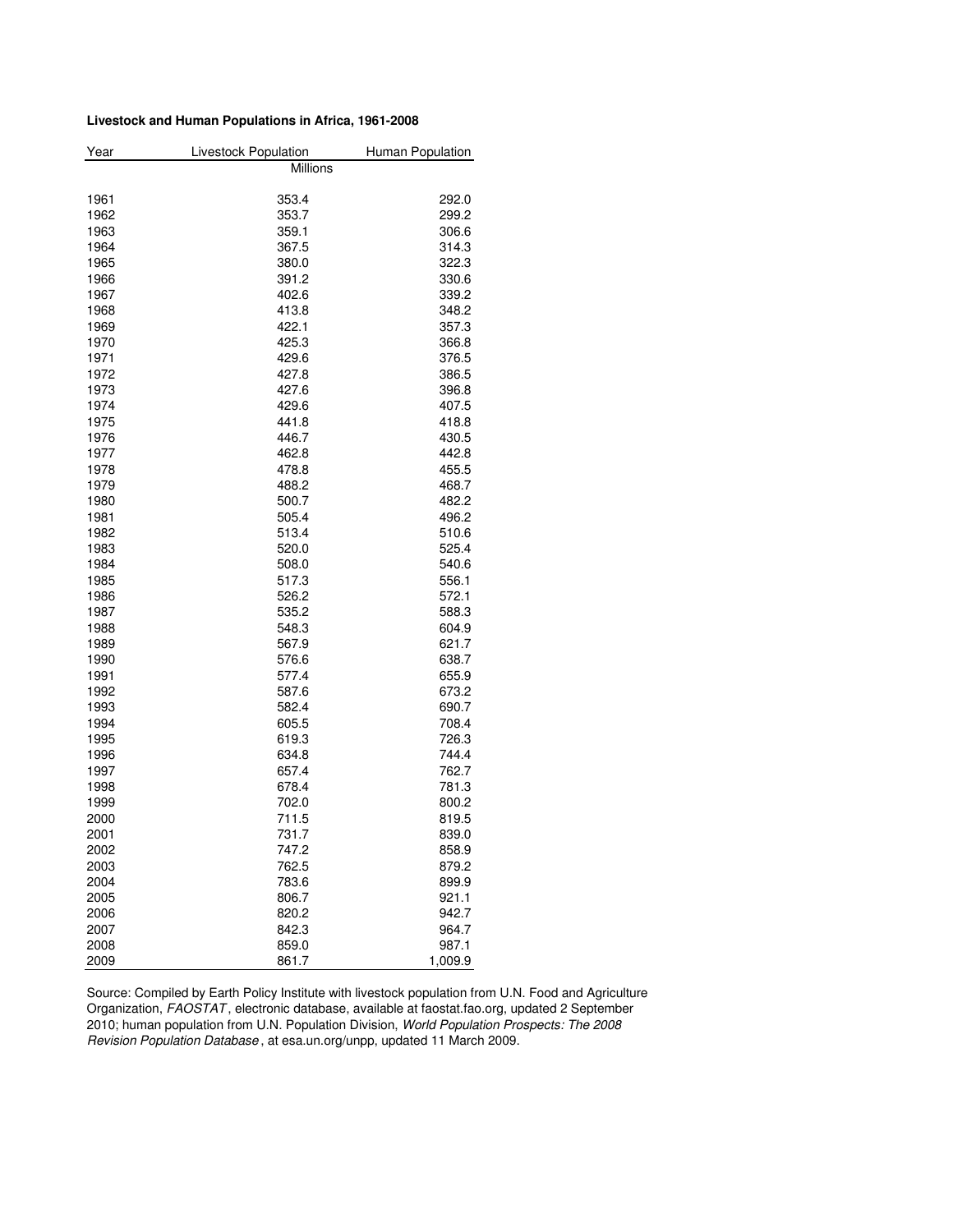

Livestock and Human Populations in Africa, 1961-2008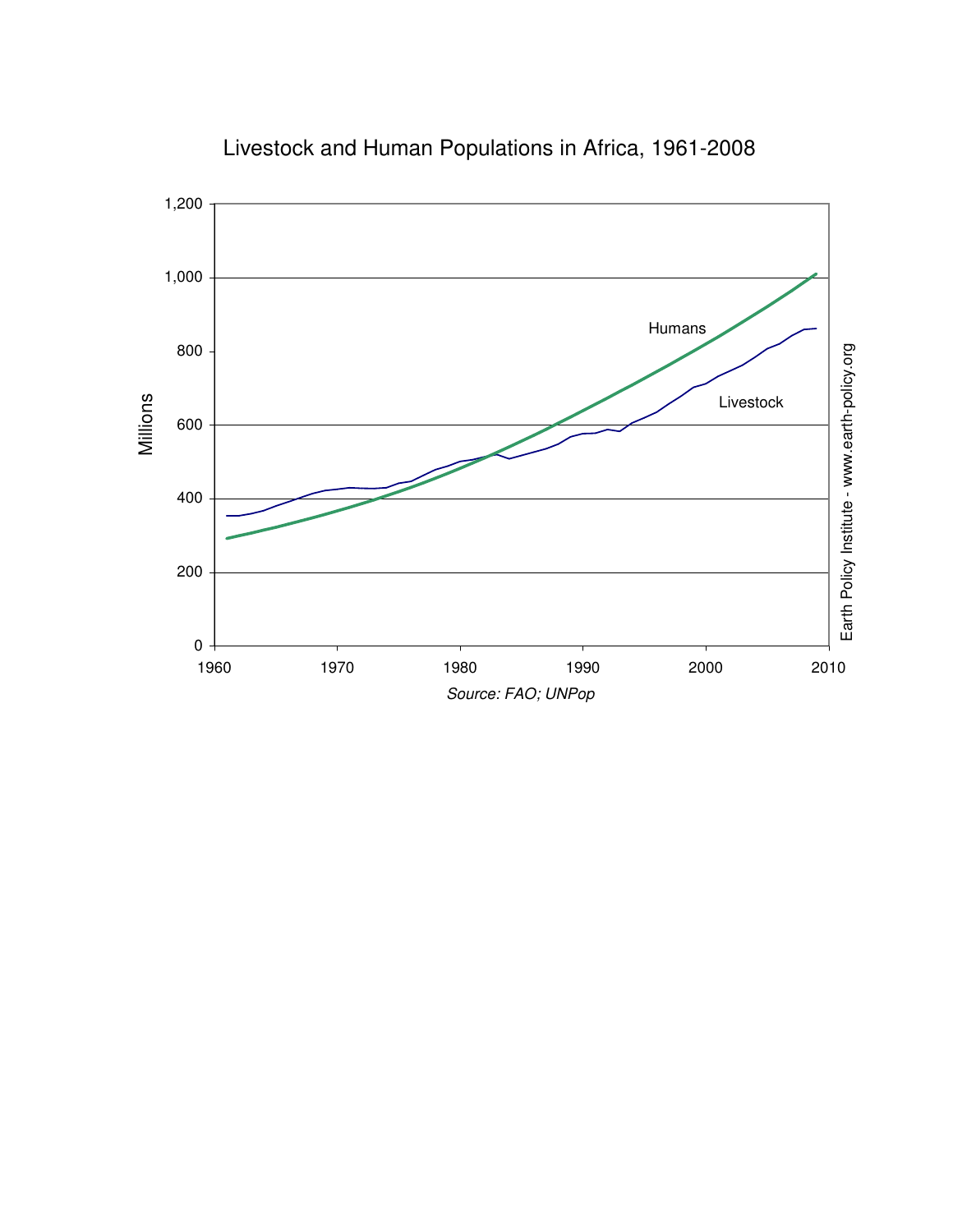#### **Livestock and Human Populations in Nigeria, 1961-2008**

| Year | Livestock Population | Human Population |
|------|----------------------|------------------|
|      | <b>Millions</b>      |                  |
|      |                      |                  |
| 1961 | 7.7                  | 46.1             |
| 1962 | 8.2                  | 47.2             |
| 1963 | 8.9                  | 48.2             |
| 1964 | 9.6                  | 49.3             |
| 1965 | 10.3                 | 50.4             |
| 1966 | 11.1                 | 51.6             |
| 1967 | 12.0                 | 52.7             |
| 1968 | 13.0                 | 53.9             |
| 1969 | 14.2                 | 55.2             |
| 1970 | 15.3                 | 56.5             |
| 1971 | 16.5                 | 57.8             |
| 1972 | 17.9                 | 59.2             |
| 1973 | 19.4                 | 60.6             |
| 1974 | 20.8                 | 62.2             |
| 1975 | 22.3                 | 63.9             |
| 1976 | 24.3                 | 65.9             |
| 1977 | 26.0                 | 68.0             |
| 1978 | 27.8                 | 70.1             |
| 1979 | 29.7                 | 72.3             |
| 1980 | 31.5                 | 74.5             |
| 1981 | 33.0                 | 76.6             |
| 1982 | 35.0                 | 78.7             |
| 1983 | 36.8                 | 80.8             |
| 1984 | 38.5                 | 82.9             |
| 1985 | 40.2                 | 85.2             |
| 1986 | 43.0                 | 87.5             |
| 1987 | 44.9                 | 89.9             |
| 1988 | 46.9                 | 92.3             |
| 1989 | 49.4                 | 94.8             |
| 1990 | 49.7                 | 97.3             |
| 1991 | 50.5                 | 99.9             |
| 1992 | 51.6                 | 102.5            |
| 1993 | 53.8                 | 105.1            |
| 1994 | 57.4                 | 107.7            |
| 1995 | 61.0                 | 110.4            |
| 1996 | 64.6                 | 113.2            |
| 1997 | 69.6                 | 116.0            |
| 1998 | 74.1                 | 118.9            |
| 1999 | 79.1                 | 121.8            |
| 2000 | 83.6                 | 124.8            |
| 2001 | 89.1                 | 127.9            |
| 2002 | 90.9                 | 131.1            |
| 2003 | 92.8                 | 134.3            |
| 2004 | 95.2                 | 137.5            |
| 2005 | 97.4                 | 140.9            |
| 2006 | 99.6                 | 144.3            |
| 2007 | 101.7                | 147.7            |
| 2008 | 104.0                | 151.2            |

Source: Compiled by Earth Policy Institute with livestock population from U.N. Food and Agriculture Organization, FAOSTAT , electronic database, available at faostat.fao.org, updated 2 September 2010; human population from U.N. Population Division, World Population Prospects: The 2008 Revision Population Database , at esa.un.org/unpp, updated 11 March 2009.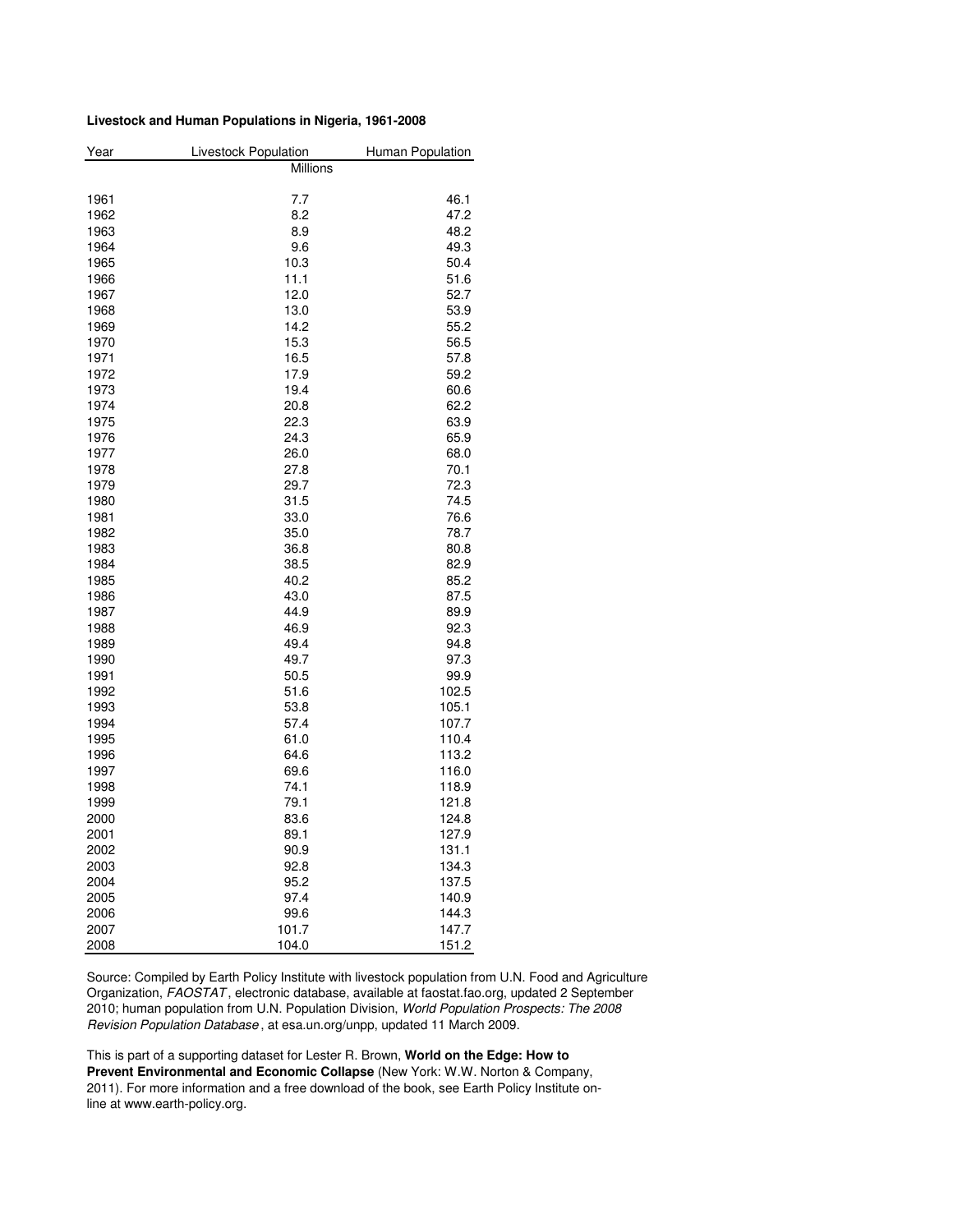

Livestock and Human Populations in Nigeria, 1961-2008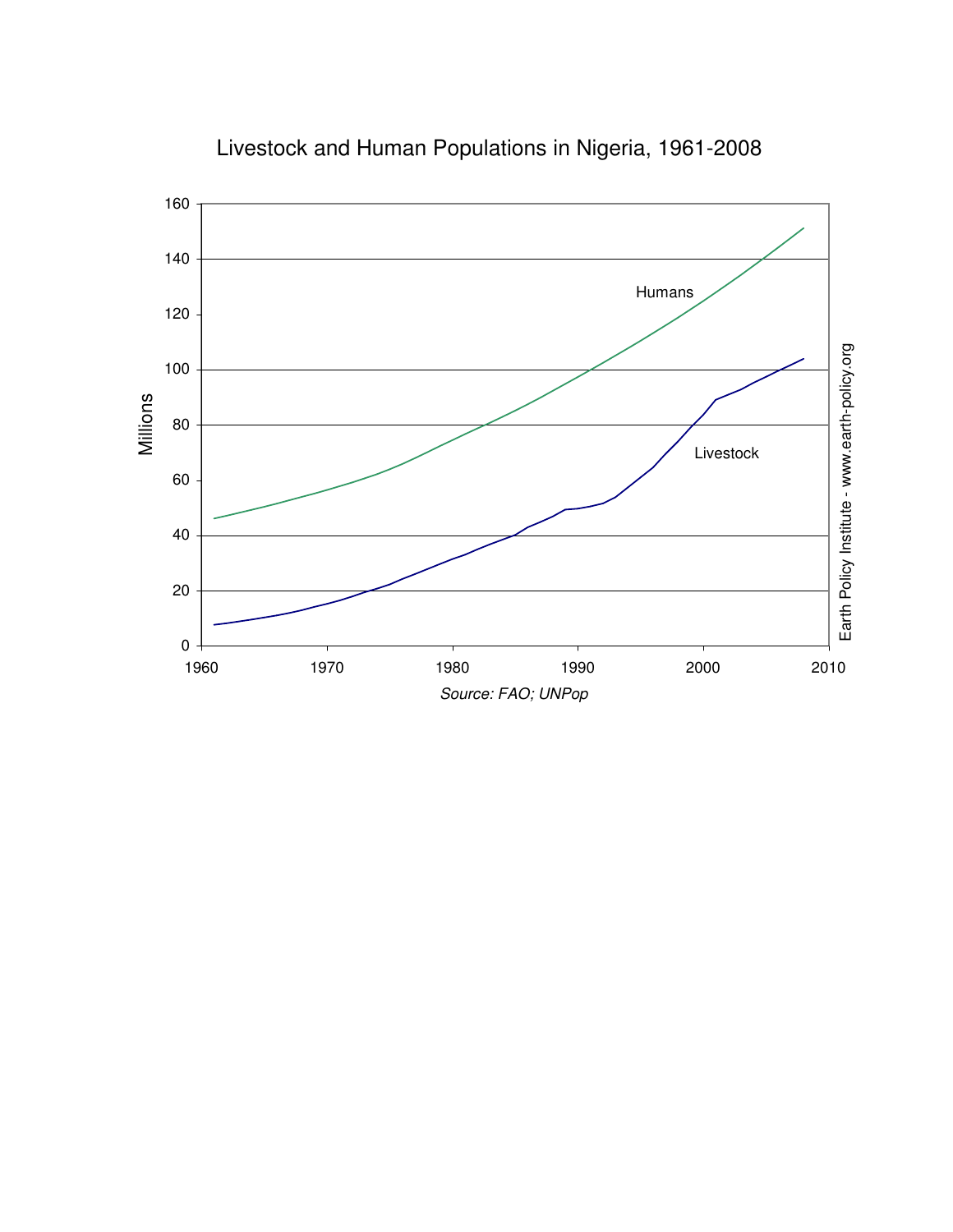#### **Livestock and Human Populations in Pakistan, 1961-2008**

| Millions<br>1961<br>39.9<br>49.8<br>1962<br>41.0<br>50.8<br>1963<br>42.2<br>51.9<br>1964<br>43.3<br>53.0<br>1965<br>44.6<br>54.3 |  |
|----------------------------------------------------------------------------------------------------------------------------------|--|
|                                                                                                                                  |  |
|                                                                                                                                  |  |
|                                                                                                                                  |  |
|                                                                                                                                  |  |
|                                                                                                                                  |  |
|                                                                                                                                  |  |
|                                                                                                                                  |  |
| 55.6<br>1966<br>46.6                                                                                                             |  |
| 1967<br>47.4<br>57.0                                                                                                             |  |
| 1968<br>48.2<br>58.5                                                                                                             |  |
| 1969<br>48.9<br>60.1                                                                                                             |  |
| 61.8<br>1970<br>50.2                                                                                                             |  |
| 51.7<br>1971<br>63.5                                                                                                             |  |
| 53.7<br>65.3<br>1972                                                                                                             |  |
| 56.4<br>1973<br>67.2                                                                                                             |  |
| 1974<br>59.4<br>69.2                                                                                                             |  |
| 62.6<br>71.2<br>1975                                                                                                             |  |
| 1976<br>66.1<br>73.3                                                                                                             |  |
| 1977<br>75.4<br>69.8                                                                                                             |  |
| 1978<br>73.9<br>77.6                                                                                                             |  |
| 1979<br>78.3<br>80.0                                                                                                             |  |
| 73.0<br>1980<br>82.6                                                                                                             |  |
| 85.4<br>1981<br>75.6                                                                                                             |  |
| 77.7<br>1982<br>88.4                                                                                                             |  |
| 79.9<br>1983<br>91.6                                                                                                             |  |
| 1984<br>82.1<br>94.9                                                                                                             |  |
| 1985<br>98.3<br>84.4                                                                                                             |  |
| 86.5<br>1986<br>101.8                                                                                                            |  |
| 1987<br>88.8<br>105.4                                                                                                            |  |
| 1988<br>91.2<br>109.0                                                                                                            |  |
| 1989<br>112.5<br>93.6                                                                                                            |  |
| 1990<br>96.2<br>115.8                                                                                                            |  |
| 1991<br>98.8<br>118.8                                                                                                            |  |
| 121.7<br>1992<br>101.6                                                                                                           |  |
| 1993<br>104.4<br>124.5                                                                                                           |  |
| 1994<br>127.3<br>107.3                                                                                                           |  |
| 1995<br>110.4<br>130.4                                                                                                           |  |
| 1996<br>105.4<br>133.7                                                                                                           |  |
| 1997<br>108.0<br>137.2                                                                                                           |  |
| 1998<br>110.6<br>140.8                                                                                                           |  |
| 1999<br>113.3<br>144.5                                                                                                           |  |
| 2000<br>116.2<br>148.1                                                                                                           |  |
| 119.1<br>151.7<br>2001                                                                                                           |  |
| 122.2<br>155.2<br>2002                                                                                                           |  |
| 125.4<br>2003<br>158.7                                                                                                           |  |
| 2004<br>128.7<br>162.2                                                                                                           |  |
| 165.8<br>2005<br>132.1                                                                                                           |  |
| 2006<br>137.2<br>169.5                                                                                                           |  |
| 2007<br>173.2<br>140.9                                                                                                           |  |
| 2008<br>144.7<br>177.0                                                                                                           |  |
| 2009<br>148.6<br>180.8                                                                                                           |  |

Source: Compiled by Earth Policy Institute with livestock population from U.N. Food and Agriculture Organization, FAOSTAT , electronic database, available at faostat.fao.org, updated 2 September 2010; human population from U.N. Population Division, World Population Prospects: The 2008 Revision Population Database , at esa.un.org/unpp, updated 11 March 2009.